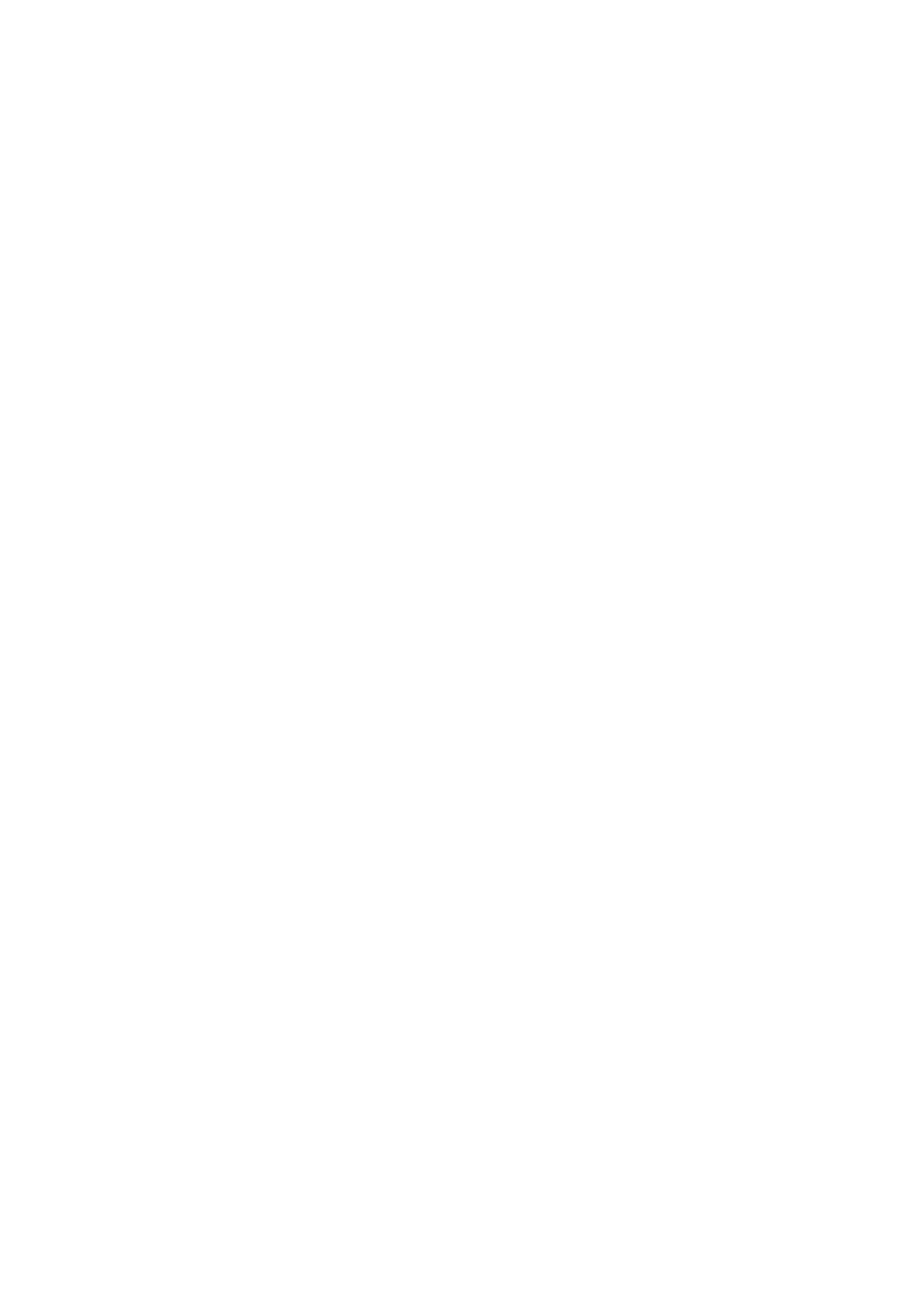# Boundary integral equations for second order to second order that it is the second order to second order that elliptic boundary value problems

M. Gnewuch and S.A. Sauter

## Abstract

In this paper, we will present integral equations for general elliptic boundary value problems of second order with constant coecients-The jump conditions existence and uniqueness theorems are proved-In combination with black box numerical integration schemes devel oped recently for general boundary integral equations it becomes feasible to implement a black box software package for solving this classof problems just by providing the coecients of the boundary value problems- recommended by such a blackbox software performed by such a blackbox software software software and where package will illustrate the good convergence behaviour of the the integral equation method.

#### $\mathbf 1$ Introduction

The integral equation method for solving partial differential equations has a long history see - - - - - - - - - - - - - - Since the treatment of partial dierential equations via variational principles was established in the first part of this century, integral equation methods have lost significantly importance from the theoretical point of view due to the difficulties related to sharp existence and uniqueness theorems for partial differential equations in the classical setting. However, with increasing importance of numerical techniques for solving boundary value problems integral equation method are becoming more and more popular as a starting point for numerically solving boundary value problems for the reasons listed below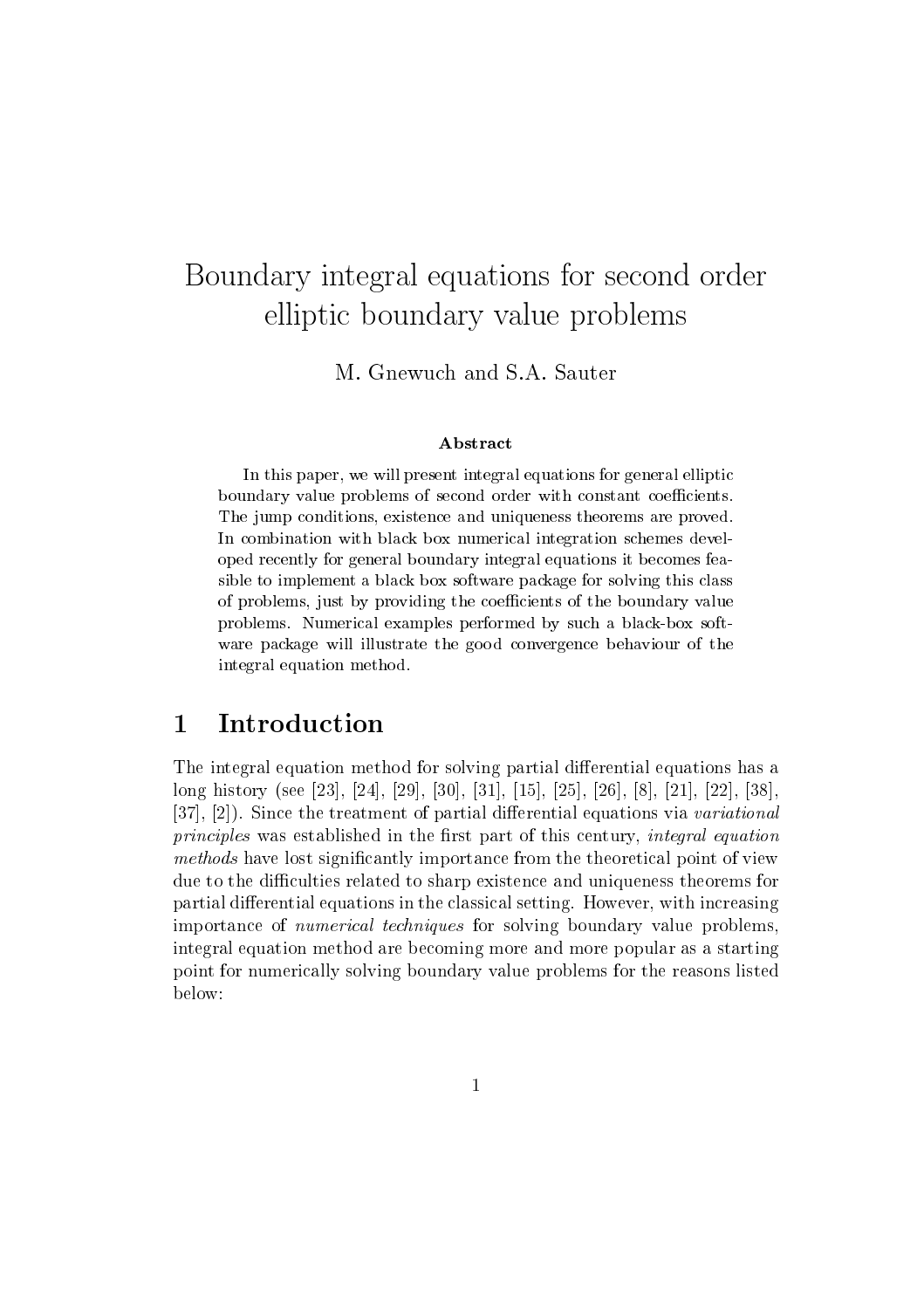- $\bullet$  The treatment of equations on complicated (time depending) 3-d domains is simpler from the viewpoint of mesh generation since only the surface of the physical body has to be  $(re-)$  meshed,
- $\bullet$  -rast techniques for the sparse representation of the arising pseudo-local  $\bullet$ operators (panel clustering, multipole, wavelets) have been developed overcoming the drawback of full system matrices for boundary integral equations
- $\bullet$  The treatment of problems on *unbounded* domains is especially simple.
- $\bullet$  -rarameter dependent problems (as, e.g., the Helmholtz equation with high wave number and problems where finite element discretizations suffer from "locking") cause less difficulties as for the corresponding finite element discretizations.
- $\bullet$  The arising large systems of linear equations are, typically, better conditioned as the direct finite element discretizations of the underlying boundary value problem

However, in mathematical textbooks and also in engineering software packages, usually, only integral equations for the prototype operators as, e.g. the Laplace operator, the biharmonic operator, the Lamé operator, the Stokes operator are discussed and realised numerically From the practical view point it would be interesting to develop the relevant integral equations for the general second order elliptic boundary value problems with constant co efficients

$$
Lu := -\operatorname{div}\left(A\operatorname{grad}u\right) + 2\left\langle b, \nabla u\right\rangle + cu,\tag{1}
$$

since in the farfield, i.e., as |x| becomes large, equations with non-constant coefficients or non-linear equations could be linearized.

In - - - - - - - - - black box numerical quadrature schemes have been developed for a class of integral kernels including those arising by treating  $\{ \pm \}$  by the present paper of the present paper paper paper paper paper paper paper of we will denote the electronic operators for the electron potential  $\mu$  in the electronic operator  $\mu$ corresponding integral equations We will prove the relevant jump conditions by employing weak assumptions on the smoothness of the surface, either Holder continuity or only continuity which is not elaborated in the classical references Such an approache can be found in the found in  $\mathcal{L}$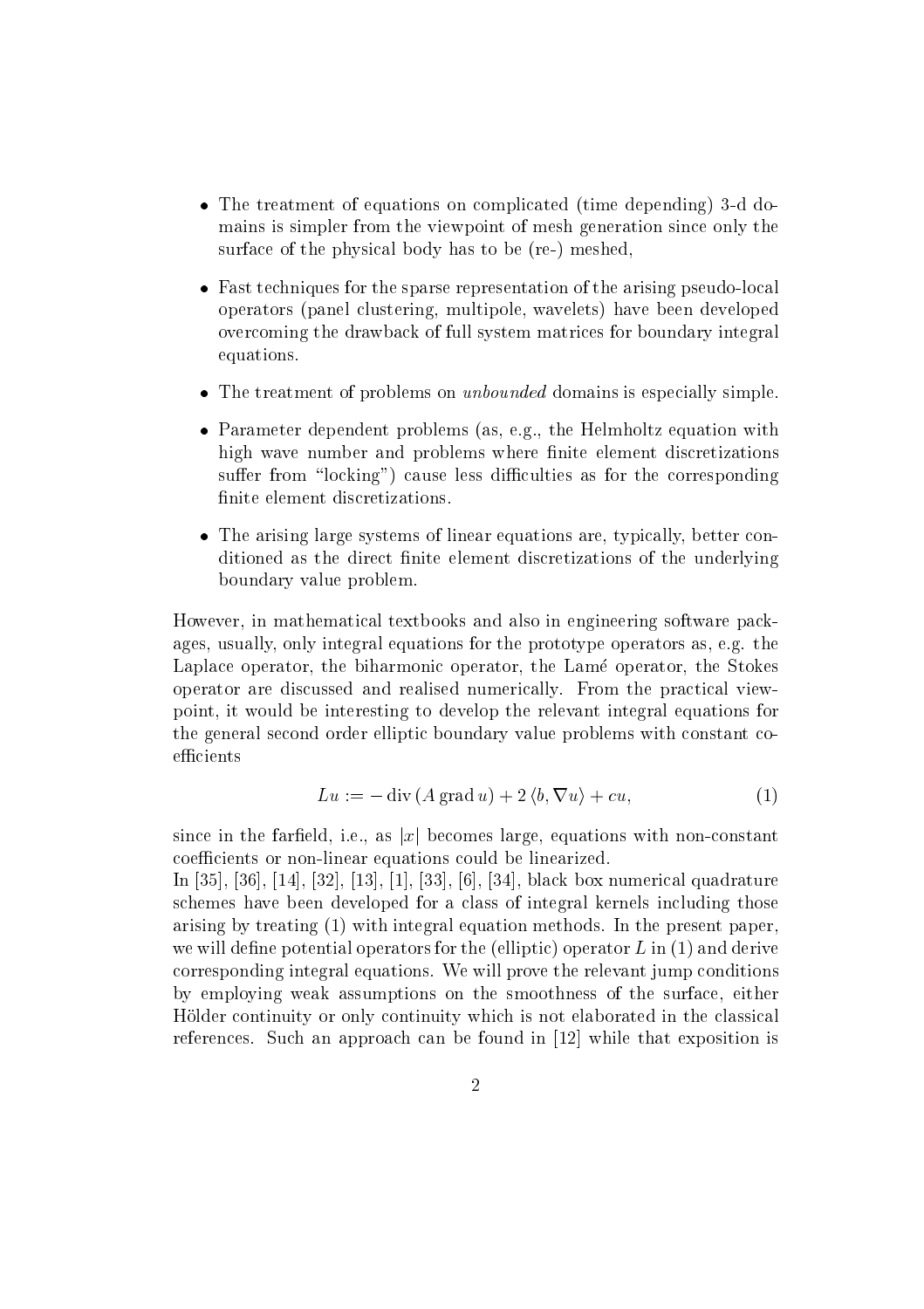mainly restricted to the Laplace operator A much more general approach can be found in - the found in - the found in - the found in - the formulae are not completely explicit the fo

Our motivation of this paper was to define explicit integral operators for boundary value problems with dierential operator L as in and prove the relevant jumping conditions, existence and uniqueness theorems. In combination with the numerical integration techniques described in - - -  $\mathbf{r}$  ,  $\mathbf{r}$  ,  $\mathbf{r}$  ,  $\mathbf{r}$  ,  $\mathbf{r}$  ,  $\mathbf{r}$  ,  $\mathbf{r}$  ,  $\mathbf{r}$  ,  $\mathbf{r}$  ,  $\mathbf{r}$  ,  $\mathbf{r}$  ,  $\mathbf{r}$  ,  $\mathbf{r}$  ,  $\mathbf{r}$  ,  $\mathbf{r}$  ,  $\mathbf{r}$  ,  $\mathbf{r}$  ,  $\mathbf{r}$  ,  $\mathbf{r}$  ,  $\mathbf{r}$  , problems with dieself believe a partners  $\equiv$  and the partners of a dieself as in the second tested both, the integral equation formulations and the black box implementation based on the program described in the show that  $\mathbf{p} = \mathbf{p}$ the expected convergence rates are obtained also for general second order elliptic equations

The numerical methods and formulations of the integral equations are such that is sumelent to specify the (positive definite) matrix  $A \in \mathbb{R}^{n \times n}$ , the vector  $b \in \mathbb{C}^*$  and the coefficients  $c \in \mathbb{C}$  and the program solves the corresponding boundary value problem, similarly, as it is widely realised in software packages for solving elliptic boundary value problems by, e.g., finite elements directly

The paper is organized as follows

After having introduced some preliminary notations in the next section we formulate the boundary value problems which we want to solve via integral equations The key role for the transformation into integral equations plays the fundamental solution to the elliptic operator. In Section 4, the relevant fundamental solutions are provided and some properties concerning their singular behaviour at the origin and their decay behaviour for large  $|x|$  are proved. By employing these fundamental solutions, the corresponding potential operators are defined in the next section. The jump relations, i.e., the behaviour of these potentials as  $x$  crosses the surface, play the essential role for the transformation of the boundary value problem into integral equations These relations are derived in Section 6 for the principal part of the operator and the corresponding boundary integral equations are obtained. The case of general elliptic equations is considered in Section Numerical results showing the good convergence behaviour of the method and the possibility of designing a black box software package where just the coefficients of the underlying elliptic operator have to be described are included in Section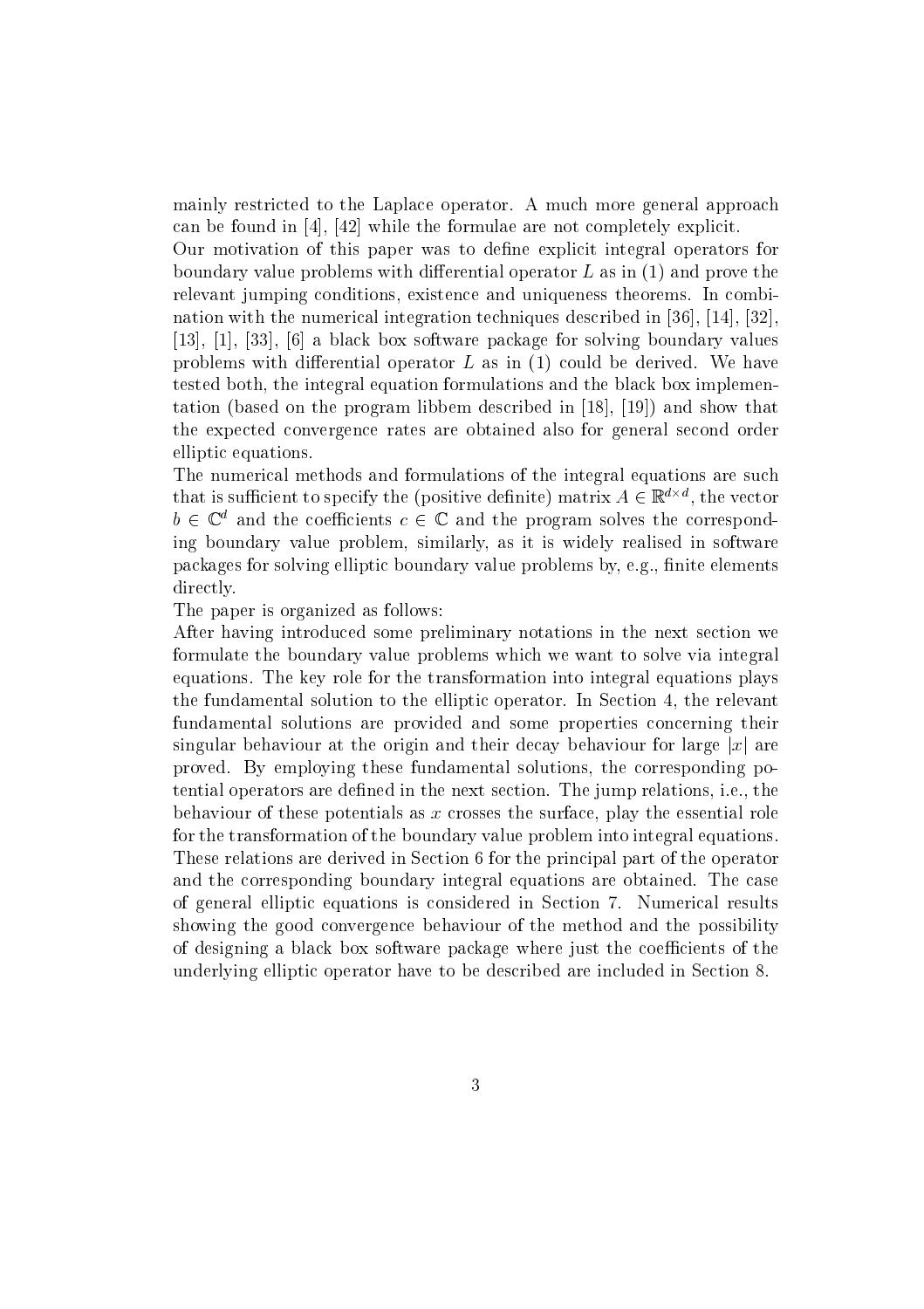

 $\Omega$  by a domain with slit such a domain with slit such a domain  $\Delta$  of  $\Delta$ 

#### Preliminaries and Notations  $\bf{2}$  $\overline{\phantom{0}}$

Let  $\Omega_{-}$  be an open and bounded set in  $\mathbb{R}^{d}$  with boundary  $\Gamma$  which coincides with the boundary of  $\Omega_+ := \mathbb{R}^+ \setminus \Omega_-$ .

**Definition 1.** A boundary point  $u \in I$  is requide if there exists a neighbourhood U of u in  $\mathbb{R}^n$  so that  $1 \sqcup U$  is a  $(a - 1)$ -dimensional submanifold In  $\mathbb R$  . All non-regular boundary points of  $u_+$  are singular boundary points.

The set of regular boundary points of  $\Omega$  is denoted by  $X := X(\Omega)$ , the singular boundary points form the set  $S := S(\Omega_-)$ .

 $\mathbf{F}$  . In Figure 2 and the boundary points  $\mathbf{F}$  and  $\mathbf{F}$  are regular points  $\mathbf{F}$  $s_1$ ,  $s_2$  and  $s_3$  are singular boundary points. Because of our assumption, that is the common boundary points like  $\mathcal{U}$  and so and so and so and so and so and so and so and so and so and could not occur in  $\Gamma$ .

Throughout the paper, we assume that Assumption 3 holds:

**Assumption 5.** Let  $E = \{i \in \mathbb{R}^n : |t_1|, ..., |t_{d-1}| \leq 1\}$ . There exist a neignbourhood E of E and C<sup>-1</sup> r-parametrisations  $\psi_j : E \to \mathbb{R}^n$ ,  $j = 1, ..., m$ , with sets  $m_j := \varphi_j(E)$  and disjoint subsets  $m_j := \varphi_j(E)$  which satisfies

- (1)  $\cup_{i=1}^{\infty} M_i = 1$ ,
- (ii)  $\cup_{i=1}^{\infty} M_i \subseteq \Lambda$ ,
- $\mu$  iii) for all  $M_j$ , there exists a continuous unit normal vector field which coincides with the exterior normal vector field n of  $X$  on  $M_j \sqcup X$ .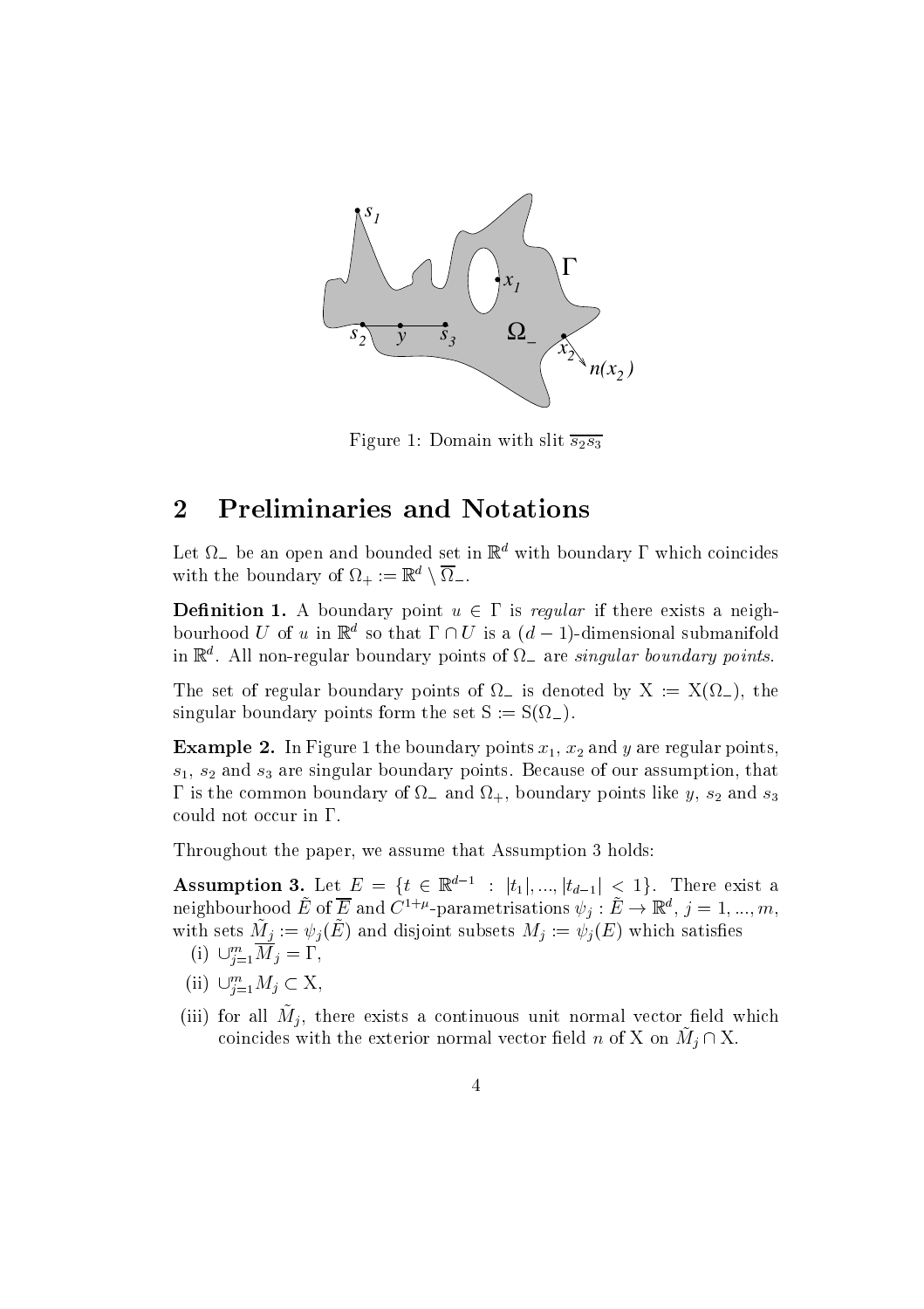**Conclusion 4.** Assumption 3 implies a vanishing  $(a - 1)$ -aimensional Minkowski measure of S- Hence the Gau divergence theorem can be applied to cf- Folgerung -
-

Let  $A \in \mathbb{R}^{n \times n}$  denote a symmetric and positive dennite matrix,  $\theta \in \mathbb{C}^n$ and  $c \in \mathbb{C}$ . Let  $\langle \cdot, \cdot \rangle$  denote the symmetric bilinear form on  $\mathbb{C}^*$  defined by  $\mathbb{R}^{d \times d}$  denote a symmetric and positive definite matrix,  $b \in \mathbb{C}$ . Let  $\langle \cdot, \cdot \rangle$  denote the symmetric bilinear form on  $\mathbb{C}^d$  defined Let  $A \in \mathbb{R}^{d \times d}$  denote a symmetric and positive definite matrix,  $b \in \mathbb{C}^d$ <br>and  $c \in \mathbb{C}$ . Let  $\langle \cdot, \cdot \rangle$  denote the symmetric bilinear form on  $\mathbb{C}^d$  defined by<br> $(x, y) \mapsto \sum_{i=1}^d x_i y_i$ . We define the symme  $\langle x, y \rangle_A := \langle A^{-1}x, y \rangle$ . If x is in  $\mathbb{R}^d$ , we write  $|x|_A$  short for  $\sqrt{\langle x, x \rangle_A}$ . Let us consider the elliptic operator

$$
L := -\operatorname{div}(A \operatorname{grad}) + 2\langle b, \nabla \cdot \rangle + c. \tag{2}
$$

In the classical sense and in the sense of distribution theory any elliptic differential operator of order 2 with constant coefficients is of the form  $(2)$ modulo multiplication by the factor  $-1$ . The *conormal vector field* t on  $\Lambda$  is given by  $l(x) := An(x)$ .

#### 3 Boundary Value Problems

Let us consider the following boundary value problems:

**Interior Dirichlet Problem.** Find  $u \in C^-(\Omega_+) \cap C(\Omega_-)$  satisfying

$$
Lu = 0 \quad \text{in } \Omega_{-} \qquad \text{and} \qquad u = f \quad \text{on } \Gamma \tag{3}
$$

where  $f$  is a given continuous function.

**Exterior Dirichlet Problem.** Find  $u \in C^{-1}(\Omega_+) \cap C(\Omega_+)$  such that

$$
Lu = 0 \quad \text{in } \Omega_+ \qquad \text{and} \qquad u = f \quad \text{on } \Gamma \tag{4}
$$

holds where f is a given continuous function on  $\Gamma$ .

Interior Natural Boundary Value Problem. Find u in  $C^2(\Omega_-) \cap C(\overline{\Omega}_-)$ satisfying, for a given  $q \in C(\Lambda)$ , the equations

$$
Lu = 0 \text{ in } \Omega_{-} \text{ and}
$$
  

$$
\lim_{\alpha \searrow 0} \langle l(x), \nabla u(x - \alpha l(x)) \rangle = g(x) \text{ locally uniformly on X.}
$$
 (5)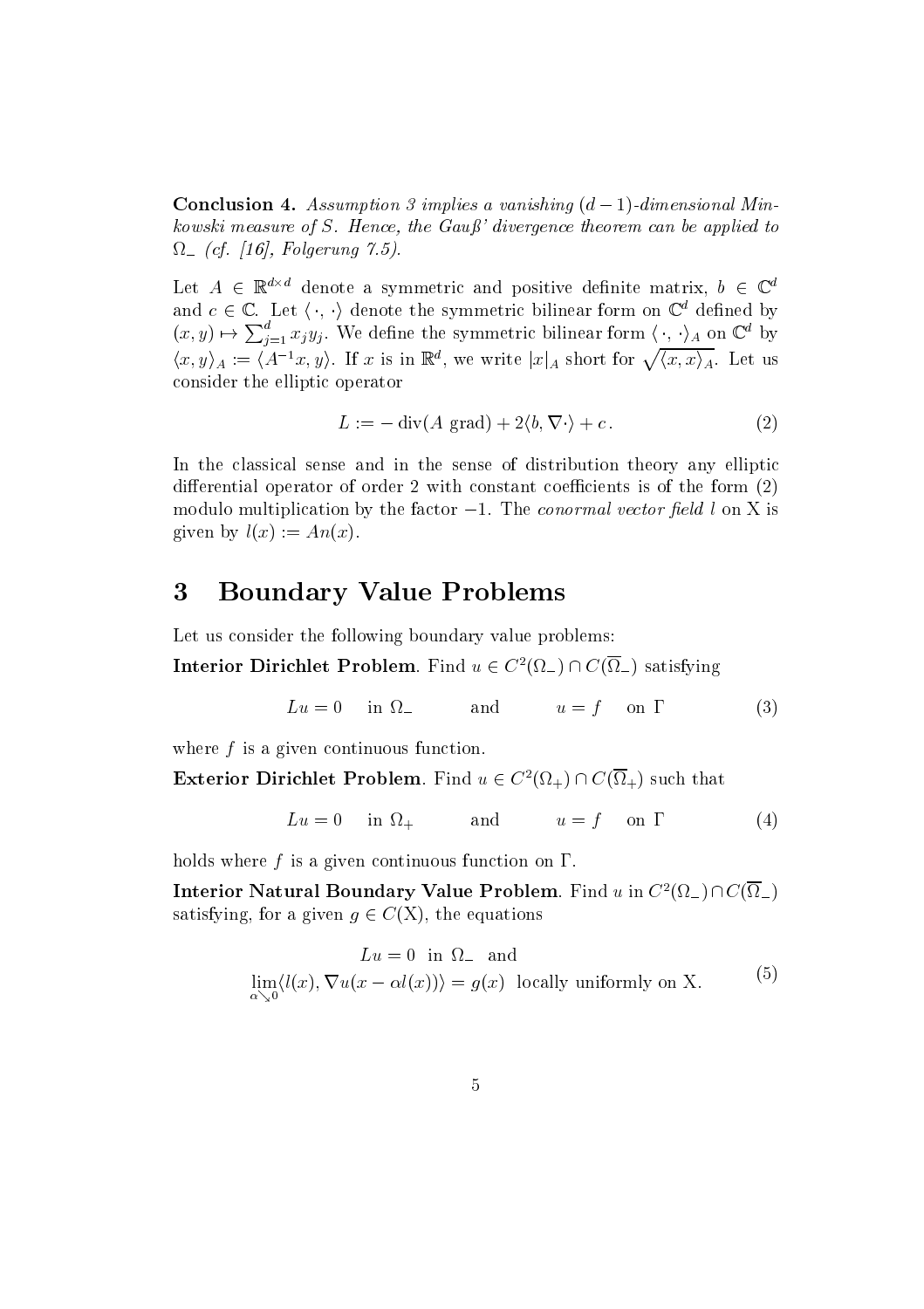**Exterior Natural Boundary Value Problem.** Find u in  $C^{\{V_{\ell+1}\}\cup\{V_{\ell+1}\}}$ satisfying, for a given  $q \in C(\Lambda)$ , the equations

$$
Lu = 0 \text{ in } \Omega_+ \text{ and}
$$
  

$$
\lim_{\alpha \searrow 0} \langle l(x), \nabla u(x + \alpha l(x)) \rangle = g(x) \text{ locally uniformly on X.}
$$
 (6)

Uniqueness and Radiation Conditions For the uniqueness of the exte rior problems certain (physically motivated) radiation conditions, depending on  $L$ , have to be imposed. We give some examples:

(a) Consider  $L_0 = -\text{div}(A \text{ grad})$  (if  $A = I$ , this is the Laplace operator) and the radiation condition

$$
u(x) = O(1) \quad \text{as } |x| \to \infty \quad (d = 2),
$$
  

$$
u(x) \to 0 \quad \text{as } |x| \to \infty \quad (d \ge 3).
$$
 (7)

For the following uniqueness results we refer to  $\left[17\right],\;$   $\left\{0.2,\;\text{and}\;\left[9\right],\;\text{g4.1.}\right\}$ 

 $\alpha$  , the external problem for  $\alpha$  , the external or  $\alpha$  is at the satisfied unit of  $\alpha$  . The external order of  $\alpha$ fying  $(7)$ .

(a2) If the interior Dirichlet problem for  $L_0$  has a solution u, then u is uniquely determined

These statements are proved by using the maximum-minimum principle of harmonic functions. Thus it is not necessary to require any kind of regularity of the boundary  $\Gamma$ .

For the exterior natural boundary value problem we impose the radiation condition

$$
u(x) \to 0 \quad \text{as } |x| \to \infty \,. \tag{8}
$$

(ab) if  $\Omega_+$  is connected and it is a  $C$  -submanifold, the exterior natural value problem has at most one solution satisfying

( $a$ 4) if  $\overline{\Omega}$  is connected and  $\overline{\Omega}$  a C -submanifold, two solutions of the interior natural value problem can differ only by a constant.

The last two results can be proved by applying Equation  $(20)$ , i.e., Green's theorem

(b) Consider the *Helmholtz equation*  $\Delta u + \kappa^2 u = 0$ ,  $\text{Im}(\kappa) \geq 0$  in  $\mathbb{R}^2$ . The emission or radiation condition of Sommerfeld

$$
\left\langle \frac{x}{|x|}, \nabla u(x) \right\rangle - iku(x) = o\left(\frac{1}{|x|}\right) \quad \text{as } |x| \to \infty \tag{9}
$$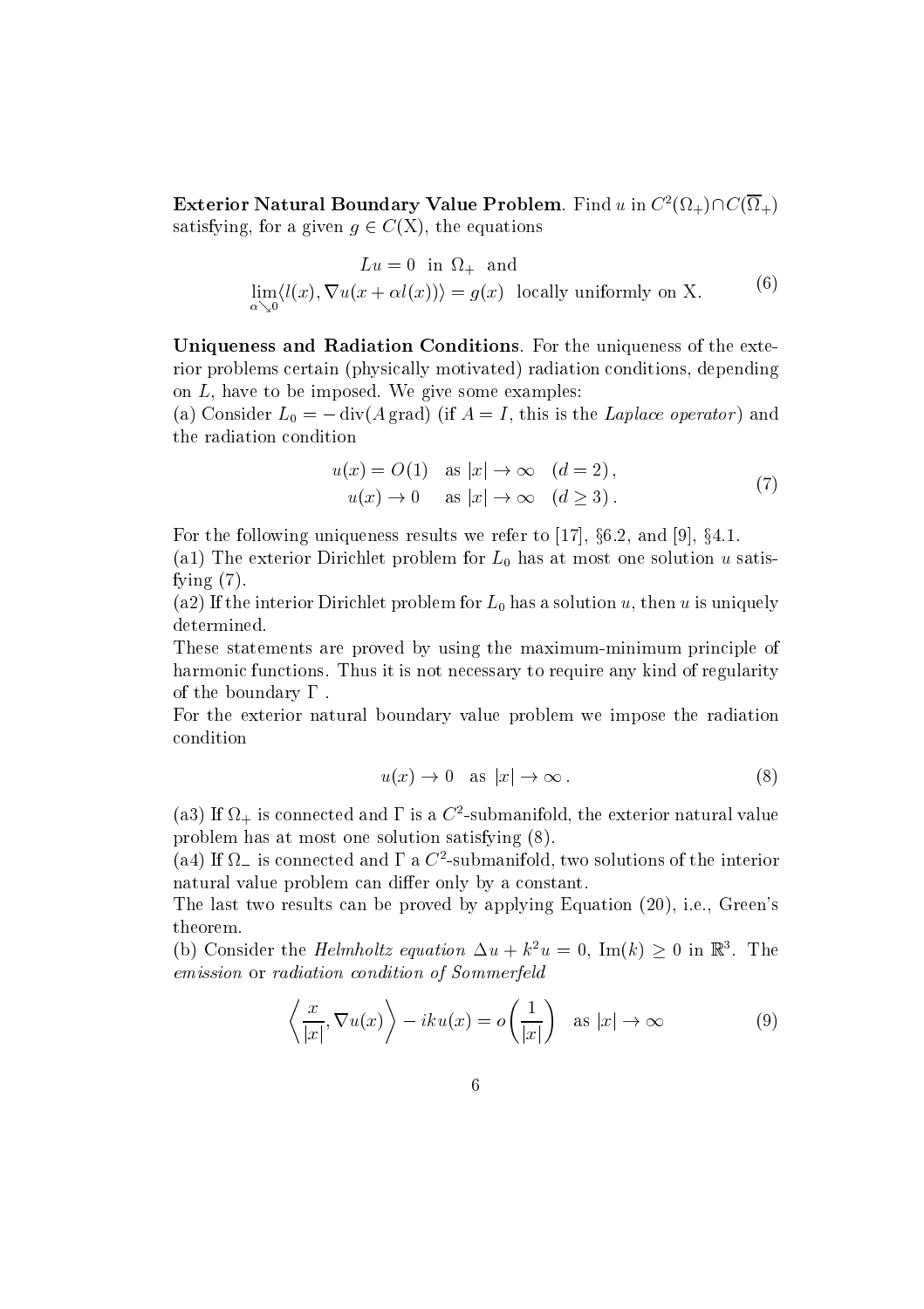ensures, that the solution  $u$  of the Helmholtz equation represents a divergent travelling wave

, is a final connected and is the union of a nite of a nite of a nite of a nite of a nite  $\mathcal{P}^{(n)}$  and  $\mathcal{P}^{(n)}$ closed C submanifolds the exterior Dirichlet problem and also the exterior Neumann problem, has at most one solution satisfying  $(9)$ .

(b2) On the other hand, there exist discrete values  $\kappa~\in~\mathbb{R}$  such that the interior Dirichlet problem is not uniquely solvable The same holds true for the interior I communicated problem can prove the contract of  $\alpha$ 

(c) Let  $k > 0$  and consider the *convection-diffusion problem* 

$$
-\Delta u + k \partial_1 u = g \quad \text{in } \Omega_+,
$$
  
\n
$$
u = 0 \quad \text{on } \Gamma.
$$
 (10)

in three dimensions. For  $a, b \in \mathbb{R}$  define the weighted  $L$ -space

three dimensions. For 
$$
a, b \in \mathbb{R}
$$
 define the weighted  $L^2$ -space
$$
L^2_{a,b}(\Omega_+) = \{v \in L^2_{loc}(\Omega_+) : \int_{\Omega_+} |v(x)|^2 (1+|x|)^a (1+|x|-x_1)^b dx < \infty\}.
$$

Let 1 be a Lipschitz continuous boundary,  $\rho > 0$ ,  $-\rho < \alpha < 0$  and  $\theta \in$  $L_{\alpha+1,\beta}^2(\Omega_+).$  Then there exists a unique weak solution  $u \in H_{loc}^2(\Omega_+)$  of (10) satisfying the generalized radiation condition

$$
u \in L^2_{\alpha-1,\beta}(\Omega_+) \text{ and } \nabla u \in L^2_{\alpha,\beta}(\Omega_+),
$$

i.e., u is an element of an anisotropically weighted Sobolev space (cf. <u>171.</u> Theorem 2.7).

The exterior Dirichlet problem for the convection-diffusion operator  $L =$  $-\Delta + \kappa \sigma_1$  and a given boundary function f can be transformed into (10) if a function  $v_0$  on  $\Omega_+$  is known with  $v_0|_{\Gamma} = f$ : If u is a solution of (10) for  $g = \Delta v_0 - k \partial_1 v_0$ , then  $v := u + v_0$  is a solution of the exterior Dirichlet problem

#### $\boldsymbol{4}$ Fundamental Solutions

The boundary value problems can be transformed into integral equations over (a subset of)  $\Gamma$  by the so called "integral equation method". The keyrole in this transformation plays a fundamental solution of the differential operator L, i.e., a distribution F satisfying the equation  $LF = \delta_0$  where  $\delta_0$  is the Dirac distribution supported in the origin.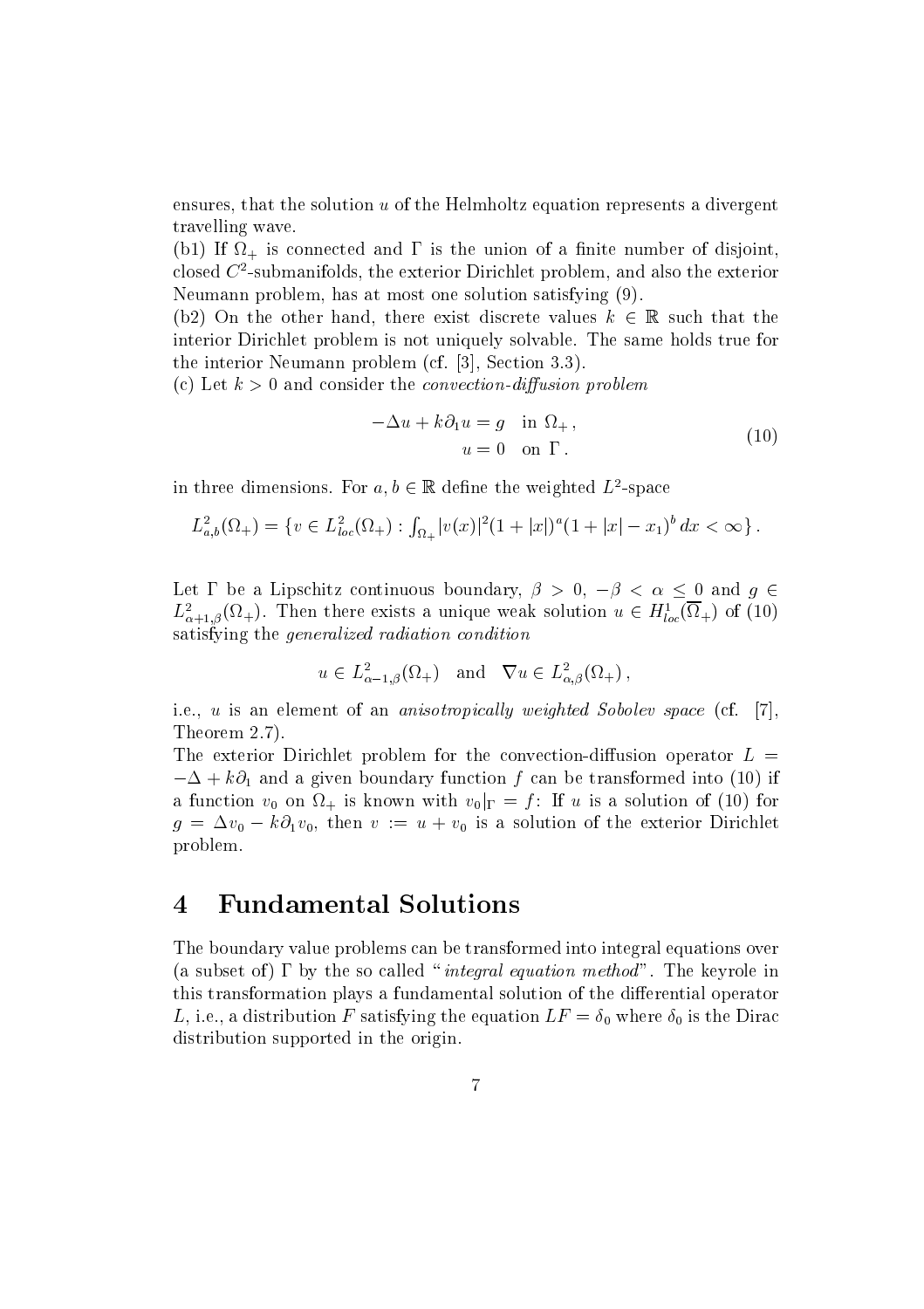A table of fundamental solutions of the most common differential operators can be found in the second part of - For the construction of fundamental solutions were referred to -  $\sim$  -  $\sim$  -  $\sim$ 

The definition of fundamental solutions for  $L$  involves Macdonald functions  $K_{\nu}$  which, for example, are stated in  $[39]$ , p.19, 80,  $[20]$ , 80.1.

**Theorem 5.** Let  $v := c + \langle 0, v \rangle_A = 0$ . Then,  $\kappa_0 : \mathbb{R}^+ \to \mathbb{R}$  defined by

$$
\kappa_0(x) := \begin{cases}\n\frac{1}{2\pi\sqrt{\det A}} e^{\langle b, x \rangle_A} \ln \frac{1}{|x|_A} & \text{for } d = 2 \\
\frac{1}{(d-2)\omega_d\sqrt{\det A}} \frac{e^{\langle b, x \rangle_A}}{|x|_A^{d-2}} & \text{for } d \neq 2,\n\end{cases}
$$
\n(11)

where  $\omega_d$  is the volume of the unit sphere in  $\mathbb R$  , is a fundamental solution of L. For  $v \neq 0$ , there exists  $\lambda \in \mathbb{C} \setminus \mathbb{C} = \infty$ ,  $v \in \mathbb{C}$  with  $\lambda^2 = v$ . A fundamental  $\mathbb{R}^d$  sphere in  $\mathbb{R}^d$ , is a fundamental so<br>  $\mathbb{C}\setminus ]-\infty,0]$  with  $\lambda^2=\vartheta$ . A fundan solution of <sup>L</sup> is given by

$$
\kappa_{\lambda}(x) := \frac{e^{\langle b, x \rangle_A}}{(2\pi)^{d/2}\sqrt{\det A}} \left(\frac{|x|_A}{\lambda}\right)^{1-d/2} K_{d/2-1}(\lambda |x|_A), \quad x \neq 0. \tag{12}
$$

For  $d = 2, 3$ , we obtain

$$
d = 2: \qquad \kappa_{\lambda}(x) = \frac{e^{\langle b,x\rangle_A}}{4\sqrt{\det A}} i H_0^{(1)}(i\lambda|x|_A) \quad \text{if} \quad -\pi < \arg(\lambda) < \frac{\pi}{2},
$$
\n
$$
d = 3: \qquad \kappa_{\lambda}(x) = \frac{1}{4\pi\sqrt{\det A}} \frac{e^{\langle b,x\rangle_A - \lambda|x|_A}}{|x|_A},
$$

where  $H_0^{\gamma}$  is a Hankel function (or Bessel function of the third kind).

For frankel functions we refer to  $\left[20\right],\;89.7,\;810$   $\left[59\right],\;A$  proof of Theorem  $3$ can be found in the found in the found in the found in the found in the found in the found in the found in the found in the found in the found in the found in the found in the found in the found in the found in the found i For frame, ranches we letter to [20], 30.1, and [00]. It proof of filteration of<br>
can be found in [9], Kapitel 3.<br>
Lemma 6. The gradient of the fundamental solution  $\kappa_{\lambda}$ ,  $\lambda \in \mathbb{C} \setminus ]-\infty,0[$ ,

has the asymptotic behaviour

$$
\nabla \kappa_{\lambda}(x) = -\frac{1}{\omega \sqrt{\det A}} \frac{A^{-1}x}{|x|_A^d} + o\left(\frac{1}{|x|^{d-1-\nu}}\right) \text{ for any } \nu \in ]0,1[.
$$

It a is oad, we could replace  $O(|x|^{2+\epsilon} - 1)$  on  $O(|x|^{2+\epsilon})$ .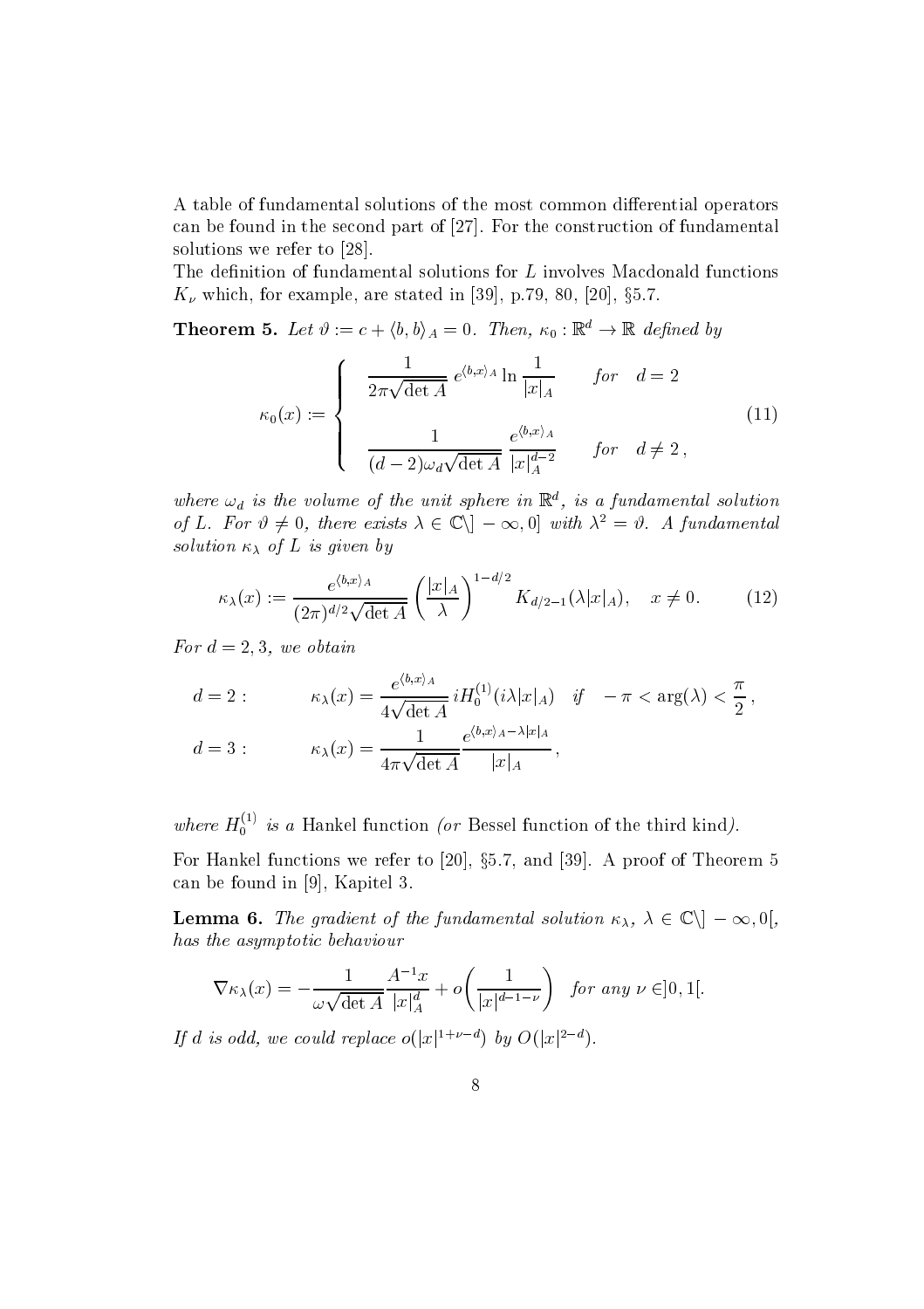$\sim$  the behaviour of the fundamental solution of the fundamental solution  $\lambda$ 

**Lemma** 1. Let  $0 \in \mathbb{C}^n$  and  $c \in \mathbb{C}$  with  $v := c + \langle 0, 0 \rangle_A = 0$  and  $L = -\operatorname{div}(A \operatorname{grad}) + 2\langle b, \nabla \cdot \rangle + c.$ 

Further, let  $(\theta_n)_{n\in\mathbb{N}}$ ,  $(c_n)_{n\in\mathbb{N}}$  be sequences in  $\mathbb{C}$  and  $\mathbb{C}$  which converge to b and c respectivity with  $v_n := c_n + \langle o_n, o_n \rangle_A \neq 0$ . Let  $L_n$  denote the operator  $-\text{div}(A \text{ grad}) + 2\langle b_n, \nabla \cdot \rangle + c_n$  and let  $\lambda_n \in \mathbb{C} \setminus ] - \infty, 0]$  be  $\alpha$ ,<br>  $d = 2$ : For all  $x \in \mathbb{R}^2 \setminus \{0\}$ :  $|\kappa_{\lambda_n}(x)| \to \infty$  as  $n \to \infty$ .  $\mathbb{C}^d$  and  $\mathbb C$  which converge to b<br>0. Let  $L_n$  denote the operator<br> $\mathbb{C}\setminus(-\infty,0]$  be a square root of  $\vartheta_n$ .

 $a = \Delta$ : For all  $x \in \mathbb{R}$   $\setminus$  {U}:  $\vert \kappa_{\lambda_n} \vert$ 

 $a \geq s$ : The singularity functions  $\kappa_{\lambda_n}$  of  $L_n$ ,  $n \in \mathbb{N}$ , converge uniformly on compact subsets of  $\mathbb{R}^+ \setminus \{0\}$  to the singularity function  $\kappa_0$  of  $L$ .

 $\mathcal{L}=\{x_1,\ldots,x_n\}$  is the sense of distribution to the sense of distribution theory  $\mathcal{L}$  ,  $\ldots$ for all test functions  $\varphi \in \mathcal{D}(\mathbb{R}^d)$ , there holds  $D\}$  to the singularity funct<br>rges to  $\kappa_0$  in the sense of<br> $\mathcal{D}(\mathbb{R}^d)$ , there holds

$$
\begin{aligned}\n\text{est functions } \varphi \in \mathcal{D}(\mathbb{R}^d), \text{ there holds} \\
\kappa_{\lambda_n}(\varphi) &:= \int_{\mathbb{R}^d} \kappa_{\lambda_n} \varphi \, dx \to \int_{\mathbb{R}^d} \kappa_0 \varphi \, dx =: \kappa_0(\varphi) \quad \text{as} \quad n \to \infty \,. \n\end{aligned}
$$

This lemma and the next theorem are proved in - Kapitel

**Theorem 8.** Let  $0 \in \mathbb{R}^n$  and  $c \in \mathbb{C}$ . Further let  $v = c + |v|$  and  $\lambda \in \mathbb{C} \setminus [-\infty, 0]$  with  $\lambda^* \equiv v$  and  $\text{Re}(\lambda) \geq 0$ . Let  $\kappa_\lambda$  be as in Theorem 5. Formal directors<br>  ${\rm Re} \, {\bf c}$   ${\rm Re} \, {\bf c}$ <br>  ${\rm Re} \, {\bf c}$   ${\rm Re} \, {\bf c}$ <br>  ${\rm Re} \, {\bf c}$   ${\rm Re} \, {\bf c}$ <br>  ${\rm Re} \, {\bf c}$ (a) Let  $0 = 0$ . For  $c \in \mathbb{C} \setminus [-\infty, 0]$ ,  $|\kappa_{\lambda}|$  aecreases exponentially as  $|x| \to \infty$ .

 $I_f$   $c = 0$ , we have, in two annensions,  $\vert \kappa_\lambda(x) \vert = O(\ln |x|)$ , in higher dimensions  $|\kappa_{\lambda}(x)| = O(|x|^{-\epsilon})$  as  $|x|$  tends to infinity. If  $c = 0$ , we have, in two almensions,  $|\kappa_{\lambda}(x)| = C$ <br>dimensions  $|\kappa_{\lambda}(x)| = O(|x|^{2-d})$  as  $|x|$  tends to infin<br>If  $c \in ]-\infty,0[$ , then  $|\kappa_{\lambda}|$  decreases as  $O(|x|^{\frac{1-d}{2}})$ .

 $\left\{ \begin{array}{l} a \mid b \mid b \mid c \mid b \neq 0 \end{array} \right\}$  and  $\left\{ \begin{array}{l} b \mid c \mid d \mid c \neq 0 \end{array} \right\}$ . If . . . . - - - - $\frac{\text{Im}(c)}{|b|_A}$ . If  $\text{Re}(c) > \Theta$ ,  $|\kappa_\lambda|$  decreases exponentially as  $|x| \to \infty$ . If  $\text{Re}(c) = \Theta$ ,  $|\kappa_\lambda(x)| = O(|x|^{-\frac{1}{2}})$  as  $|x| \to \infty$ . If  $\text{Re}(c) \leq \Theta$ ,  $|\kappa_{\lambda}|$  grows exponentially in some atrections (cf. Figure 2).

#### $\mathbf 5$ Single- and Double-Layer Potentials

Recall that the patches  $M_j$  and  $M_j$  belong to  $C^{++*}$  (cf. Assumption 5). Recall that the patches  $M_j$  and  $\tilde{M}_j$  belong to  $C^{1+\mu}$  (cf. Assumption 3).<br>**Lemma 9.** There exists a constant  $C > 0$  such that, for every  $j \in \{1, ..., m\}$ 

and all  $x, y \in M_j$ , we obtain obtain<br> $|\langle n(y), x - y \rangle| \leq C |x-y|^{1+\mu}$ .

$$
|\langle n(y), x - y \rangle| \le C|x - y|^{1 + \mu}.
$$
\n
$$
(13)
$$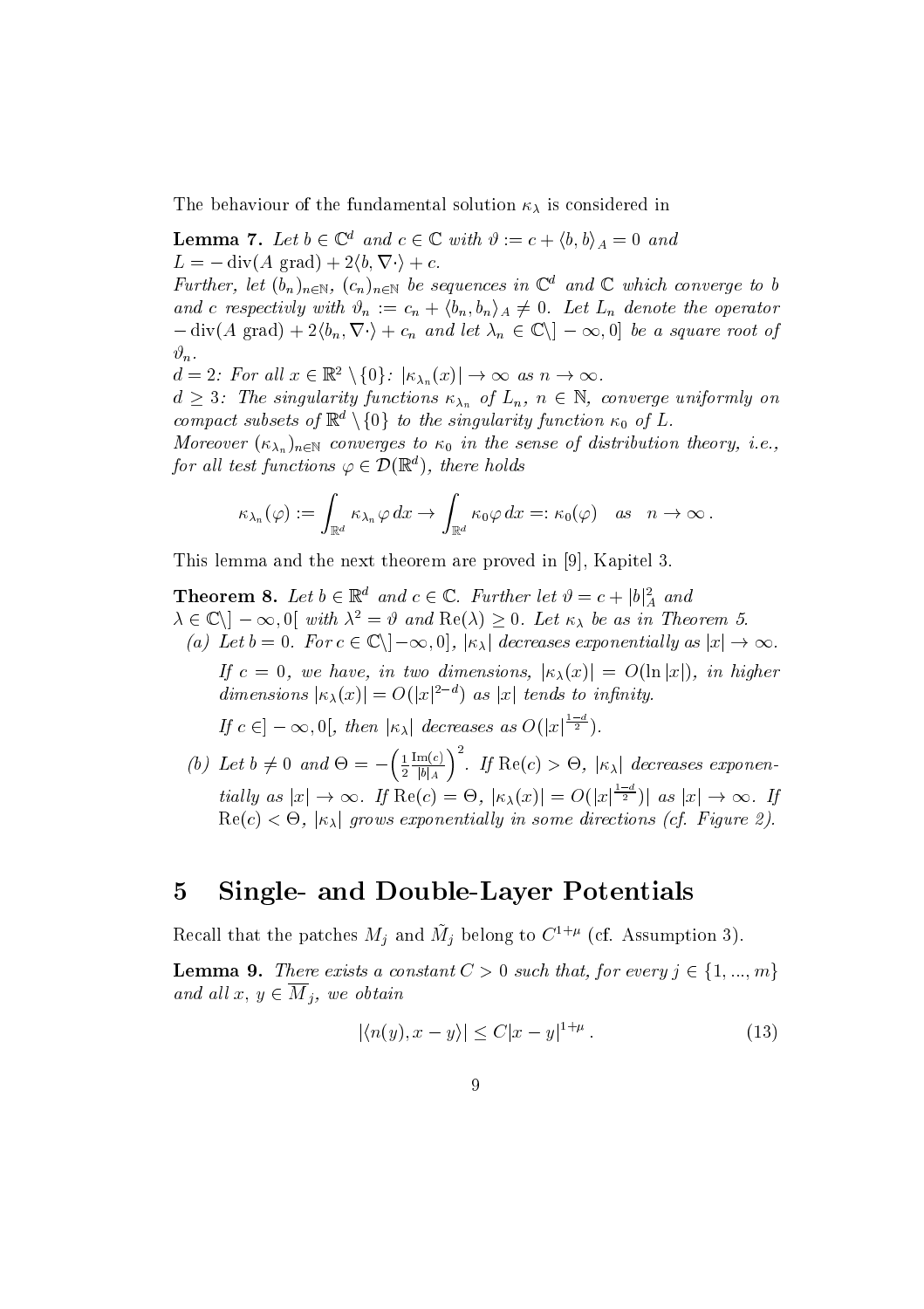

Figure 2: The decay of  $\kappa_{\lambda}$  for  $\theta \in \mathbb{R}^n$ ,  $|\theta|_A = 1$ 

The proof is analogous with the proof in the proof in the proof in the proof in the proof in  $\mathbb{R}$ 

Denition - For a given elliptic dierential operator L let be as in Theorem 5. The single-layer potential  $\Phi_E$  and the double-layer potential  $\Phi_D$ with density  $\varphi \in L^{\infty}(\Lambda)$  are given on  $\Omega = \cup \Omega_+$  by

$$
\Phi_E(x) = \int_X \kappa_\lambda(x - y) \varphi(y) \, d\sigma(y) \tag{14}
$$

and

$$
\Phi_D(x) = \int_X \frac{\partial \kappa_\lambda(x - y)}{\partial l(y)} \varphi(y) \, d\sigma(y) \,, \tag{15}
$$

where  $\sigma$  is the surface measure of X.

# Proposition 11.

- (a) On  $\mathbb{R}^d \setminus \Gamma$  the functions  $\Phi_E$  and  $\Phi_D$  are arbitrarily often differentiable under the integral sign and there holds  $L\Phi_E \equiv 0$  and  $L\Phi_D \equiv 0$ .
- (b)  $\Phi_E$  can be extended continuously on  $\mathbb{R}^d$  by

$$
\Phi_E(x) = \int_X \kappa_\lambda(x - y) \varphi(y) \, d\sigma(y) \quad \forall x \in \mathbb{R}^d \,. \tag{16}
$$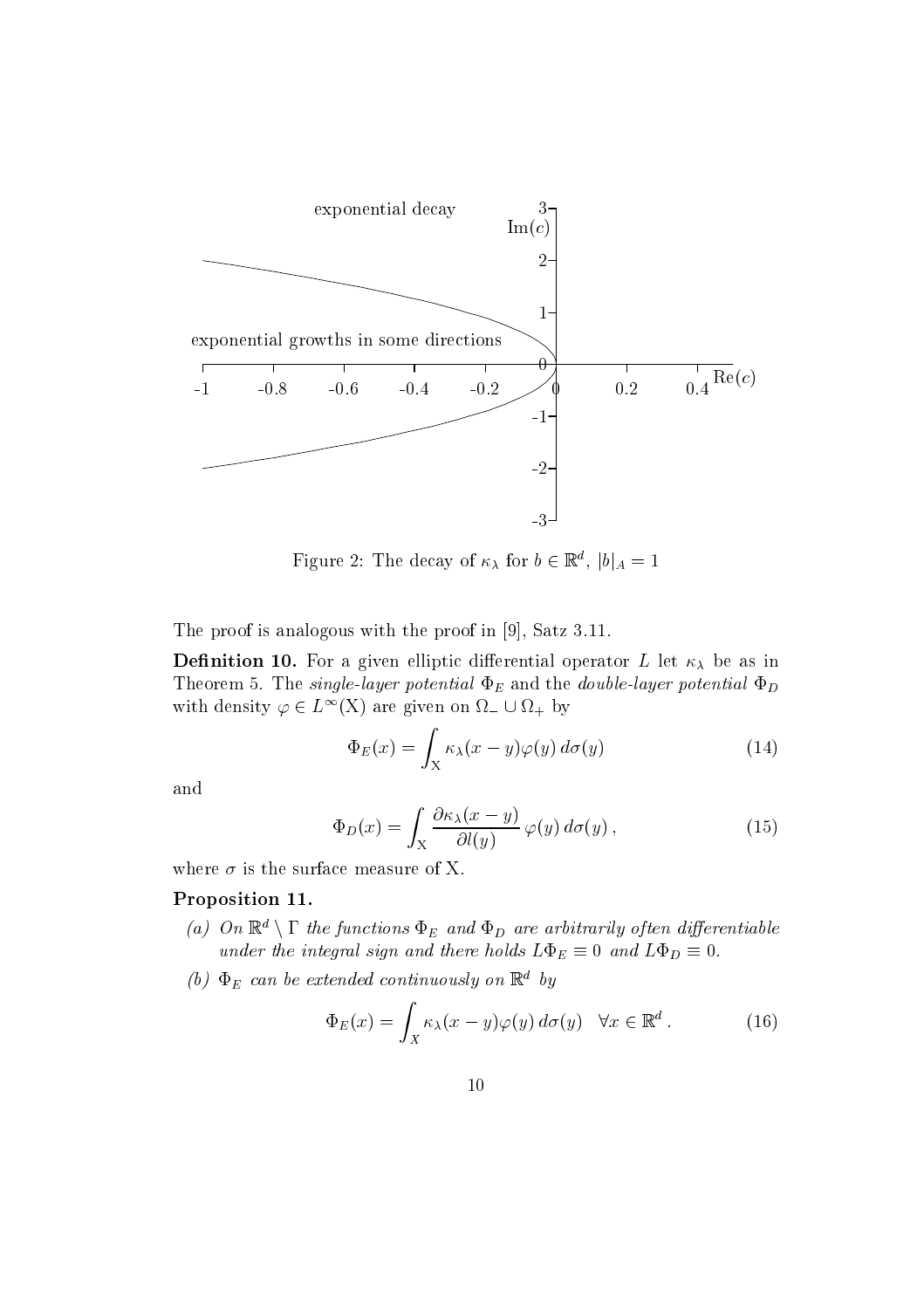Proof- a Using a standard theorem about dierentiation under the integral sign it is easy to verify that  $\Phi_E$  and  $\Phi_D$  are arbitrarily often differentiable on  $\mathbb{R}^n \setminus I$ . Interefore  $LK_{\lambda} = 0$  on  $\mathbb{R}^n \setminus \{0\}$  implies  $L \Psi_E = 0 = L \Psi_D$  on  $\mathbb{R}^n \setminus I$ . (b): The singular behaviour of  $\kappa_{\lambda}(x)$  as  $|x| \to 0$  can be characterized by nd  $\Phi_D$  are arbitrarily often differentiable on<br>  $L^l \setminus \{0\}$  implies  $L \Phi_E \equiv 0 \equiv L \Phi_D$  on  $\mathbb{R}^d \setminus \Gamma$ .<br>  $\lambda(x)$  as  $|x| \to 0$  can be characterized by

$$
\kappa_{\lambda}(x) = \begin{cases}\n\frac{1}{2\pi\sqrt{\det A}} \ln \frac{1}{|x|_A} + O(1) & \text{for } d = 2, \\
\frac{1}{(d-2)\omega_d\sqrt{\det A}} |x|_A^{2-d} + O(|x|^{3-d}) & \text{for } d \ge 3.\n\end{cases}
$$
\nIn view of the continuity of  $\kappa_{\lambda}$  in  $\mathbb{R}^d \setminus \{0\}$ , the assertion (b) follows, for

 $\Box$ example from a letter of the from a letter of the state of the state of the state of the state of the state of

#### 6 The Principal Part

In this section, we will study the behaviour of elliptic differential operators with constant coefficients of the form  $L_0 := -\text{div}(A \text{ grad})$ . According to Theorem 5 a singularity function for  $L_0$  is given by

$$
k_A(x) := \begin{cases} \frac{1}{2\pi\sqrt{\det A}} \ln \frac{1}{|x|_A} & \text{for } d = 2\\ \frac{1}{(d-2)\omega_d\sqrt{\det A}} \frac{1}{|x|_A^{d-2}} & \text{for } d \neq 2. \end{cases}
$$
(17)

For  $x \in \mathbb{R}^n$ ,  $y \in \Lambda \setminus \{x\}$ , the gradient of  $\kappa_A$  has the representation

$$
\nabla k_A(x) = -\frac{1}{\omega_d \sqrt{\det A}} \frac{A^{-1}x}{|x|_A^d} \tag{18}
$$

and

$$
\frac{\partial k_A(x-y)}{\partial l(y)} = \frac{1}{\omega_d \sqrt{\det A}} \frac{\langle n(y), x - y \rangle}{|x - y|_A^d} = \frac{\partial k_A(y - x)}{\partial l(y)}.
$$
 (19)

We are interested in the decay behaviour of the single- and double-layer potential at infinity: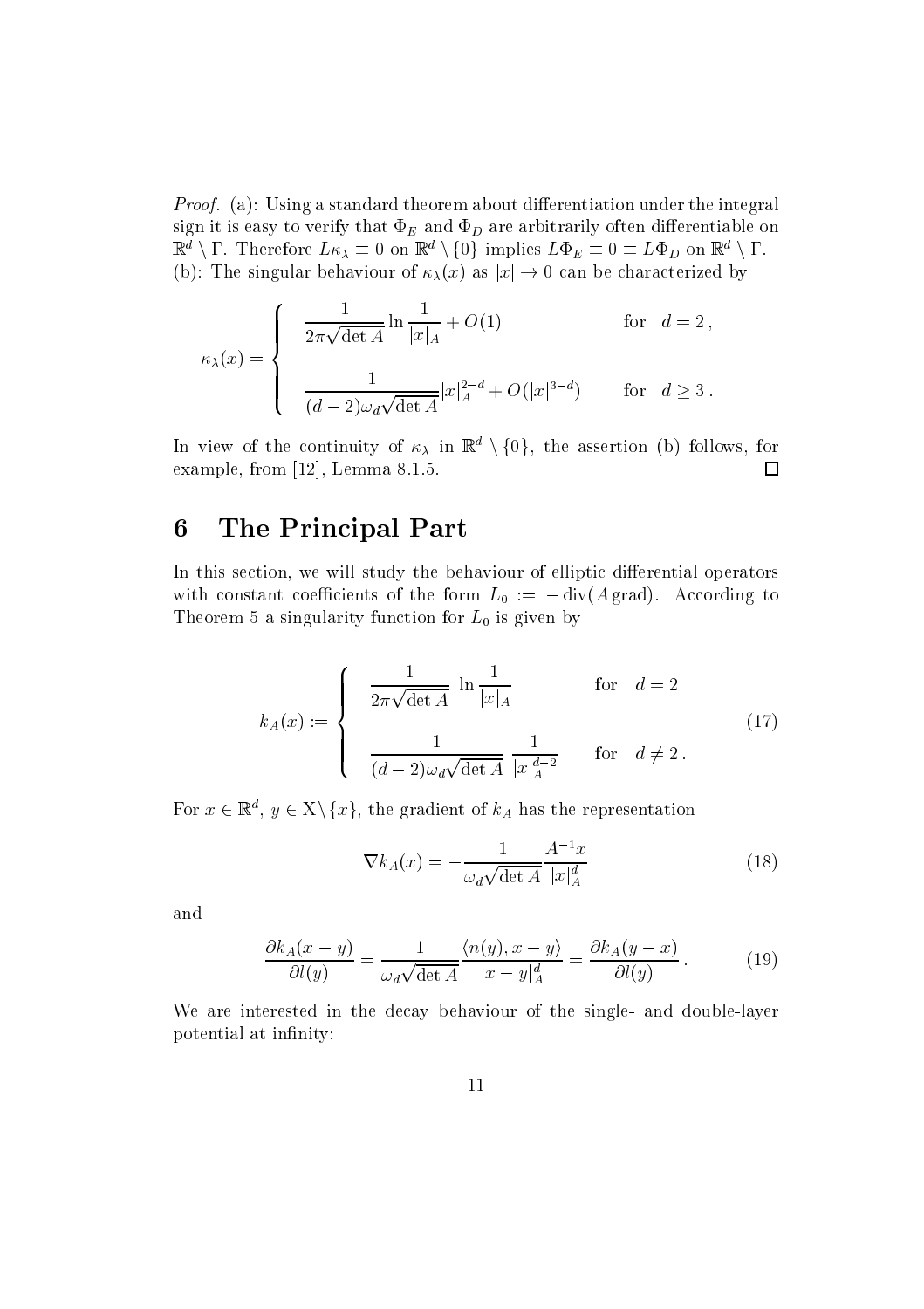### Proposition 12.

- (a) for  $a \geq 3$ , we have  $\Psi_E(x) = O(|x|^{2})$  and  $\nabla \Psi_E(x) = O(|x|^{2})$  as  $|x| \to \infty$ . For  $d = 2$ ,  $\lim_{|x| \to \infty} \Phi_E(x) = 0$  iff  $\int_X \varphi d\sigma = 0$ . In general, for all  $d \geq 2$ , the relation  $\int_X \varphi \, d\sigma = 0$  implies  $\Psi_E(x) = O(|x|^{-\alpha})$  and  $V\Psi_E(x) = O(|x|^{-\alpha})$  for  $|x| \to \infty$ .
- (b) The decay of  $\Phi_D$  at infinity is  $O(|x|^{1-d})$ .

The proof is analogous with the proof of Satz  $\mathbb{R}^n$  , with the proof of Satz  $\mathbb{R}^n$  , with the proof of Satz  $\mathbb{R}^n$ In the sequel, we will state some auxiliary theorems.

**Theorem 13.** For 
$$
u, v \in C^2(\Omega_-) \cap C^1(\Omega_-)
$$
 the equation  

$$
\int_{\Omega_-} (\langle \nabla u, A \nabla v \rangle - u L_0 v) dx = \int_X u \frac{\partial v}{\partial l} d\sigma,
$$
(20)

holds if both integrals exist- If in addition the integrals in exist after interchanging the roles of  $u$  and  $v$ , we have

$$
\int_{\Omega_{-}} \left(vL_{0}u - uL_{0}v\right)dx = \int_{X} \left(u\frac{\partial v}{\partial l} - v\frac{\partial u}{\partial l}\right)d\sigma.
$$
 (21)

Since the  $(a - 1)$ -dimensional Minkowski measure of S is zero, formulae (20) and be proved using the proved interest and the Gaussian of Gaussian theorem stated interest and the contract of  $\blacksquare$  Folgerung  $\blacksquare$  Folgerung  $\blacksquare$ 

The next theorem is a generalisation of Green's representation formula of harmonic functions

**Theorem 14.** Let  $u \in C^{\infty}(\Sigma_{-}) \cap C^{\infty}(\Sigma_{-})$  with  $L_0 u = 0$  in  $\Sigma_{-}$ . Then the following formula holds for each  $x \in \Omega$  :

$$
u(x) = \int_X \left(\frac{\partial u}{\partial l}(y)k_A(x-y) - u(y)\frac{\partial k_A(x-y)}{\partial l(y)}\right)d\sigma(y). \tag{22}
$$

 $\mathcal{L}$  , when  $\mathcal{L}$  is an analogous with the proof is analogous with the proof is analogous with the proof of Greens representation for the file of the case of  $\mathcal{S}$  , and  $\mathcal{S}$  -representation of the contract of  $\mathcal{S}$ account that, for  $B \in GL(\mathbb{R}^n)$  with  $B^*B = A^{-1}$ , we have  $|Bx| = |x|_A$  and  $\det B|^{-1} = \sqrt{\det A}$  (cf. [9], Satz 3.37). Such B exists and is unique up to multiplication by orthogonal matrices from the left hand side A possible choice is  $B = F^{-1}$  where F is the Cholesky factorization of A:  $FF^{T} = A$ .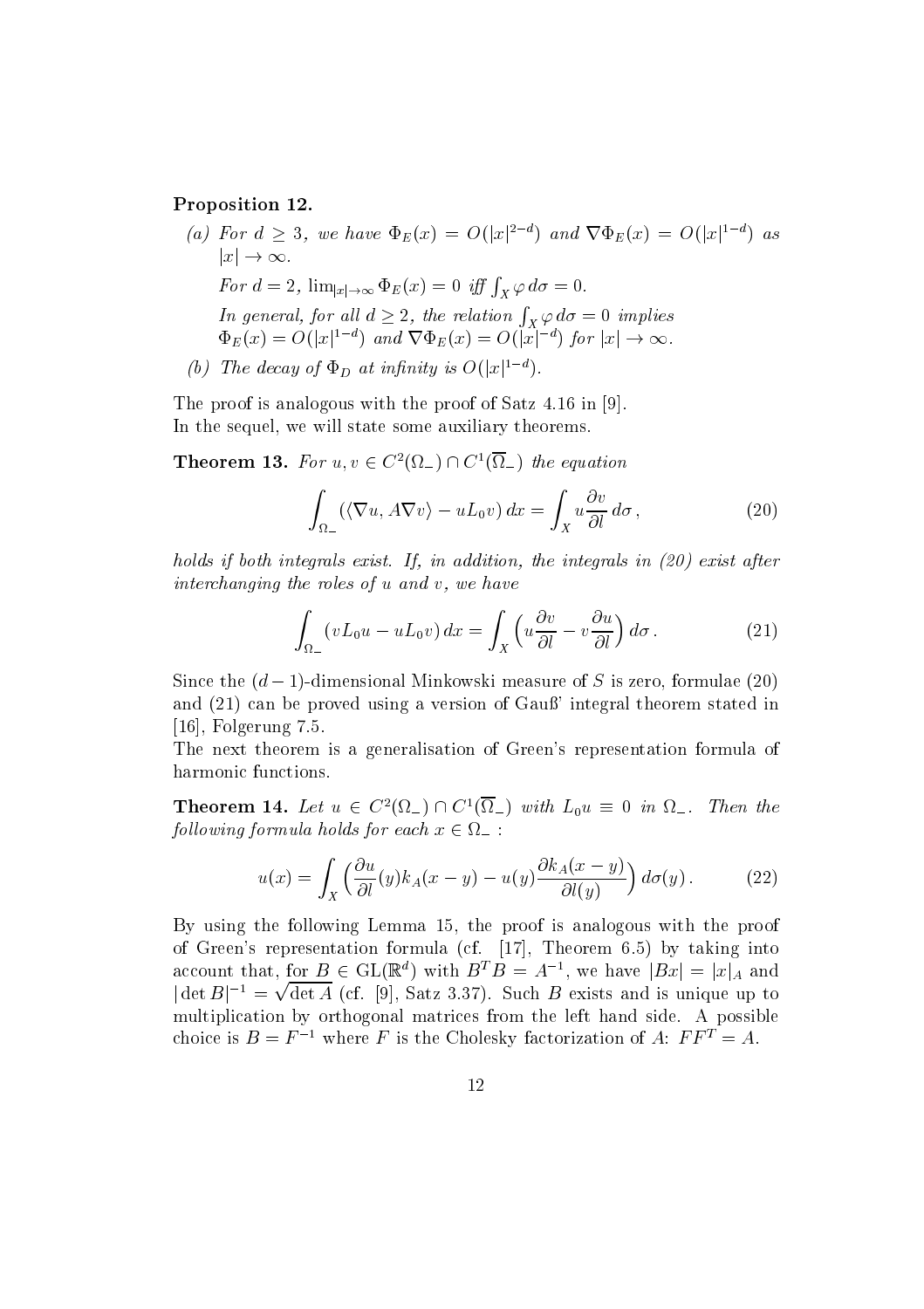**Lemma 15.** For every  $B \in GL(\mathbb{R}^n)$  there holds

$$
\int_{S_1} \frac{1}{|Bx|^d} d\sigma(x) = \frac{\omega_d}{|\det B|}.
$$
\n(23)

*Proof.* We define  $\varphi : \mathbb{R} \to \mathbb{R}$  by  $r \mapsto r^2 e^{-r^2}$ . On one hand we have

$$
|\det B| \int_{\mathbb{R}^d} \frac{\varphi(|x|)}{|Bx|^d} dx = |\det B| \int_0^\infty \int_{S_1} \frac{\varphi(r)r^{d-1}}{r^d|By|^d} d\sigma(y) dr
$$
  
= |\det B|  $\int_{S_1} \frac{1}{|By|^d} d\sigma(y) \int_0^\infty \frac{\varphi(r)}{r} dr = \frac{1}{2} |\det B| \int_{S_1} \frac{1}{|By|^d} d\sigma(y) ,$ 

on the other hand there holds

$$
|\det B| \int_{\mathbb{R}^d} \frac{\varphi(|x|)}{|Bx|^d} dx = \int_{\mathbb{R}^d} \frac{\varphi(|B^{-1}x|)}{|x|^d} dx = \int_{S_1} \int_0^\infty \frac{\varphi(r|B^{-1}y|)}{|ry|^d r^{1-d}} dr d\sigma(y)
$$
  
= 
$$
\int_{S_1} \int_0^\infty \frac{\varphi(r|B^{-1}y|)}{r} dr d\sigma(y) = \omega_d \int_0^\infty \frac{\varphi(r)}{r} dr = \frac{1}{2} \omega_d.
$$

#### $6.1$ Jump Relations

For  $r > 0$  and  $x \in \mathbb{R}^n$ , we define  $H(x, r) := S(x, r) \cap \Omega_+$ , where  $S(x, r)$  is the sphere of radius r centred in x, and the function  $o_i: \mathbb{R}^n \to [0, \omega_d]$  by

$$
\delta_i(x) := \lim_{r \searrow 0} \frac{r}{\sqrt{\det A}} \int_{H(x,r)} \frac{1}{|x - y|_A^d} d\sigma(y).
$$
 (24)

The proof of Lemma to implies that the limit in  $(24)$  exists for all  $x \in \mathbb{R}^+$ . Hence, Lemma 15 ensures that  $o_i(x) \in [0, \omega_d]$  holds (let therefor  $B \in GL(\mathbb{R}^+)$ such that  $B^T B = A^{-1}$ .

For  $x \in \Lambda$ , there exists a neighbourhood  $V$  of  $x$  in  $\Lambda$  and a constant  $L > 0$ such that  $B^T B = A^{-1}$ ).<br>For  $x \in X$ , there exists a neighbourhood V of x in X and a constant  $L > 0$ <br>satisfying  $|\langle n(x), x - y \rangle| \le L|x - y|^{1+\mu}$  for all  $y \in V$ . That implies  $\frac{\delta_i(x)}{\omega_d} = \frac{1}{2}$ .

**Lemma 10.** The function  $\Xi : \mathbb{R}^n \to \mathbb{R}$  defined by

$$
\Xi(x) := \int_X \frac{\partial k_A(x-y)}{\partial l(y)} d\sigma(y), \quad \text{has the representation } \Xi(x) = -\frac{\delta_i(x)}{\omega_d}.
$$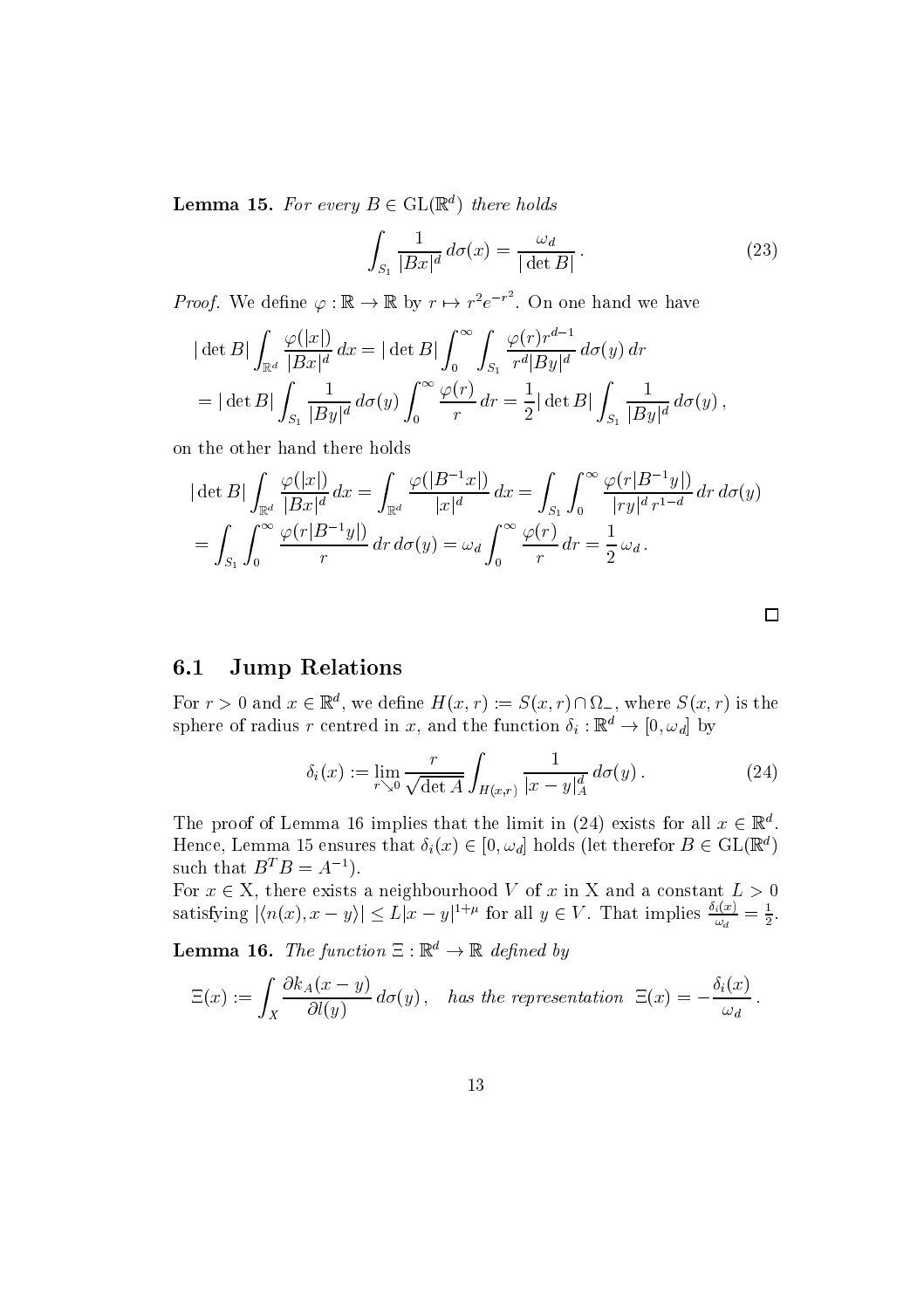*Proof*. First let  $x \in \Omega_+$ . This implies  $(L_0)_y K_A(x-y) = 0$  in  $\Omega_-$ . Equation (20) with  $u \equiv 1$  and  $v = k_A(x - \cdot)$  implies  $\Xi(x) = 0$ .  $x \in \Omega_+$ . This implies  $(L_0)_y k_A(x - y) \equiv 0$  in<br>and  $v = k_A(x - \cdot)$  implies  $\Xi(x) = 0$ .

For  $x \in \Omega_-,$  the relation  $\Xi(x) = -1$  follows directly from Theorem 14 applied to  $u = 1$ . Lemma 15 shows that  $o_i(x) = \omega_d$ .

Now let  $x \in I$ . The normal vector field n on  $H(x, r)$  is chosen such that  $n(\xi) = \frac{1}{r}(\xi - x)$ . Denote with  $B(x, r)$  the open ball with radius r centred in x and denne  $\Omega_- := \Omega_- \setminus D(x, r)$ . If r is summertify small, we have a vanishing  $(a - 1)$ -dimensional Minkowski measure of  $S(\Sigma_{-})$  and, modulo a set of surface measure zero

$$
X(\tilde{\Omega}_-) = (X \setminus \overline{B}(x,r)) \cup H(x,r).
$$

Hence Gau" divergence theorem cf -  Folgerung can be applied and we obtain

$$
\int_{X\setminus\overline{B}(x,r)}\frac{\partial k_A(x-y)}{\partial l(y)}\,d\sigma(y)-\int_{H(x,r)}\frac{\partial k_A(x-y)}{\partial l(y)}\,d\sigma(y)=0.
$$

Using the dominated convergence theorem we conclude

$$
\int_{X} \frac{\partial k_A(x-y)}{\partial l(y)} d\sigma(y) = \lim_{r \searrow 0} \int_{H(x,r)} \frac{\partial k_A(x-y)}{\partial l(y)} d\sigma(y)
$$
  
= 
$$
- \lim_{r \searrow 0} \frac{r}{\omega_d \sqrt{\det A}} \int_{H(x,r)} \frac{1}{|x-y|_A^d} d\sigma(y) = -\frac{\delta_i(x)}{\omega_d} \in [-1,0].
$$

For  $n \in \mathbb{N}$  we use the notation (cf. Figure 3)

N we use the notation (cf. Figure 3)  
\n
$$
K_n := \{ z \in B_1 : z_d = 0 \land |z| < \frac{1}{n} \} \text{ and } R_n := K_n \setminus K_{n+1} \, .
$$

The  $(a-1)$ -dimensional Lebesgue measure of  $R_n$  is bounded by  $\omega_{d-1}n^{-}$ .

**Remark 17.** There exists  $0 > 0$  such that for every  $x \in I$  we find an open set U containing the ball  $B(x, o)$  and, if  $x \in M_k$ , there is a diffeomorphism  $v : D_1 \to U$  with  $v(0) = x$  and  $v(\Lambda_1) = M_k \sqcup U =: V$ . Let us denote  $v^{-1}(y)$ by y and  $v(z)$  by z. There exist constants  $q, N$ , independent of x, with

$$
\sup_{y\in U}\left\{|D\vartheta(y')|_{op}\,, |D\vartheta^{-1}(y)|_{op}\right\}\le N
$$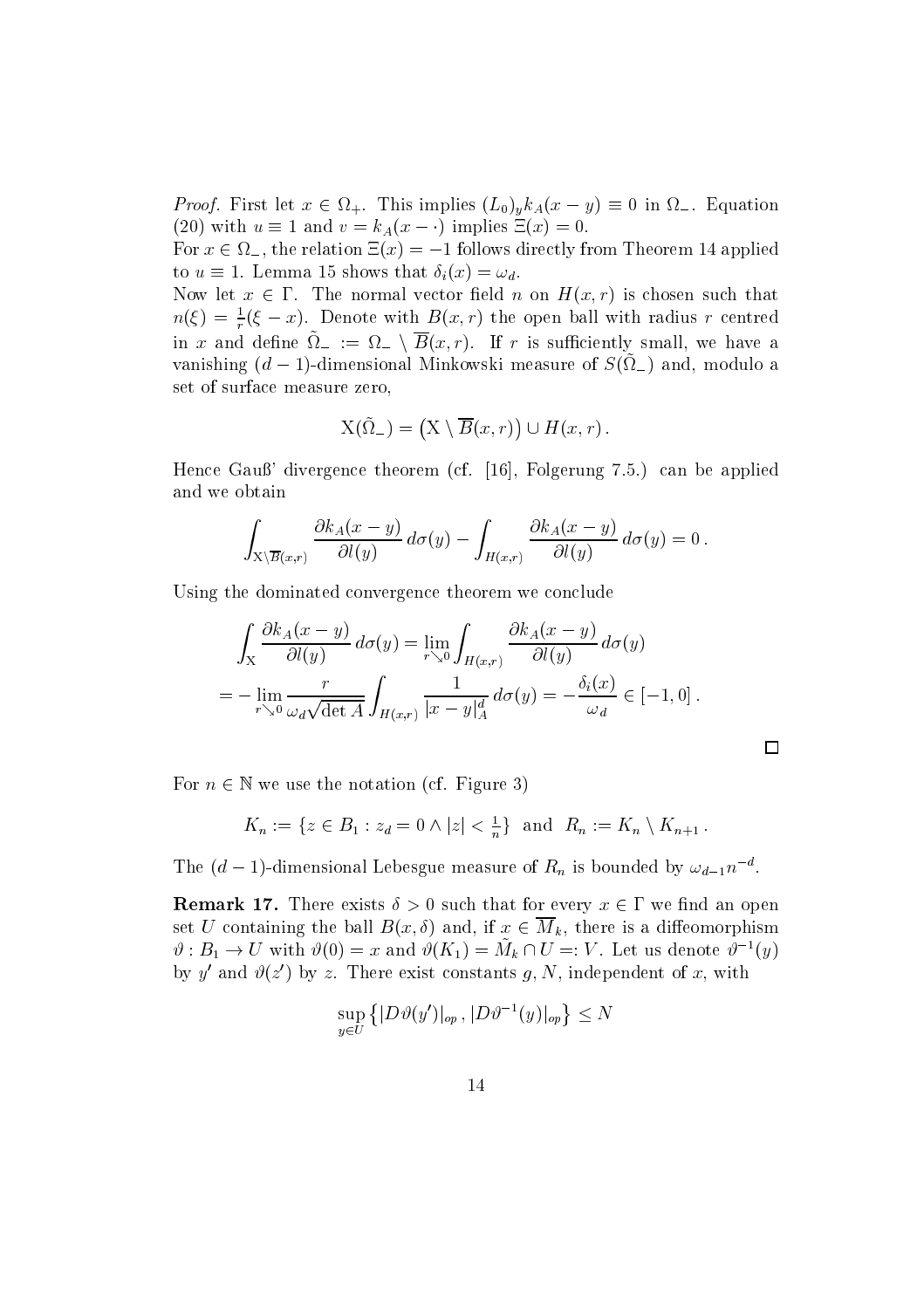and g is an upper bound for the Gram determinant of the parametrisation  $\mathcal{V}|_{K_1}$ . Thus, we obtain for all  $y, z \in U$  the equivalence of the norms<br> $\frac{1}{-|y'-z'|} < |y-z| < N|y'-z'|$ .

$$
\frac{1}{N}|y'-z'| \le |y-z| \le N|y'-z'|.
$$

the proof of Remark of the Content of Alberta, the proof of the content

**Theorem 18.** Let  $(x_n^-)$  be a sequence in  $\Omega_{\pm}$  converging to  $x \in \mathbb{I}$ . Then, the jump relation (we) the double the double the double potential .D with a density  $\varphi \in L^{\infty}(\Lambda)$  which is continuous in x:

$$
\lim_{n \to \infty} \Phi_D(x_n^{\pm}) = \int_X \frac{\partial k_A(x - y)}{\partial l(y)} \varphi(y) \, d\sigma(y) \pm \frac{1}{2} \delta_{\pm}(x) \varphi(x) \,, \tag{25}
$$

with

$$
\delta_+(x) := 2 \frac{\delta_i(x)}{\omega_d}, \quad \delta_-(x) := 2 \left( 1 - \frac{\delta_i(x)}{\omega_d} \right).
$$

In particular, for  $x \in A$ , we have

$$
\lim_{n \to \infty} \Phi_D(x_n^{\pm}) = \int_X \frac{\partial k_A(x - y)}{\partial l(y)} \varphi(y) d\sigma(y) \pm \frac{1}{2} \varphi(x).
$$

*Proof*. For fixed  $x \in I$  and  $\xi \in \mathbb{R}^*$ , we define

$$
\Psi(\xi) := \int_X \frac{\partial k_A(\xi - y)}{\partial l(y)} (\varphi(y) - \varphi(x)) d\sigma(y).
$$

Hence, for  $\xi \notin I$ ,  $\Psi_D(\xi) = \varphi(x)\Xi(\xi) + \Psi(\xi)$ . Using Lemma To we obtain

$$
\lim_{n \to \infty} \varphi(x) \Xi(x_n^{\pm}) = \int_X \frac{\partial k_A(x - y)}{\partial l(y)} \varphi(x) d\sigma(y) \pm \frac{1}{2} \delta_{\pm}(x) \varphi(x).
$$

Thus, it suffices to prove

$$
\lim_{n \to \infty} (\Psi(x) - \Psi(x_n^{\pm})) = 0.
$$

Define

$$
\zeta(\xi, x, y) := \left| \frac{\langle n(y), x - y \rangle}{|x - y|_A^d} - \frac{\langle n(y), \xi - y \rangle}{|\xi - y|_A^d} \right| |\varphi(y) - \varphi(x)|.
$$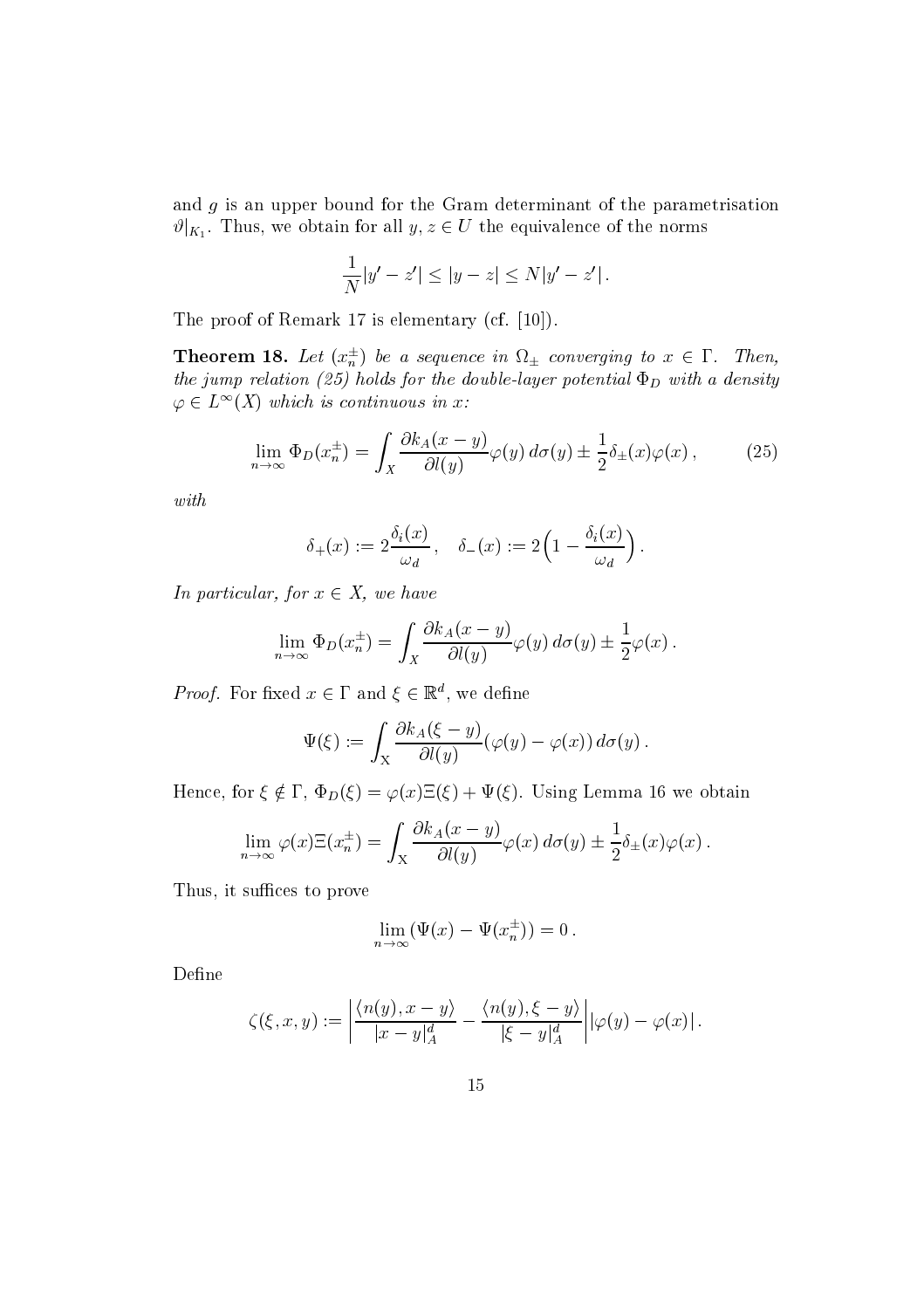$\mathbf{r} = \mathbf{r}$  for  $\mathbf{r} = \mathbf{r}$  is the term that the term that the term of the term of  $\mathbf{r}$ 

$$
I(\xi):=\int_{X\setminus B(x,\delta)}\zeta(\xi,x,y)\,d\sigma(y)
$$

tends to 0 as  $\xi$  tends to x.

(2) Let  $M_k$  be a surface piece with  $x \in M_k$ . We extend  $\varphi$  by  $\varphi(y) = \varphi(x)$ for all  $y \in M_k \setminus M_k$ . In the sequel we use the notation as in Remark 17. To prove the theorem, it suffices to show that

$$
J(\xi) := \int_{V} \zeta(\xi, x, y) d\sigma(y) \to 0 \quad \text{as } \xi \to x. \tag{26}
$$

Let  $(x_n)$  be a sequence in  $U \setminus \Gamma$  converging to x.

(a) Consider  $(x_n)$  to be a null sequence in  $B_1 \setminus K_1$  satisfying the *angle condition*, i.e., there exists  $\alpha \in ]0, 1[$  with  $|(x_n)_d| \geq \alpha |x_n|$ . ence in  $B_1 \setminus K_1$  satis<br>with  $|(x'_n)_d| \ge \alpha |x'_n|$ . For sumclently large  $n \in \mathbb{N}$ , there exists  $m := m(n) \in \mathbb{N}$  with

there exists 
$$
m := m(n) \in \mathbb{N}
$$
  
\n
$$
\frac{1}{4m} \le |x'_n| \le \frac{1}{2m}.
$$

If  $n \to \infty$ , then also  $m \to \infty$ . We decompose  $K_1$  into  $K_m$  and  $R_1,...,R_{m-1}$  $(cf. Figure 3).$  Employing the notations

$$
T := \int_{K_m} \zeta(x_n, x, y) dy' \text{ and } T_j := \int_{R_j} \zeta(x_n, x, y) dy', \text{ where } y = y(y'),
$$

we have

$$
J(x_n) \leq \sqrt{g} \left( T + \sum_{j=1}^{m-1} T_j \right).
$$

Introducing

$$
\rho(\alpha):=\sup\big\{|\varphi(\eta)-\varphi(x)|:\,|\eta'|\le\alpha\big\}\quad\text{for } \alpha>0\,,
$$

we obtain

$$
T \leq C \rho(\tfrac{1}{m}) \int_{K_m} \left( \frac{1}{|y'|^{d-1-\mu}} + \left( \frac{m}{\alpha} \right)^{d-1} \right) dy',
$$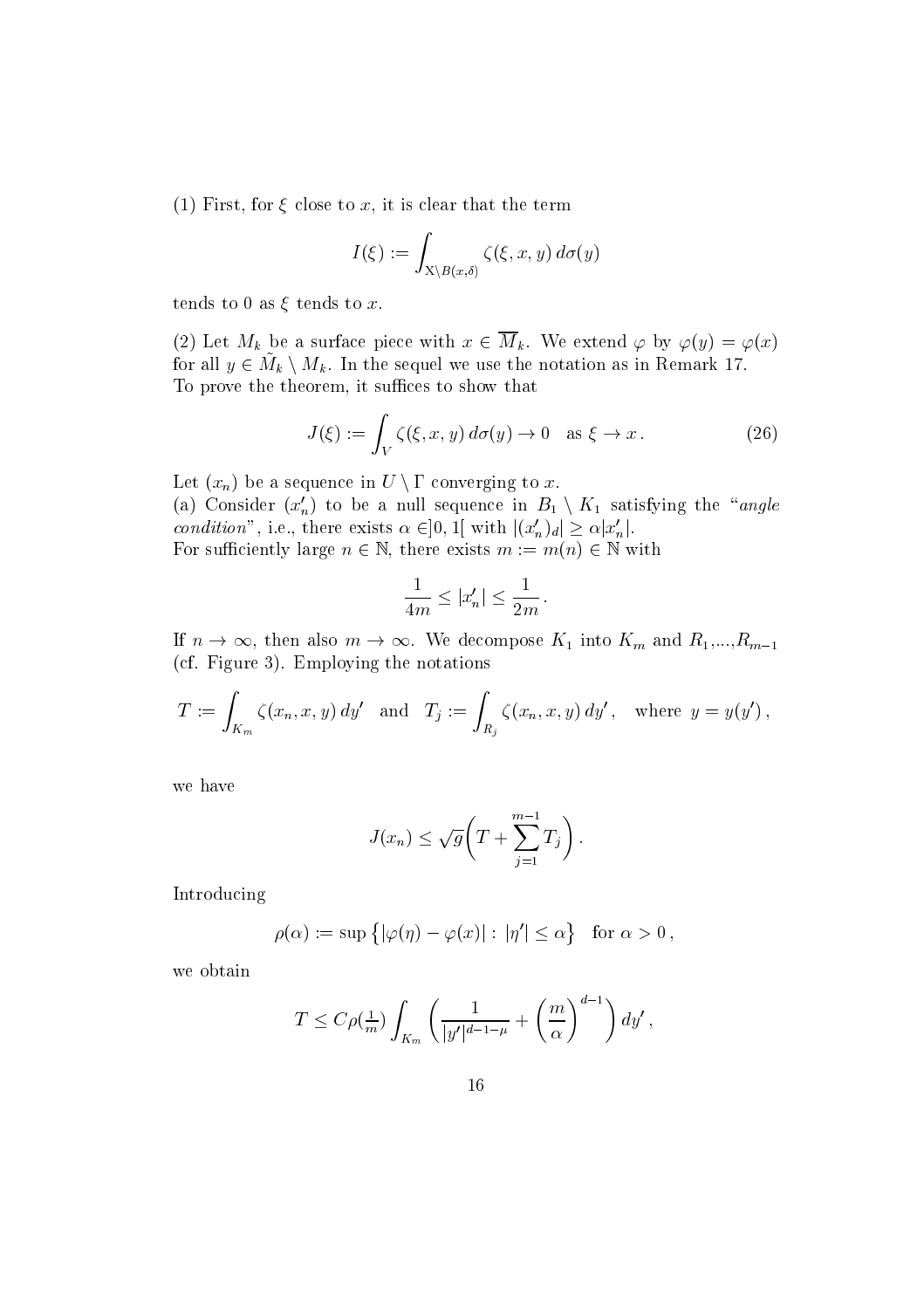

Figure 3: "Centred Decomposition" of  $K_1$  for  $m=6$ 

which becomes arbitrarily small for sufficiently large n, because  $\varphi$  is continuous in x. Consider the integrands of  $T_i$ ,  $j = 1, ..., m - 1$ :

$$
\left| \frac{\langle n(y), x - y \rangle}{|x - y|_A^d} - \frac{\langle n(y), x_n - y \rangle}{|x_n - y|_A^d} \right| \right|
$$
  
\n
$$
\leq \left| \frac{1}{|x - y|_A} - \frac{1}{|x_n - y|_A} \right| \sum_{k=1}^d \frac{|\langle n(y), x - y \rangle|}{|x - y|_A^{d-k} |x_n - y|_A^{k-1}} + \frac{|\langle n(y), x - x_n \rangle|}{|x_n - y|_A^d}
$$
  
\n
$$
\leq \sum_{k=0}^d \frac{C|x'_n|}{|y'|^{d-k} |x'_n - y'|^k} =: \Upsilon_j.
$$
  
\nThe inequalities  $|y'| \geq \frac{1}{j+1}$  and  $|x'_n - y'| \geq \frac{1}{2(j+1)}$  for  $y' \in R_j$  imply

$$
\Upsilon_j \le C \frac{(j+1)^d}{m} \, .
$$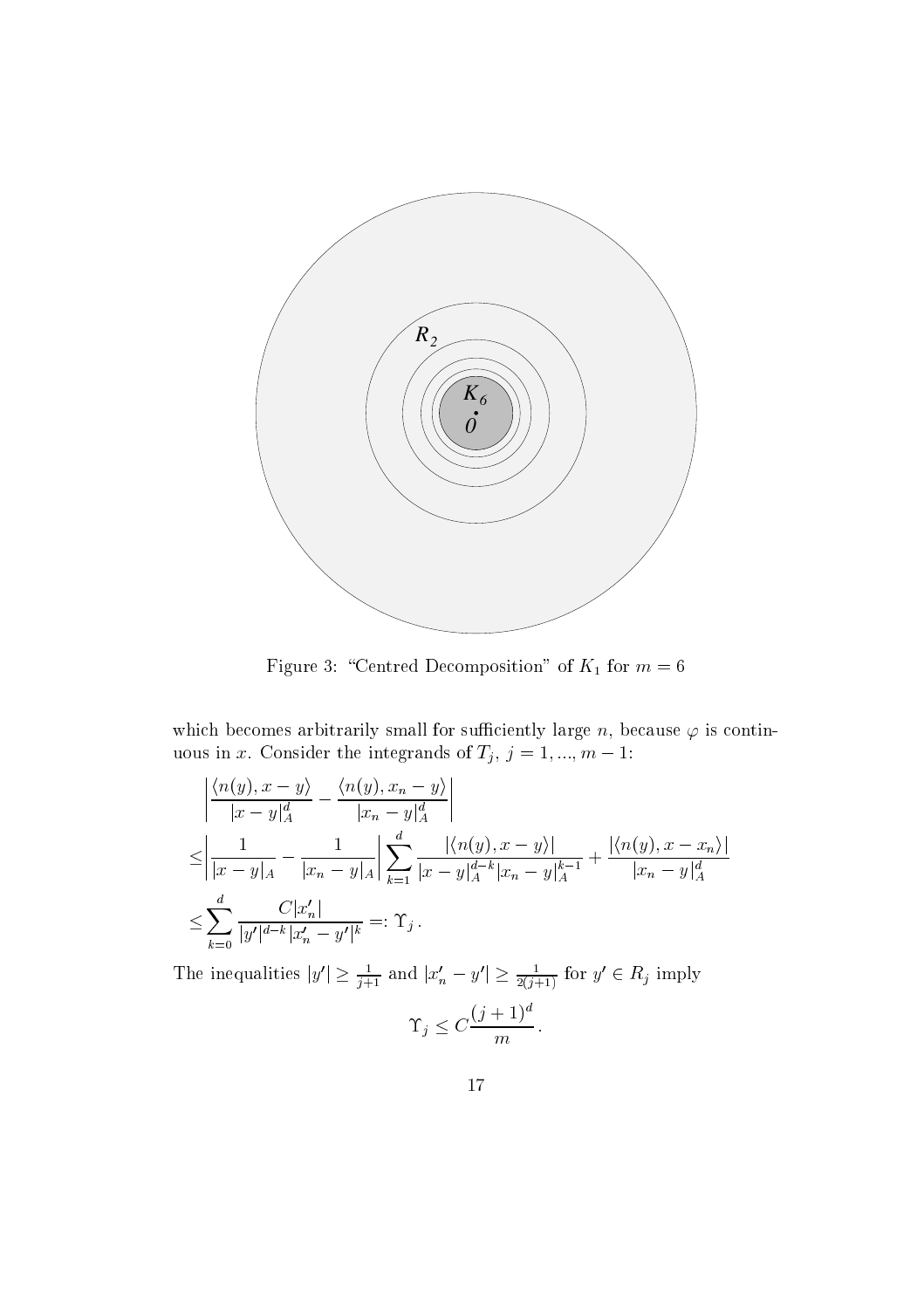We derive

$$
T_j \leq C \frac{(j+1)^d}{m} |R_j| \, \rho(\tfrac{1}{j}) \leq \frac{C}{m} \, \rho(\tfrac{1}{j}).
$$

The continuity of 
$$
\varphi
$$
 at x implies that  $(\rho(\frac{1}{j}))$  is a null sequence. This yields  

$$
\sum_{j=1}^{m-1} T_j \leq \frac{C}{m} \sum_{j=1}^{m-1} \rho(\frac{1}{j}) \longrightarrow 0 \quad \text{if } m \to \infty.
$$

(b) Consider  $(x_n)$  to be a null sequence in  $B_1 \backslash K_1$  violating the angle condition in the following sense

If  $y_n$  is the orthogonal projection of  $x_n$  on  $K_1$  and  $m := m(n)$ ,  $m := m(n)$  $\vert n \vert \leq \frac{1}{2 \cdot \overline{n}}$ 

are positive numbers with  
\n
$$
\frac{2}{m} \le |x'_n| \le \frac{4}{m} \quad \text{and} \quad \frac{1}{4\tilde{m}} \le |(x'_n)_d| = |x'_n - y'_n| \le \frac{1}{2\tilde{m}},
$$

the sequence  $(\kappa_n)$ , defined by  $\kappa_n := \frac{1}{\tilde{m}}$ , is a null sequence. Let  $n \in \mathbb{N}$  be sufficiently large such that  $m > m$  holds. We define

$$
K_{\tilde{m}}^{n} := \{ z' \in K_1 : |y'_n - z'| < \frac{1}{\tilde{m}} \},
$$
  
\n
$$
S_j^n := \{ \eta' \in K_1 : \frac{1}{j+1} < |\eta' - y'_n| \le \frac{1}{j} \},
$$
  
\n
$$
D_j^n := \{ \eta' \in K_1 : |\eta'| \ge \frac{1}{j+1} \land |y'_n - \eta'| \ge \frac{1}{j+1}, |\eta'| < \frac{1}{j} \lor |y'_n - \eta'| < \frac{1}{j} \}.
$$

we decompose  $K_1$  into the subsets  $K_n$ ,  $K_m^*$ ,  $D_i^*$ ,  $i = 1, ..., m-1$  and  $S_i^*$ ,  $\eta = m, ..., m - 1$  (cf. Figure 4).  $(i)$ 

1)  

$$
\int_{K_m} \zeta(x_n, x, y) dy' \le C \rho(\frac{1}{m}) \int_{K_m} \left( \frac{1}{|y'|^{d-1-\mu}} + m^{d-1} \right) dy' \to 0 \text{ as } n \to \infty.
$$

(ii) for  $y \in K_{\tilde{m}}$  we have  $|y| \geq \frac{1}{m}$  and  $|x_n - y| \geq \frac{1}{4\tilde{m}}$ . That implies the following estimate

wing estimate:  
\n
$$
\int_{K_{\tilde{m}}^n} \zeta(x_n, x, y) dy' \leq C \left( 1 + |K_{\tilde{m}}^n| (\tilde{m})^{d-1} \right) \rho(\frac{6}{m}) \to 0 \quad \text{as } n \to \infty.
$$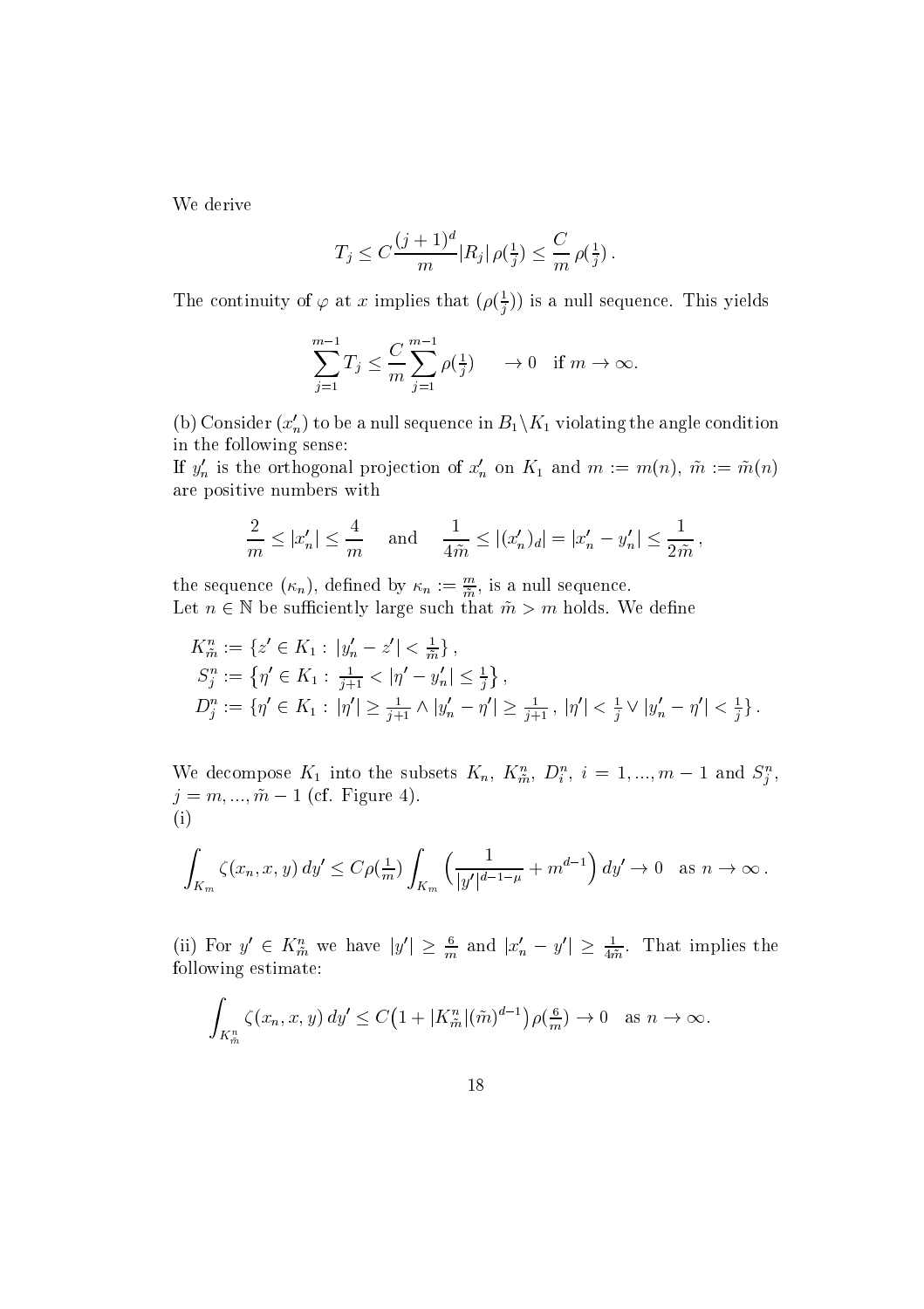

Figure 4: "Dipole-Decomposition" of  $K_1$  with  $m = 4$ ,  $\tilde{m} = 6$ 

(iii) We obtain, for  $y' \in D_j^n$ ,  $j \in \{1, ..., m-1\}$ , the estimates  $|x'_n - y'| \ge \frac{1}{j+1}$ <br>and  $|y'| < \frac{6}{j}$ . This results in

$$
\left| \frac{\langle n(y), x - y \rangle}{|x - y|_A^d} - \frac{\langle n(y), x_n - y \rangle}{|x_n - y|_A^d} \right| \le \frac{C}{m} \sum_{k=0}^d \frac{1}{|y'|^{d-k} |x'_n - y'|^k} \le C \frac{j^d}{m}.
$$
  
Let  $\log |D_i^n| \sim j^{-d}$ , we conclude

Due to  $|D_i^-| \sim j^-$ 

$$
\sum_{j=1}^{m-1} \int_{D_j^n} \zeta(x_n, x, y) dy' \leq \frac{C}{m} \sum_{j=1}^{m-1} \rho(\frac{6}{j}) \quad \to 0 \quad \text{if } n \to \infty.
$$

(iv) Let  $y \in S_i^{\gamma}$ ,  $j \in \{m, ..., m-1\}$ , then  $\frac{1}{2m} \leq |y| \leq \frac{1}{m}$ . We have the

$$
\frac{|\langle n(y), x - y \rangle|}{|x - y|_A^d} \le C m^{d-1-\mu} \le C j^{d-1-\mu}
$$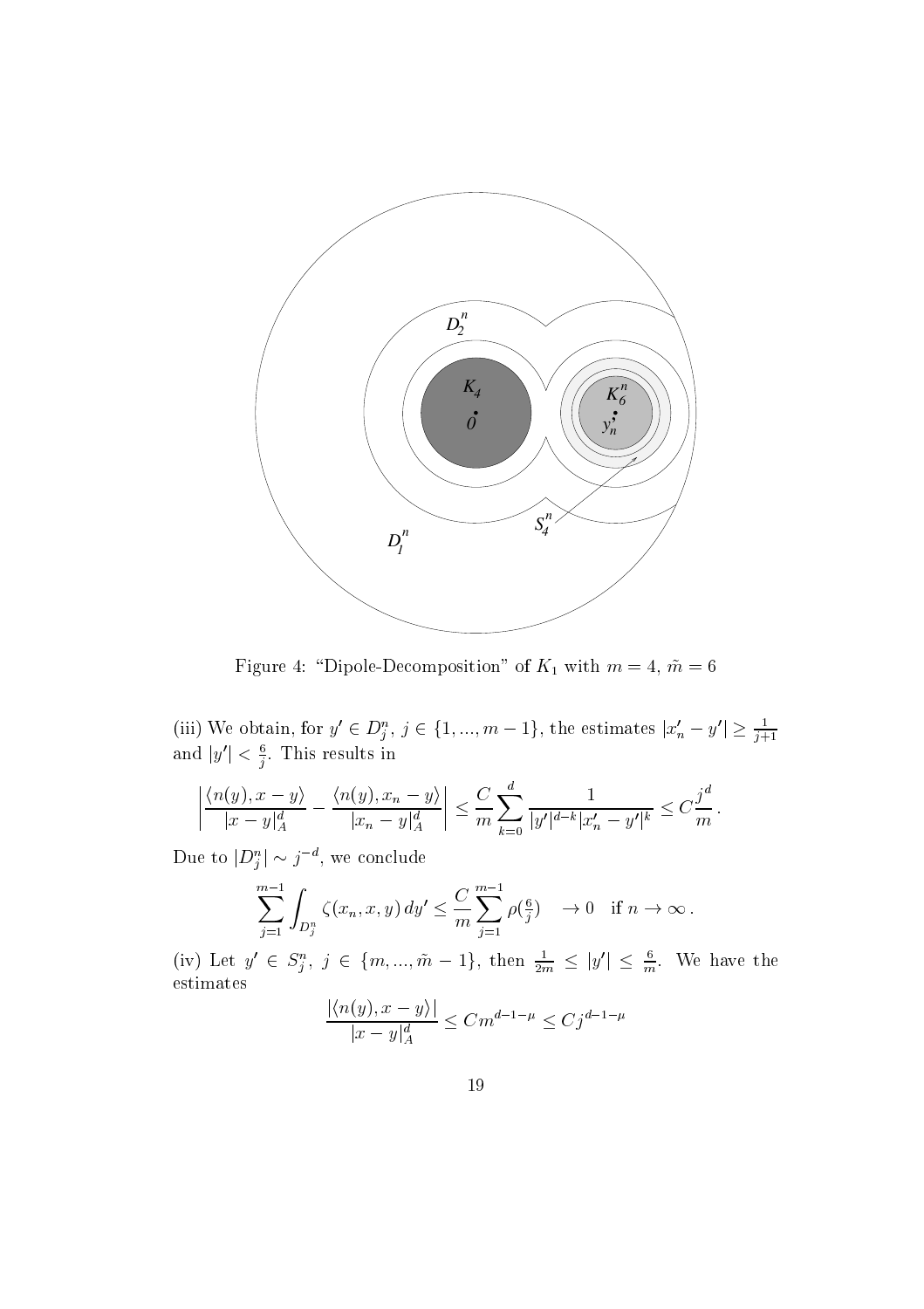$|\langle n(y), x_n - y \rangle| \leq |\langle n(y), y \rangle|$  $x_n - y_1$  $\leq \frac{|\langle n(y), x_n - y_n \rangle| + |\langle n(y), y_n - y \rangle|}{\sqrt{2}} \leq C \left( \frac{f^n}{f^n} \right)$  $x_n - y_1$  $\langle C\left(\frac{j^d}{r}+i^{d-1-\mu}\right)\rangle$ j d  $\tilde{m}$  j  $\left\langle d-1-\mu\right\rangle$  $|\omega_n - y|_A$   $|\sim j^{-d},$  we conclude

In view of  $|S_j| \sim j$ 

and

$$
\sum_{j=m}^{\tilde{m}-1} \int_{S_j^n} \zeta(x_n, x, y) dy' \leq C \sum_{j=m}^{\tilde{m}-1} \left( \frac{j^d}{\tilde{m}} + j^{d-1-\mu} \right) |S_j^n| \rho(\frac{6}{m})
$$
  

$$
\leq C \left( 1 + \sum_{j=1}^{\infty} \frac{1}{j^{1+\mu}} \right) \rho(\frac{6}{m}) \longrightarrow 0 \text{ as } n \to \infty.
$$

(c) Because  $\vartheta(K_1)$  may contain points not lying in  $\Gamma$ , we have to consider a sequence  $(x_n)$  in  $M_k \setminus I$  converging to x. Let  $y \in K_1$ . Then,

$$
\frac{|\langle n(y), x - y \rangle|}{|x - y|_A^d} \le C|y'|^{1 + \mu - d} \quad \text{and} \quad \frac{|\langle n(y), x_n - y \rangle|}{|x_n - y|_A^d} \le C|x'_n - y'|^{1 + \mu - d}.
$$

 $\mathbb{L}e^{jx}$   $\mathbb{L}e^{jx}$   $\mathbb{L}e^{jx}$   $\mathbb{L}e^{jx}$   $\mathbb{L}e^{jx}$   $\mathbb{L}e^{jx}$   $\mathbb{L}e^{jx}$   $\mathbb{L}e^{jx}$   $\mathbb{L}e^{jx}$   $\mathbb{L}e^{jx}$   $\mathbb{L}e^{jx}$   $\mathbb{L}e^{jx}$   $\mathbb{L}e^{jx}$   $\mathbb{L}e^{jx}$   $\mathbb{L}e^{jx}$   $\mathbb{L}e^{jx$ 

$$
\int_{K_m} \zeta(x_n, x, y) dy' \leq C \rho(\frac{1}{m}).
$$

To estimate the integrals over the annuli  $R_i$ ,  $j = 1, ..., m-1$ , we can proceed as in part  $(a)$ .

Next, consider an arbitrary sequence  $(x_n)$  in  $U \setminus I$  converging to  $x \in I$ : If  $(x_n)$  has a subsequence  $(x_l)$  in  $M_k \setminus 1$ , we have shown in part (c) that  $\lim_{k\to\infty} J(x_k) = 0$ . Without loss of generality, assume that the whole sequence lies in  $U \setminus M_k$ . We prove (20) by contradiction: Assume that  $(J(x_n))$ does not converge to zero. This implies that there exists  $\varepsilon > 0$  and a subsequence  $(x_l)$  of  $(x_n)$  with  $|J(x_l)| > \varepsilon$  for all l. Since  $(x_l)$  converges to x, our results in (a) imply, that any infinite subsequence of  $(x_l)$  violates the angle condition. According to (b),  $J(x_l)$  converges to zero yielding a contradiction. Hence,  $\lim_{n\to\infty}J(x_n)=0$ .  $\Box$ 

**Lemma 19.** Let X be a C<sup>-</sup>-submanifold,  $x \in X$  and  $\varphi \in L^{\infty}(X)$  continuous<br>in x. Then<br> $\lim_{\alpha \searrow 0} \langle l(x), \nabla \Phi_D(x + \alpha l(x)) - \nabla \Phi_D(x - \alpha l(x)) \rangle = 0$ .

$$
\lim_{\alpha\searrow 0} \langle l(x), \nabla \Phi_D(x+\alpha l(x)) - \nabla \Phi_D(x-\alpha l(x)) \rangle = 0.
$$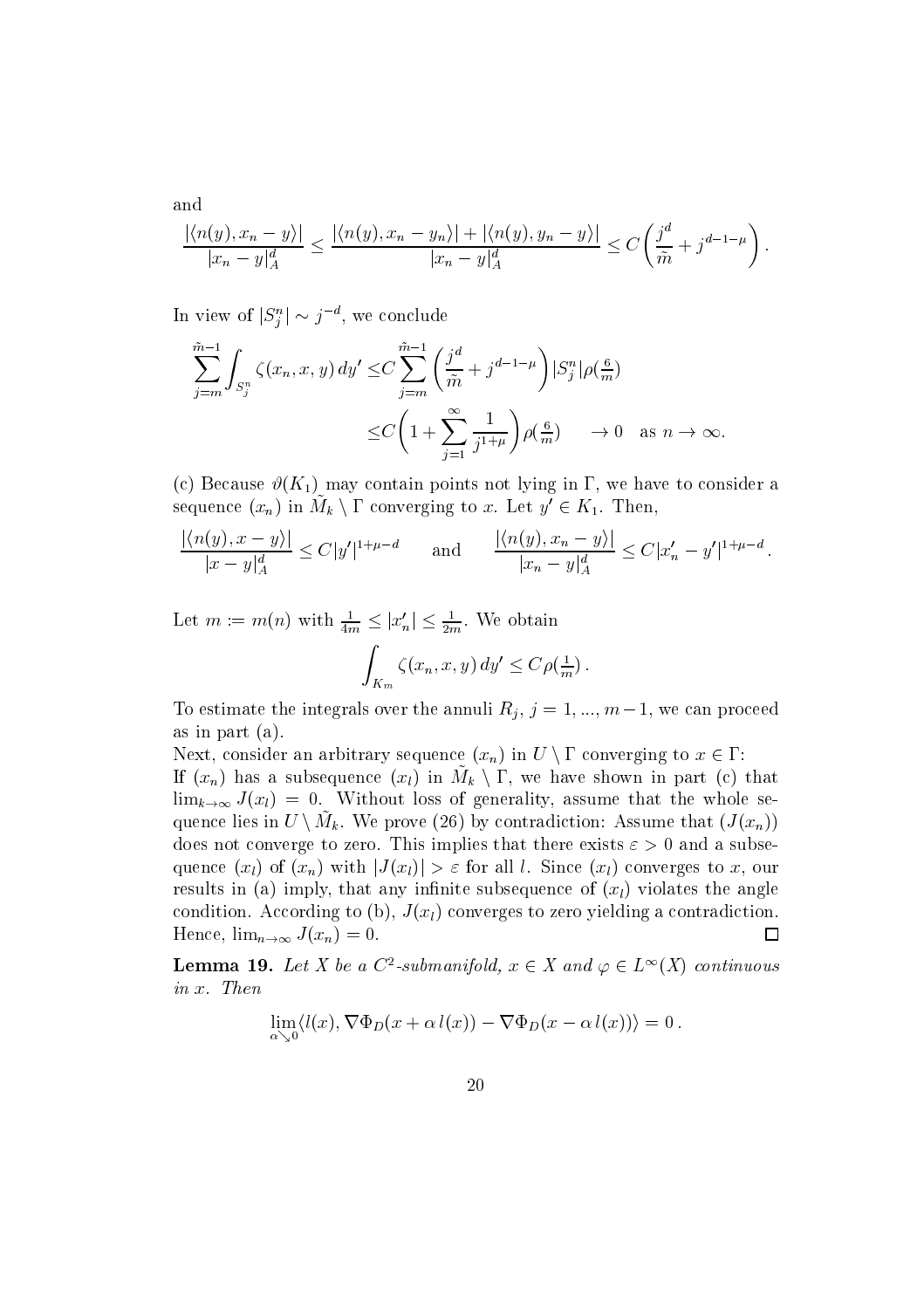For a proof see - Satz c The proof is a generalization of the proof of Lemma 8.2.17 in [12] treating the special case  $L_0 = -\Delta$  in dimension  $d = 2, 3.$ 

Let us turn to the conormal derivative of the single-layer potential:

**Theorem 20.** Let  $W \subset A$  be open and  $\varphi \in L^{\infty}(A)$  continuous in W. Then the limits

$$
\lim_{h \searrow 0} \langle l(x), \nabla \Phi_E(x \pm hl(x)) \rangle = \int_X \frac{\partial k_A(x - y)}{\partial l(x)} \varphi(y) \, d\sigma(y) \mp \frac{1}{2} \varphi(x) \tag{27}
$$

exist locally uniformly on  $W$ .

Proof- Let K be a compact subset of W Then there exists such that for  $s \in [0, \varepsilon]$  and  $x \in \mathbb{A}$ , the inclusions  $x - s\iota(x) \in \Omega$  and  $x + s\iota(x) \in \Omega$ . hold cf - Satz

The doublelayer potential  $\mathcal{P}$  is the doublelayer potential  $\mathcal{P}$ fies

$$
\lim_{h \searrow 0} \Phi_D(x \pm hl(x)) = \int_X \frac{\partial k_A(x - y)}{\partial l(y)} \varphi(y) d\sigma(y) \pm \frac{1}{2} \varphi(x)
$$

uniformly on  $K$ . So it is sufficient to prove

$$
\lim_{h \searrow 0} \left( \langle l(x), \nabla \Phi_E(x \pm hl(x)) \rangle + \Phi_D(x \pm hl(x)) \right)
$$
  
= 
$$
\frac{1}{\omega_d \sqrt{\det A}} \int_X \frac{\langle n(y) - n(x), x - y \rangle}{|x - y|_A^d} \varphi(y) d\sigma(y)
$$

uniformly on  $K$ .

There exists  $0 > 0$  such that, for every  $x \in K$ ,  $B(x, 0)$  if  $1 \subset W$  and  $K :=$  $\{ \zeta \in I \; : \; \text{dist}(\zeta, K) \leq \theta \}$  is compact. Furthermore we find for any  $x \in K$ a diffeomorphism  $\vartheta : B_1 \to U$ ,  $B(x, \delta) \subset U$ , with  $\vartheta(0) = x$  as described in Remark 17. We denote  $x_{\alpha} := x + \alpha \iota(x)$ ,  $\alpha \in \mathbb{R}$ , and  $\kappa := \max\{|\iota(\xi)| : \xi \in \Lambda\}$ . For  $|\alpha| \leq \frac{1}{2\kappa}$  and  $y \in X \setminus B(x, 0)$ , using a generic constant C which does not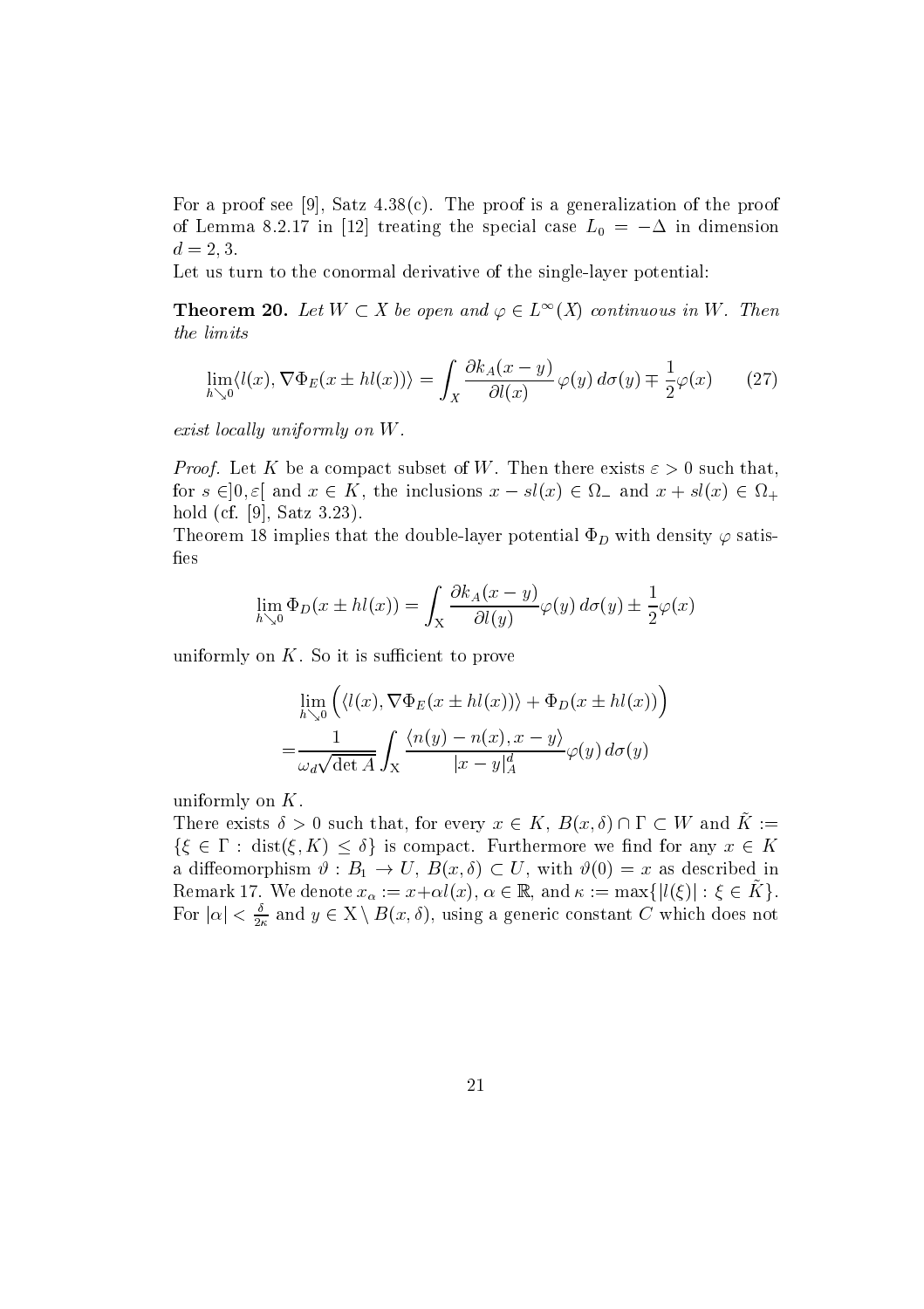depend on  $x \in \mathbf{A}$  or  $\alpha$ , we can estimate

$$
\gamma(x_{\alpha}, x, y) := \left| \frac{\langle n(y) - n(x), x_{\alpha} - y \rangle}{|x_{\alpha} - y|_{A}^{d}} - \frac{\langle n(y) - n(x), x - y \rangle}{|x - y|_{A}^{d}} \right|
$$
  
\n
$$
\leq \left| \frac{\langle n(y) - n(x), x_{\alpha} - x \rangle}{|x - y|_{A}^{d}} \right| + \left| \frac{1}{|x_{\alpha} - y|_{A}} - \frac{1}{|x - y|_{A}} \right| \sum_{j=1}^{d} \frac{|n(y) - n(x)||x_{\alpha} - y|}{|x_{\alpha} - y|_{A}^{d-j}|x - y|_{A}^{j-1}}
$$
  
\n
$$
\leq C \frac{\kappa |\alpha|}{\delta^{d}} + |x_{\alpha} - x|_{A} \sum_{j=1}^{d} \frac{2|x_{\alpha} - y|}{|x_{\alpha} - y|^{d-j+1}|x - y|_{A}^{j}} \leq C \frac{\kappa}{\delta^{d}} |\alpha| \to 0 \text{ as } \alpha \to 0.
$$

This yields

$$
\int_{X \setminus B(x,\delta)} \gamma(x_{\alpha}, x, y) |\varphi(y)| d\sigma(y) \longrightarrow 0 \text{ as } \alpha \to 0
$$

uniformly on  $K$ .

Now we use the notation introduced in Remark 17. Let  $m \in \mathbb{N}$  with

ntroduced in Remark 17. Let 
$$
n
$$
  

$$
\frac{1}{4m} \le |x' - x'_\alpha| \le \frac{1}{2m}.
$$

 $\frac{1}{4m} \le |x'-x'_{\alpha}| \le \frac{1}{2m}.$ <br>Remark 17 implies  $\frac{1}{cm} \le |\alpha| \le \frac{c}{m}$ , with  $c > 0$  independent from  $x \in K$ . We decompose  $K_1$  into its subsets  $K_m$  and  $K_i$ ,  $j = 1, ..., m - 1$ , as in the proof of Theorem cf Figure By using Lemma it follows

$$
\int_{K_m} \gamma(x_\alpha, x, y) dy' \le C \int_{K_m} |n(x) - n(y)| \left( |x_\alpha - y|^{-d+1} + |x - y|^{-d+1} \right) dy' \n\le C \left( \left( \frac{N}{m} \right)^{\mu} \int_{K_m} |x_\alpha - y|^{-d+1} dy' + \int_{K_m} \frac{1}{|x - y|^{d-1 - \mu}} dy' \right).
$$

For  $|\alpha|$  sumclently small, there exists  $C > 0$  independent of  $x \in \mathbf{A}$  such that dist $(x_{\alpha}, \mathbf{A}) \geq \mathbf{C}|\alpha|$ . That ensures the existence of  $\mathbf{C} > 0$ , independent of  $x \in K$ , such that

$$
\int_{K_m} \gamma(x_{\alpha}, x, y) dy' \le C \left( \frac{1}{m^{\mu}} + \int_{K_m} |y'|^{-d+1+\mu} dy' \right),
$$
  
i.e.,  $\int_{K_m} \gamma(x_{\alpha}, x, y) dy'$  tends uniformly to 0 for all  $x \in K$  as  $|\alpha| \to 0$ .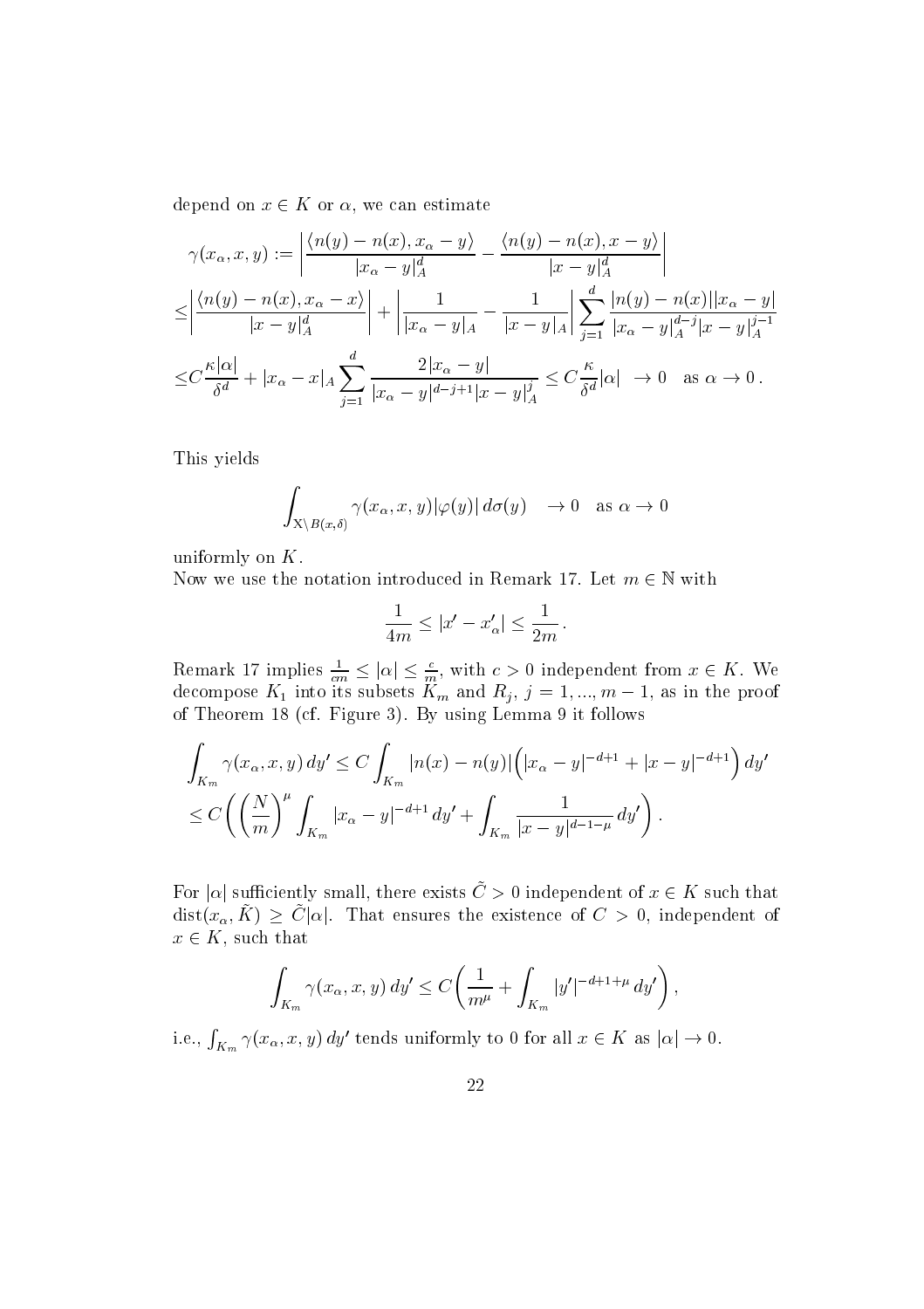For  $y \in R_j$ ,  $j \in \{1, ..., m-1\}$ , we obtain  $|y| \ge \frac{1}{j+1}$  and  $|x_{\alpha} - y| \ge \frac{1}{2(j+1)}$ . Thus we can estimate

imate  

$$
\gamma(x_{\alpha}, x, y) \le C(j+1)^{d-\mu} |x_{\alpha} - x| \le C \frac{j^{d-\mu}}{m}.
$$

$$
\sum_{j=1}^{m-1} \int_{R_j} \gamma(x_{\alpha}, x, y) dy' \leq \frac{C}{m} \sum_{j=1}^{m-1} \left( j^{d-\mu} |R_j| \right) = \frac{C}{m} \sum_{j=1}^{m-1} j^{-\mu} \to 0
$$

holds uniformly in  $|\alpha|$  for all  $x \in \mathbb{A}$ . That proves the theorem.

**Theorem 21.** Let  $x \in A$  and  $\varphi \in L^{\infty}(A)$  be continuous at x. Let  $(\bar{x}_n^{-})$  be a sequence in  $c$  is the continuous with the continuous with exponent  $\mathcal{L}$ a neighbourhood of x or y there exist c,  $p > 0$  with  $dist(x_n^{-}, 1) \ge c |x - x_n^{-}|^{\epsilon}$ , we obtain

$$
\lim_{n \to \infty} \langle l(x), \nabla \Phi_E(x_n^{\pm}) \rangle = \int_X \frac{\partial k_A(x - y)}{\partial l(x)} \varphi(y) \, d\sigma(y) \mp \frac{1}{2} \varphi(x) \,. \tag{28}
$$

 $\Box$ 

The proof is done in the contract in the proof is a set of the contract of  $\mathcal{L}$ 

#### 6.2 Integral Equations

**Definition 22.** The integral operators  $K$  and  $K$  are given formally, for every  $\varphi \in L^{\infty}(\Lambda)$ , by

$$
K\varphi(x) = 2\int_X \frac{\partial k_A(x-y)}{\partial l(y)} \varphi(y) d\sigma(y) + \left(\frac{2\delta_i(x)}{\omega_d} - 1\right) \varphi(x), \quad x \in \Gamma,
$$
  

$$
K^*\varphi(x) = 2\int_X \frac{\partial k_A(x-y)}{\partial l(x)} \varphi(y) d\sigma(y), \quad x \in X.
$$

**Theorem 25.** A is a continuous tinear operator on  $(L^{\text{-}}(1), |\cdot|_{\infty})$  and on  $(C(\Gamma), |\cdot|_{\infty}).$ 

*Proof.* (a)  $\varphi \in C(1)$  implies  $\Lambda \varphi \in C(1)$ . Proof of (a): With Theorem 18:  $\Lambda \varphi(\xi) = 2\Psi_{D+}(\xi) - \varphi(\xi)$ . b

$$
\sup_{\xi \in \Gamma} \left\{ 2 \int_{X} \left| \frac{\partial k_A(\xi - y)}{\partial l(y)} \right| d\sigma(y) + \left| \frac{2 \delta_i(\xi)}{\omega_d} - 1 \right| \right\} < \infty.
$$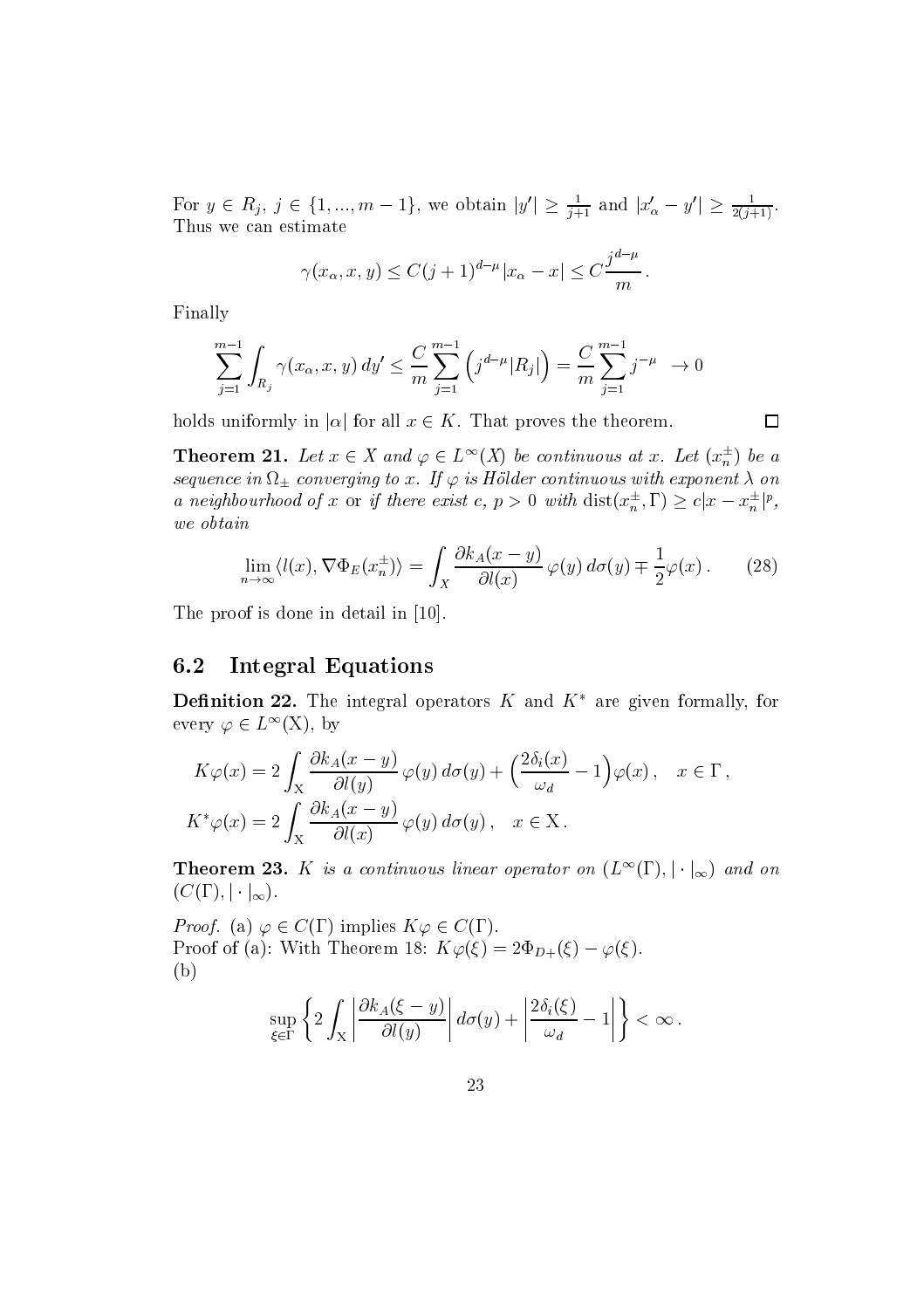Proof of (b): (1) since  $\sigma_i(\xi)$  is an element of the interval  $[0, \omega_d]$  for all  $\xi \in I$ we can estimate  $\left|\frac{\partial u}{\partial d}\right| - 1 \leq \delta$ .  $\binom{1}{2}$  is an eler

(ii) Let *o* be as in Remark 17. Recall that  $\bigcup_{i=1}^{\infty} M_i = 1$ . For  $\xi \in I$ , the set  $\{1, ..., m\}$  can be decomposed into disjoint sets  $T := \{i : \xi \in M_i\},\$ 

 $J := \{j : \text{dist}(\xi, M_j) \geq 0/2\}$  and  $K := \{K : 0 \leq \text{dist}(\xi, M_j) \leq 0/2\}$ . For  $i \in I$ , we obtain with Lemma  $\beta$ 

$$
\int_{M_i} \left| \frac{\partial k_A(\xi - y)}{\partial l(y)} \right| d\sigma(y) \leq C \int_{M_i} \frac{1}{|\xi - y|^{d-1-\mu}} d\sigma(y).
$$

There is a constant  $C' > 0$ , independent of  $\xi$  and i, so that the last term of the inequality can be majorized by  $C'$ . We derive

$$
\sum_{i\in I}\int_{M_i}\left|\frac{\partial k_A(\xi-y)}{\partial l(y)}\right|d\sigma(y)\leq mC'\,.
$$

Furthermore

$$
\sum_{j\in J}\int_{M_j}\left|\frac{\partial k_A(\xi-y)}{\partial l(y)}\right|d\sigma(y)\leq C\sum_{j\in J}\sigma(M_j)\delta^{1-d}\leq C\sigma(X)\delta^{1-d}.
$$

Let  $\kappa \in \mathbb{R}$  and  $x \in M_k$  with dist( $\zeta, M_k$ )  $\equiv |\zeta - x|$ . Let V be as in Remark

$$
\int_{M_k} \left| \frac{\partial k_A(\xi - y)}{\partial l(y)} \right| d\sigma(y) \leq \int_{M_k \setminus B(x,\delta)} \left| \frac{\partial k_A(\xi - y)}{\partial l(y)} \right| d\sigma(y) + \n+ \int_V \left| \frac{\partial k_A(\xi - y)}{\partial l(y)} - \frac{\partial k_A(x - y)}{\partial l(y)} \right| d\sigma(y) + \int_V \left| \frac{\partial k_A(x - y)}{\partial l(y)} \right| d\sigma(y).
$$

The first integral on the right hand side is smaller than  $CO(Mk)$  , the third integral is bounded by a constant independent of  $\xi$ , x and k. Let  $\vartheta$ be a diffeomorphism with  $v(y) = x$  as in Remark 17. Let  $m \in \mathbb{N}$  with - - third integral is bounded by a consta<br>be a diffeomorphism with  $\vartheta(0) = x$ <br> $\frac{1}{4m} \le |\xi'| \le \frac{1}{2m}$ . The proof of tegral is bo<br>ffeomorphis<br> $y \geq 1$ 

$$
\int_{K_1} \left| \frac{\langle n(y), \xi - y \rangle}{|\xi - y|_A^d} - \frac{\langle n(y), x - y \rangle}{|x - y|_A^d} \right| dy' \le C,
$$

where C is independent of  $\xi$ , x and k, is derived by decomposing  $K_1$  into its subsets  $K_m, K_i, j = 1, ..., m - 1$ , and using similar arguments as in part (a) of the proof of the proof of Theorem , we have the proof of Theorem , we have the proof of Theorem , we have the proof of  $\mathcal{O}(n)$ 

 $\Box$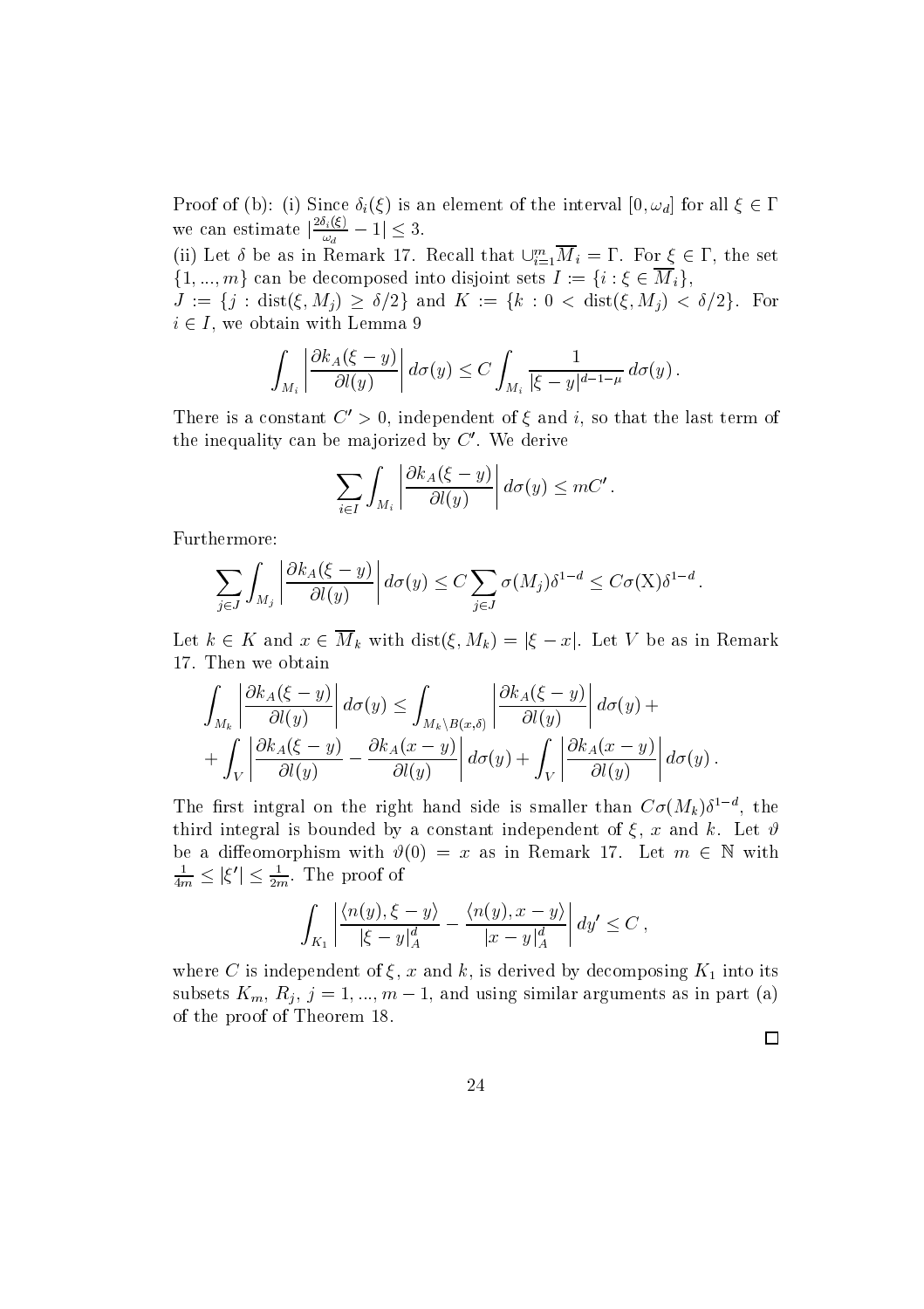remark - Although K is a compact operator on C if is a compact of  $\mathcal{A}$ smooth (see Theorem 31), this is in general not true if  $S \neq \emptyset$ :

Consider the special case  $L_0 = -\Delta$  and  $a = 3$ . In [40] it is shown that

$$
\inf\{|K - V|_{op} : V| \text{linear and compact on } C(\Gamma)\} = \omega \tag{29}
$$

for boundaries being piecewise  $\mathbb{C}^+$ , naving only convex (in the sense of  $[40]$ ) corners and edges and

$$
\omega := \sup\{|1 - \delta_i(x)/2\pi| : x \in \Gamma\} < 1
$$

ie boundaries which dier slightly from those dened in section Due to the contract of the contract to the contract of the contract of the contract of the contract of the contract of the contract of the contract of the contract of the contract of the contract of the contract of the contrac operator  $I \pm K$  (cf. [12], Remark 8.2.25]: the *Fredholm radius* of K is  $1/\omega$ and exceeds one. For boundaries, containing "non-convex" edges, a modified version of (29) could be defived (cf.  $[40], 94.7, 41], 95$ ).

In  $|12|$ ,  $\S$ 8.2.7, an analogous statement for the Laplace operator in two dimensions is proved, provided  $\Gamma$  is piecewise Hölder differentiable.

# **Proposition 25.** A maps  $L^-(A)$  and  $C(A)$ .

Proof. Let  $\varphi \in L^{\infty}(\Lambda)$  and  $x \in \Lambda$ . Without loss of generality we can assume that  $x \in M := M_j$  for  $j \in \{1, ..., m\}$ . Let  $(x_n)$  be a sequence in M converging  $f: X \in X$ . *Proof.* Let  $\varphi \in L^{\infty}(\mathbf{X})$  and  $x \in \mathbf{X}$ . Without loss of generality we can assumthat  $x \in M := M_j$  for  $j \in \{1, ..., m\}$ . Let  $(x_n)$  be a sequence in M convergiour to x. We want to show  $K^*\varphi(x_n) \to K^*\varphi(x)$  as  $n \to \infty$ . We

$$
\zeta(x_n, x, y) := \left| \frac{\langle n(x_n), x_n - y \rangle}{|x_n - y|_A^d} - \frac{\langle n(x), x - y \rangle}{|x - y|_A^d} \right|.
$$

Then there holds

holds  
\n
$$
|K^*\varphi(x) - K^*\varphi(x_n)| \le C \int_X \zeta(x_n, x, y) |\varphi(y)| d\sigma(y).
$$
\n(30)

If we restrict the domain of integration to the complement of a small neigh bourhood of x in X, it is clear that the integral in  $(30)$  would tend to 0 as *n* tends to infinity. So let  $\vartheta : B_1 \to U$  be a diffeomorphism with  $\vartheta(0) = x$ as described in Remark . To prove that the integral in  $\mathcal{A}$ domain of integration instead of X, tends to 0 as  $n \to \infty$ , we can employ the centered decomposition (cf. Figure 3) and estimate similarlily as in the provided the contract of the contract of the contract of the contract of the contract of the contract of the contract of the contract of the contract of the contract of the contract of the contract of the contract of the c

 $\Box$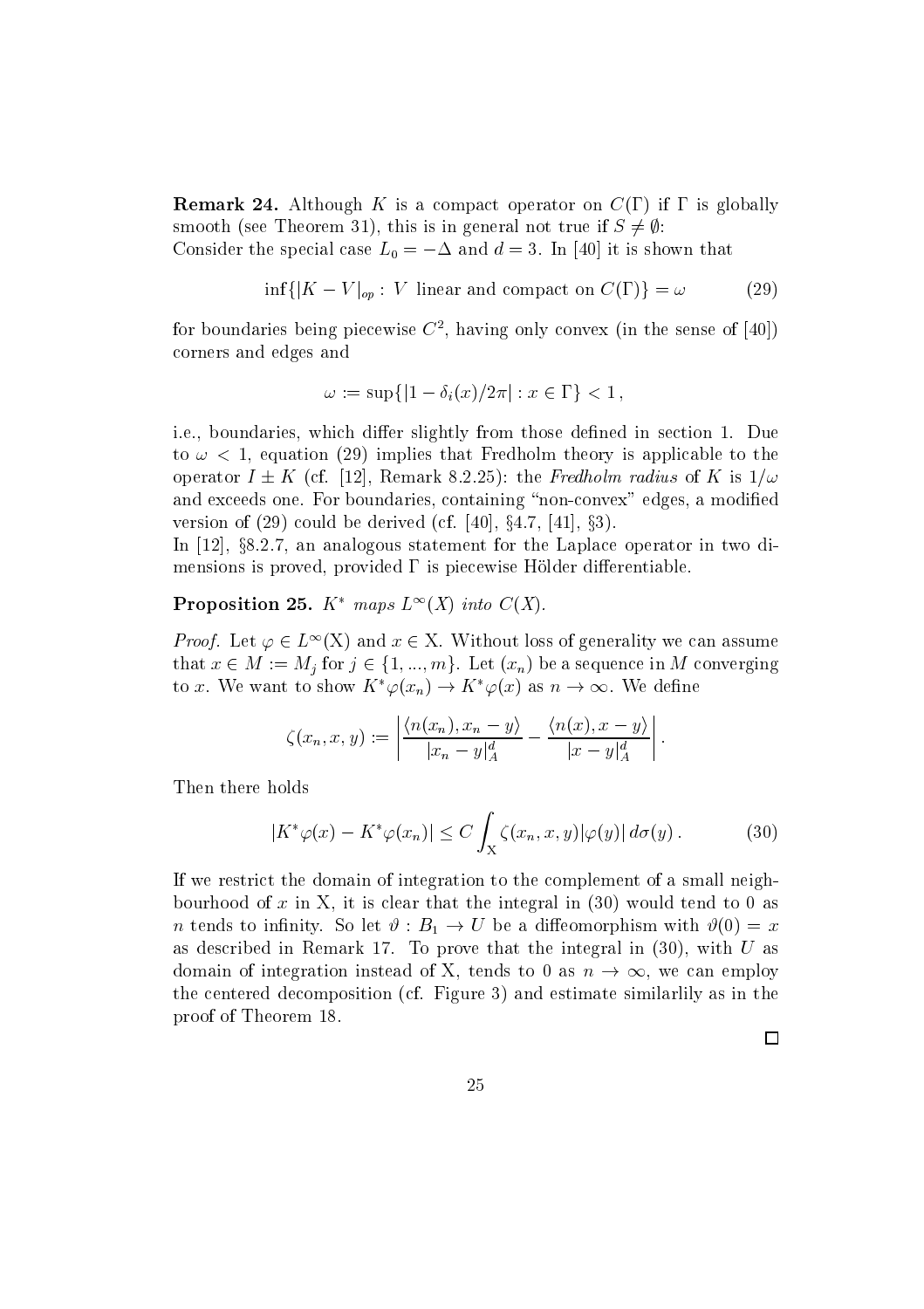**Remark 20.** Functions  $u \in \Lambda$   $(C(\Lambda) \cap L^{\infty}(\Lambda))$  are continuous on  $\Lambda$  while, in general, they can be singular at non-regular boundary points  $x \in S$ .

*Proof*. We consider the square  $Q := \Omega_{\text{min}}$  with boundary

$$
\Gamma = \partial Q = \{ (0, t), (1, t) : 0 \le t \le 1 \} \cup \{ (s, 0), (s, 1) : 0 \le s \le 1 \}
$$

and  $L_0$  :=  $-\Delta$ , i.e.,  $A = I$ . Fut  $\varphi = I$  and define boundary points  $x_\varepsilon$ ,  $0 \leq \varepsilon \leq 1$ , by  $x_{\varepsilon} = (0, \varepsilon)$ . We obtain:

$$
|K^*\varphi(x_{\varepsilon})| = \frac{2}{\omega_d} \left| \int_X \frac{\langle n(x_{\varepsilon}), x_{\varepsilon} - y \rangle}{|x_{\varepsilon} - y|^2} d\sigma(y) \right|
$$
  

$$
\geq \frac{2}{\omega_d} \int_0^1 \frac{t}{t^2 + \varepsilon^2} dt = \frac{1}{\omega_d} [\ln(1 + \varepsilon^2) - \ln(\varepsilon^2)] \longrightarrow \infty \text{ as } \varepsilon \to 0,
$$

1.e.,  $\Lambda \varphi \notin L^{\infty}(\Lambda)$ .

# Theorem 27.

(a) The abuble-layer potential  $\Psi_D$  with density  $\varphi \in C(1)$  solves the interior Dirichlet problem for the operator  $L_0$  and a given boundary function  $\tau \in C(1)$  if  $\varphi$  solves the integral equation

$$
\varphi - K\varphi = -2f \qquad on \quad \Gamma \,. \tag{31}
$$

 $\Box$ 

(b) The double-layer potential  $\Phi_D$  solves the exterior Dirichlet problem for a qiven boundary function  $\eta \in C(1)$  iff  $\varphi \in C(1)$  solves the integral equation

$$
\varphi + K\varphi = 2f \qquad on \quad \Gamma \,. \tag{32}
$$

Proof- The assertion follows from Proposition and Theorem

**Remark 28.** It follows from Lemma 10 that  $\varphi = 1$  lies in ker $(I + \Lambda)$ , i.e., a solution of  $(32)$  is not uniquely determined. For this reason it is preferable to work with a modified double-layer potential to solve the exterior Dirichlet problem (cf. Section  $6.3$ ).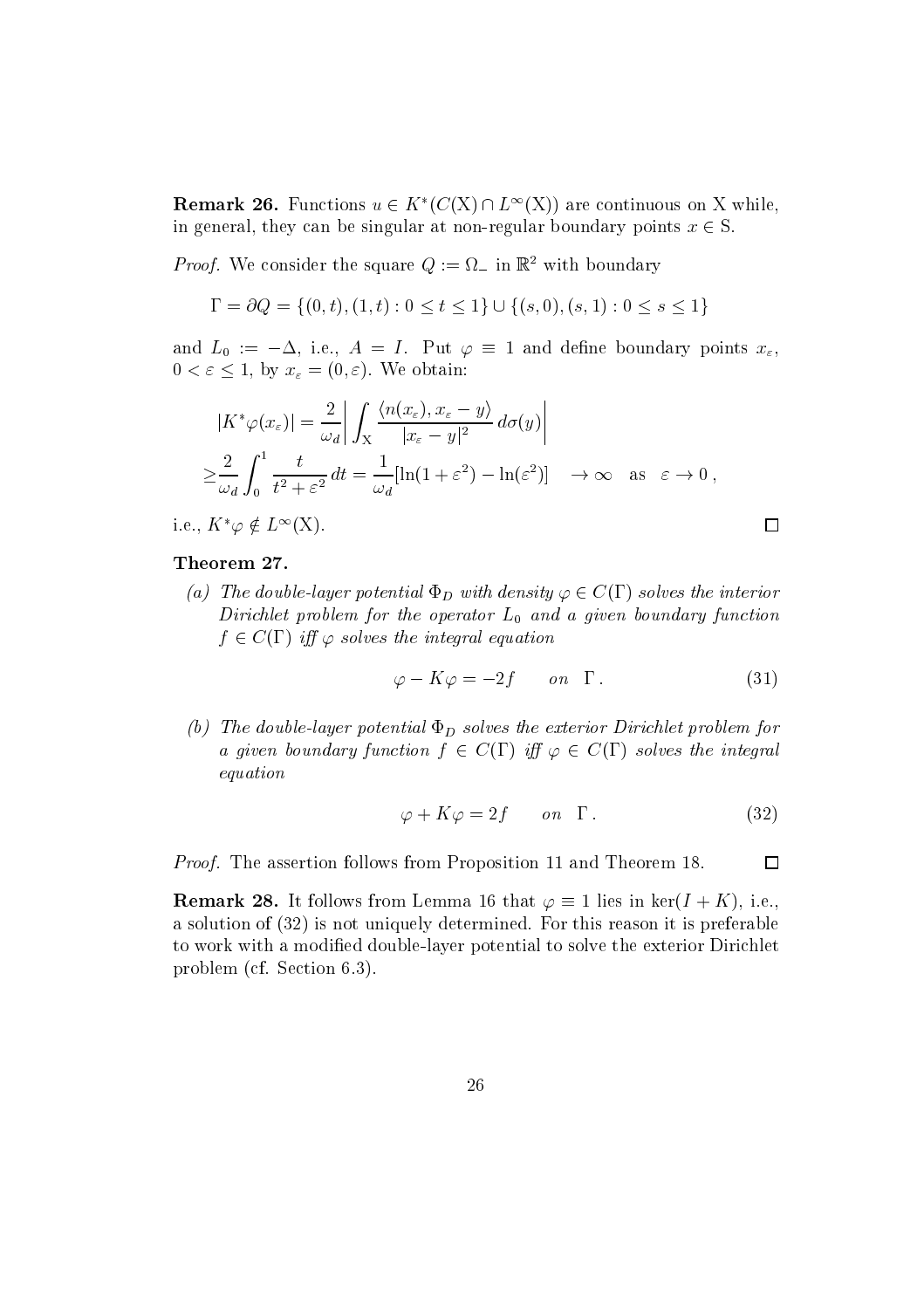(a)  $\Psi_{E|\overline{\Omega}}$  solves the interior natural boundary value problem for a given  $q \in C(\Lambda)$  iff the density  $\varphi \in C(\Lambda) \sqcup L^{\infty}(\Lambda)$  is a solution of the integral equation

$$
\varphi + K^* \varphi = 2g \qquad on \quad X. \tag{33}
$$

(b)  $\Psi_{E}|\overline{\Omega}_{+}$  is a solution of the exterior natural boundary value problem for a qiven  $q \in C(\Lambda)$  iff the density  $\varphi \in C(\Lambda) \cap L^{\infty}(\Lambda)$  solves the integral equation

$$
\varphi - K^* \varphi = -2g \qquad on \quad X. \tag{34}
$$

remarks that the solution up that the solution user the solution  $\mathbb{E}_B$  is the solution up to the exterior boundary value problem suffices the radiation condition  $(8)$ , it follows from Proposition 12 that, in the case of dimension  $a \geq 3$ , the radiation condition is always fulfiled, whereas in the situation of dimension  $d = 2$  the radiation condition is fulfiled iff the continuous density  $\varphi$  satisfies the identity  $\int_{X} \varphi \, d\sigma = 0.$ 

Proof of the theorem- The assertion follows from Proposition and the jump relations  $(27)$ . □

#### 6.3 The Case of  $C^2$ -Boundaries

Let us consider the situation where  $\Omega_-$  and  $\Omega_+$  are connected sets and the  $C$  submanifold  $\mathbf{H}$ results than in the previous situation. The results stated in this subsection are proved in detail in  $|\vartheta|$ , Kapitel 4, or, for the case  $L_0 \equiv -\Delta$  and dimension d in - Chapter 

**Theorem 51.** If  $I = A$  is a C<sup>-</sup>-submanifold of  $\mathbb{R}^n$  we have  $2\mathcal{O}_i(x) = \mathcal{O}_d$ for every  $x \in A$ . The unear operators  $K$  and  $K$  are compact operators on  $(C(1), \|\cdot\|_{\infty})$ . Furthermore, there holds

$$
\int_{\Gamma} (K\varphi)\psi \,d\sigma = \int_{\Gamma} \varphi(K^*\psi) \,d\sigma \quad \text{ for all } \varphi, \psi \in C(\Gamma).
$$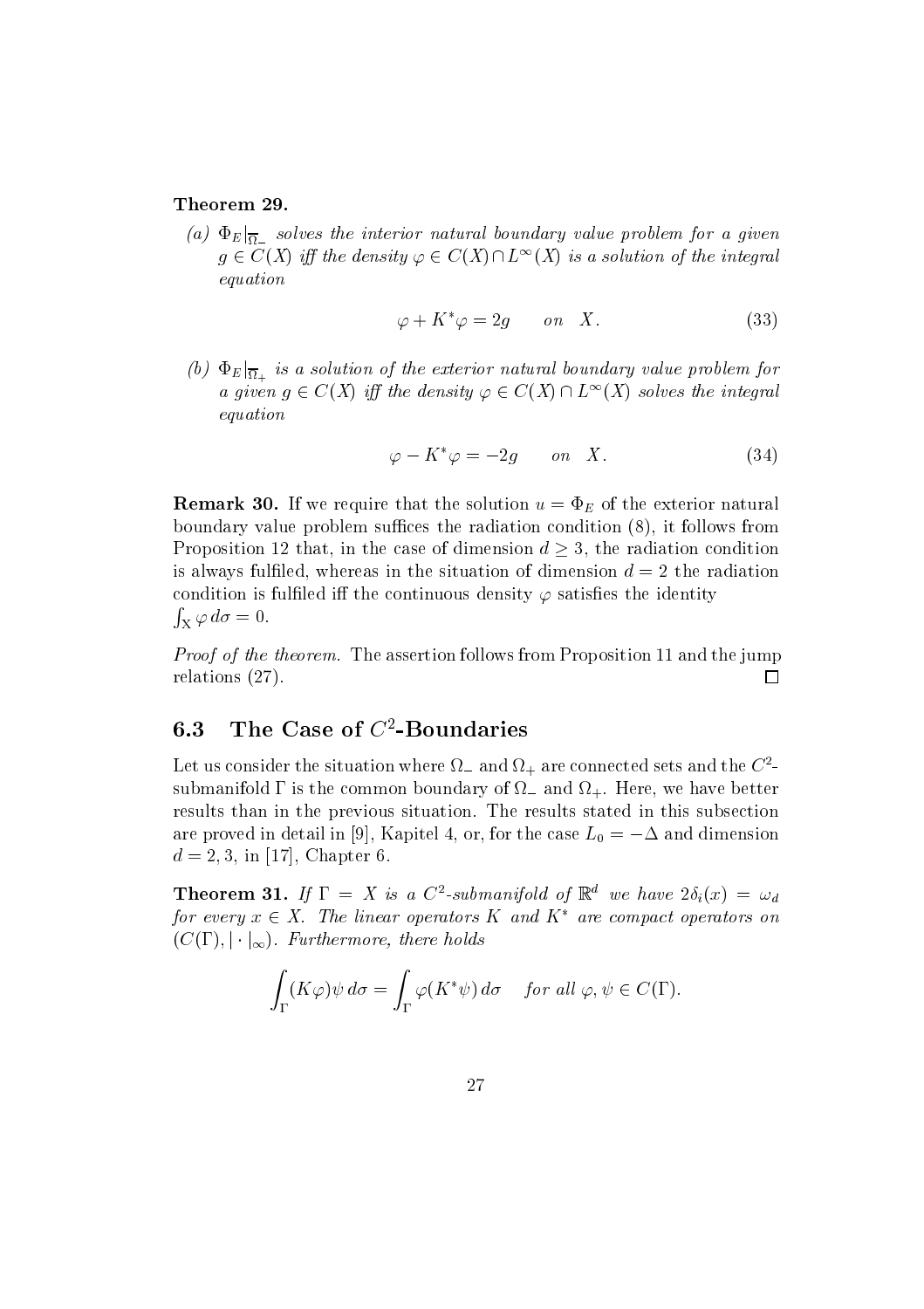# Theorem 32.

- (a) The operators  $I K$  and  $I K^*$  are bijections on  $C(\Gamma)$ .
- (0) The kernels of  $I + K$  and  $I + K$  are one-almensional. To be more precise

$$
\ker(I + K) = \text{span}\{1\} \qquad and \qquad \ker(I + K^*) = \text{span}\{\rho\} \;,
$$

where  $\rho$  is a function in  $C(\Gamma)$  satisfying  $\int_{\Gamma} \rho \, dS \neq 0$ . Furthermore,

$$
(I + K^*)(C(\Gamma)) = \{ \psi \in C(\Gamma) : \int_{\Gamma} \psi \, d\sigma = 0 \} =: C_0(\Gamma).
$$

Since the operator  $I + K$  is neither injective nor surjective (according to the Fredholm alternative), we will define a modified operator  $I + K'$  for the exterior Dirichlet problem

**Denmition 33.** Let  $\xi \in \Omega$ . The modified double-layer potential  $\Psi_M$  on  $\Omega_+$ with continuous density  $\varphi$  is given by

$$
\Phi_M(x) := \int_{\Gamma} \varphi(y) \left( \frac{\partial k_A(x - y)}{\partial l(y)} + \frac{1}{|x - \xi|_A^{d-2}} \right) d\sigma(y) \quad \text{for} \quad x \in \Omega_+ \, . \tag{35}
$$

The integral operator  $K : C(I) \to C(I)$  is given for all  $\psi \in C(I)$  by

$$
K'\psi(x) = 2\int_{\Gamma} \psi(y) \left( \frac{\partial k_A(x-y)}{\partial l(y)} + \frac{1}{|x-\xi|_A^{d-2}} \right) d\sigma(y), \qquad x \in \Gamma.
$$

### Conclusion 34.

- is in the innitial sign of the innitial signal signal signal signal signal signal signal signal signal signal  $L_0 \Psi_M = 0$ . The modified double-layer potential satisfies the radiation condition  $\Phi_M(x) = O(|x|^{2-d})$  at infinity.
- (ii) K' is a compact operator on  $C(\Gamma)$ .
- (iii) The jump relations (25) for the double-layer potential  $\Phi_D$  imply that the modified double-layer potential  $\Phi_M$  could be continuously extended  $\overline{\phantom{a}}$  by  $\overline{\phantom{a}}$

$$
\Phi_M(x) = \int_{\Gamma} \varphi(y) \left( \frac{\partial k_A(x - y)}{\partial l(y)} + \frac{1}{|x - \xi|_A^{d-2}} \right) d\sigma(y) + \frac{1}{2} \varphi(x), \quad x \in \Gamma.
$$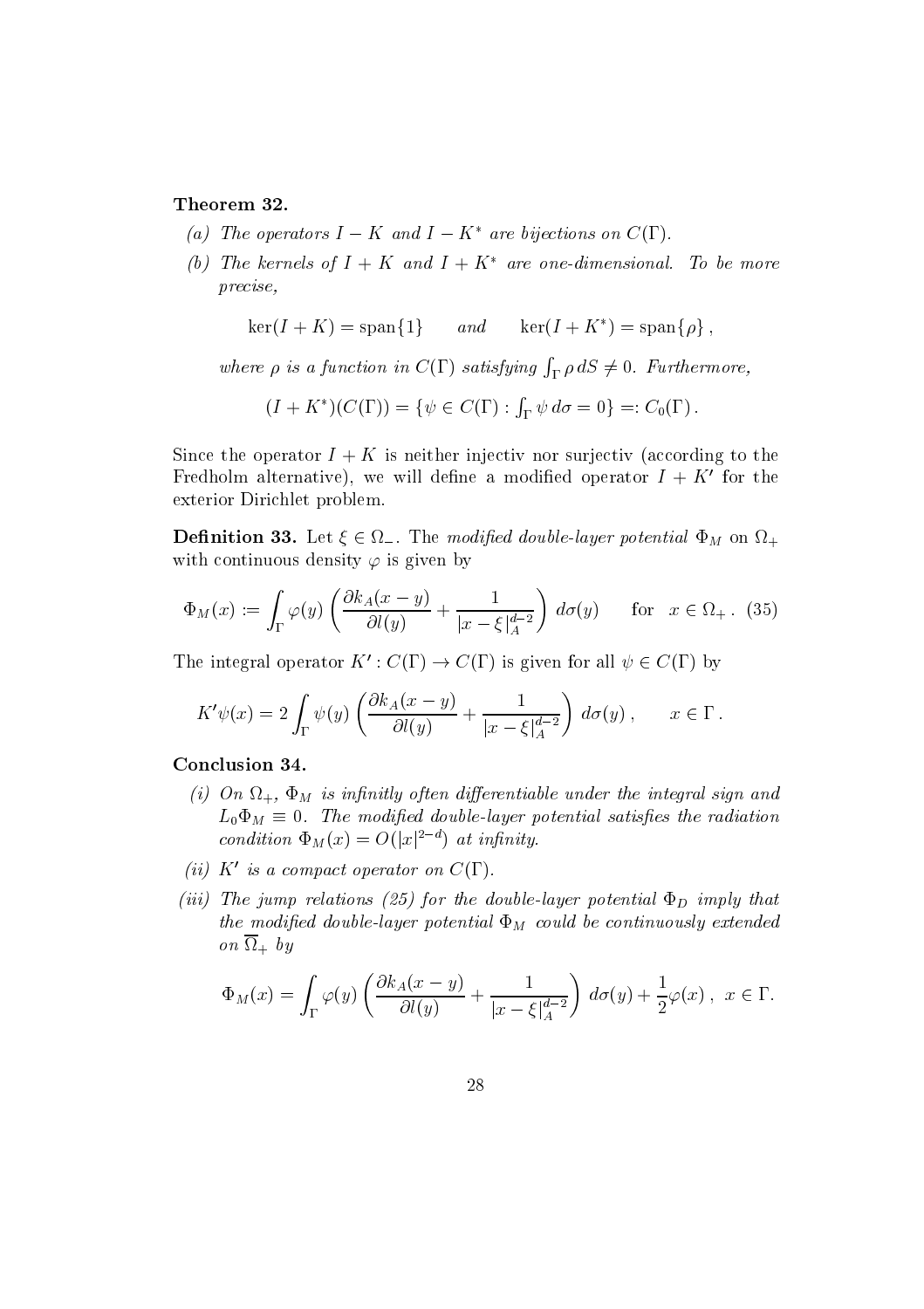**Theorem 55.** The integral operator  $I + K$  is an automorphism on  $C(I)$ .

 $T$  . The extended modified modified modified down  $\boldsymbol{M}$  is the solves the solves the solves the solves the solves the solves the solves the solves the solves the solves the solves the solves the solves the solves the exterior Dirichlet problem for a qiven boundary function  $\mathfrak{f} \in \mathbb{C}(1)$  iff the continuous density  $\varphi$  satisfies the equality

$$
\varphi + K'\varphi = 2f \qquad on \quad \Gamma \,. \tag{36}
$$

### Theorem 37.

- (a) For a qiven boundary function  $\mathfrak{f}\in\mathbb{C}(1)$  the interior Dirichlet problem has a unique solution-solution-solution-solution-solution-solution-solution-solution is  $p$ with density  $\varphi$ , fulfilling (31).
- (v) For a qiven boundary function  $\mathfrak{f}\in\mathbb{C}(1)$  the exterior Dirichlet problem with the radiation condition-  $\mathbf{r}$  unique solution-solution-solution-solution-solution-solution-solution-solution-solution-solution-solution-solution-solution-solution-solution-solution-solution-solution-solution-solu the modified double-layer potential  $\Phi_M$  with density  $\varphi$ , fulfilling (36).

# Theorem 38.

- (a) The interior natural boundary value problem is solvable iff the integral over  $\Gamma$  of the qiven boundary function  $q \in C(\Gamma)$  vanishes, i.e.,  $g \in C_0(1)$ . The solution is then given by the single-tayer potential  $\Psi_E$ with density  $\varphi$ , satisfying (33).
- (v) For a qiven boundary function  $q \in C(1)$  and  $a \geq 3$ , the exterior natural boundary value problem with radiation condition  $(8)$  is uniquely sovable.

In <sup>R</sup> the exterior natural boundary value problem with radiation con  $dition (8) has a unique solution iff the given boundary function g lies$ in  $C_0(\Gamma)$ .

The solution is in both cases given by the single-layer potential  $\Phi_E$  with density  $\varphi$ , satisfying (34).

In the case of C boundaries all integral equations mentioned before are of the form

$$
(\lambda I + T)u = f,
$$

where  $\lambda \neq 0$  and T is a compact integral operator. Such kind of equations can be solved very efficiently by applying the multi-grid method of second kind (cf. [11], Chapter 10, [12], Chapter 5 and  $\S 9.5.1$ ]. Note that, due to the compactness of  $\Gamma$ , classical Neumann series converge as well while the convergence speed is much slower as for multi-grid methods.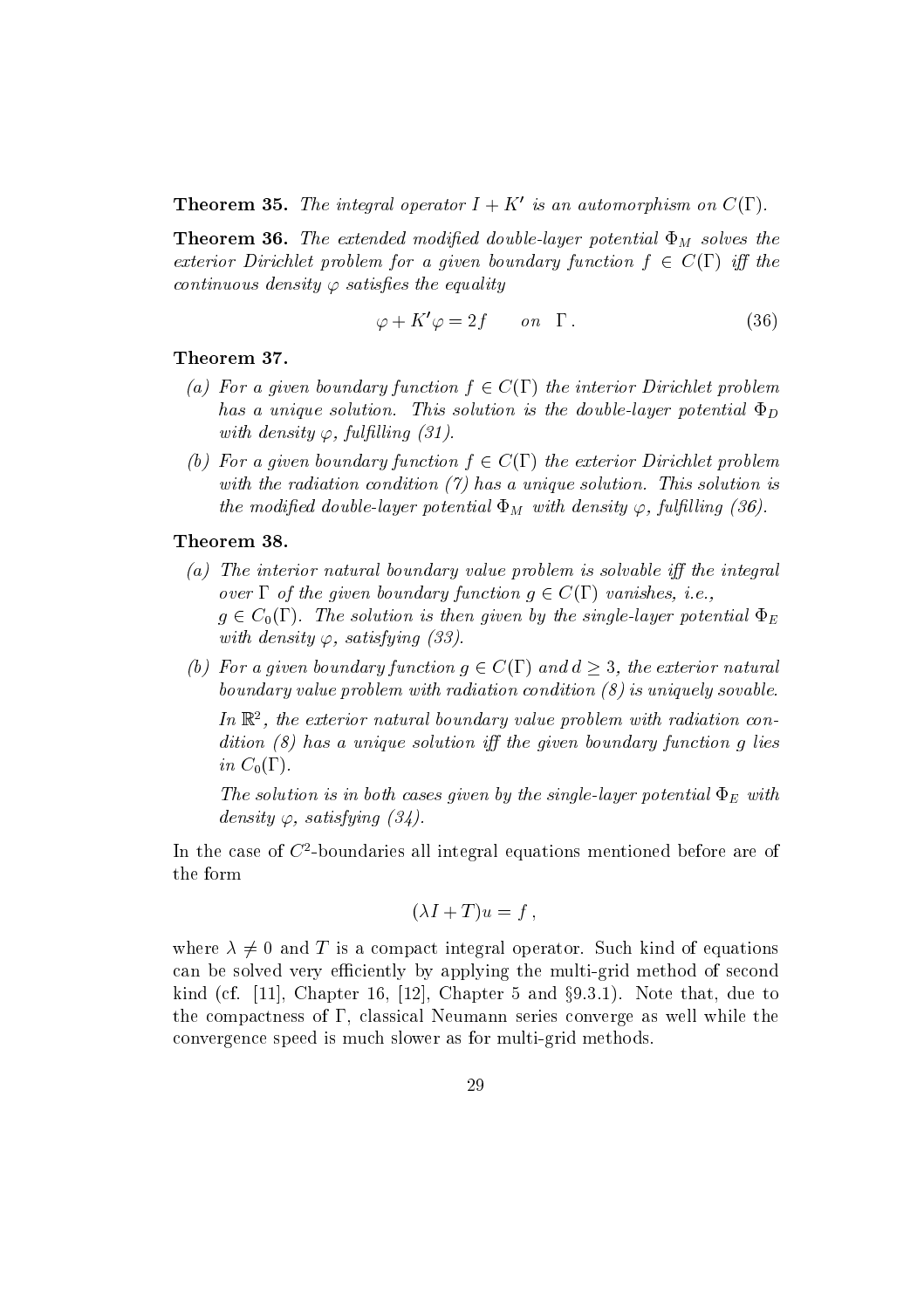Theorem - The solutions to the Dirichlet und natural boundary value problems (with radiation conditions  $(7)$  and  $(8)$  for exterior problems) depend continuously on the given boundary data in  $C(\Gamma)$  in the maximum norm.

#### $\overline{7}$ The General Situation

In this section, we will state the integral equations for Dirichlet and natural boundary value problems corresponding to a general elliptic partial differential operator  $L$  of order two with constant coefficients. We have to compute the jump relations of the doublelayer potential and the conormal derivative of the single-layer potential. Therefor consider the fundamental solution  $k_A$ of the principal part  $L_0 = -\text{div}(A \text{ grad})$  of the differential operator L (denned in (17)), the double-layer potential  $\Psi_D^-$  and the single-layer potential  $\Psi_E$  of  $L_0$  with density  $\varphi$  (as defined in Chapter 4).

**Proposition 40.** Consultr a density function  $\varphi \in L^{\infty}(\Lambda)$ . Then  $\Psi_D - \Psi_D$ can be continuously extended on  $\mathbb{R}^d$  by

$$
(\Phi_D - \Phi_D^0)(x) = \int_X \left( \frac{\partial \kappa_\lambda(x - y)}{\partial l(y)} - \frac{\partial k_A(x - y)}{\partial l(y)} \right) \varphi(y) d\sigma(y), \quad x \in \mathbb{R}^d.
$$

 $\mu$  - From and BR contains it are so that BR contains it and BR contains it and BR and BR contains it and BR and BR and BR and BR and BR and BR and BR and BR and BR and BR and BR and BR and BR and BR and BR and BR and BR *Proof.* Let R be sufficiently large so that  $B_R$  contains  $\Gamma$ , defit the function  $f : G \times X \setminus \{(\xi, \xi) : \xi \in X\} \to \mathbb{C}$  by

$$
f(x,y) := \frac{\partial}{\partial l(y)} (\kappa_{\lambda} - k_A)(x - y) .
$$

The continuity of  $\Psi_D - \Psi_D^*$  follows from Lemma 6 and [12], Lemma 8.1.5.  $\Box$ 

**Theorem 41.** If  $(x_n^-)$  is a sequence in  $\Omega_{\pm}$  which converges to  $x_0 \in \Gamma$ , the jump relation (37) holds for the double-layer potential  $\Phi_D$  with a density  $\varphi \in L^{\infty}(\Lambda)$  being continuous at  $x_0$ :

$$
\lim_{n \to \infty} \Phi_D(x_n^{\pm}) = \int_X \frac{\partial \kappa_\lambda(x_0 - y)}{\partial l(y)} \varphi(y) \, d\sigma(y) \pm \frac{1}{2} \delta_{\pm}(x_0) \varphi(x_0) \,, \tag{37}
$$

where  $o_{\pm}$  are as in Incorem 10. In particular, for  $x_0 \in A$ , we have

$$
\lim_{n \to \infty} \Phi_D(x_n^{\pm}) = \int_X \frac{\partial \kappa_\lambda(x_0 - y)}{\partial l(y)} \varphi(y) d\sigma(y) \pm \frac{1}{2} \varphi(x_0).
$$
  
30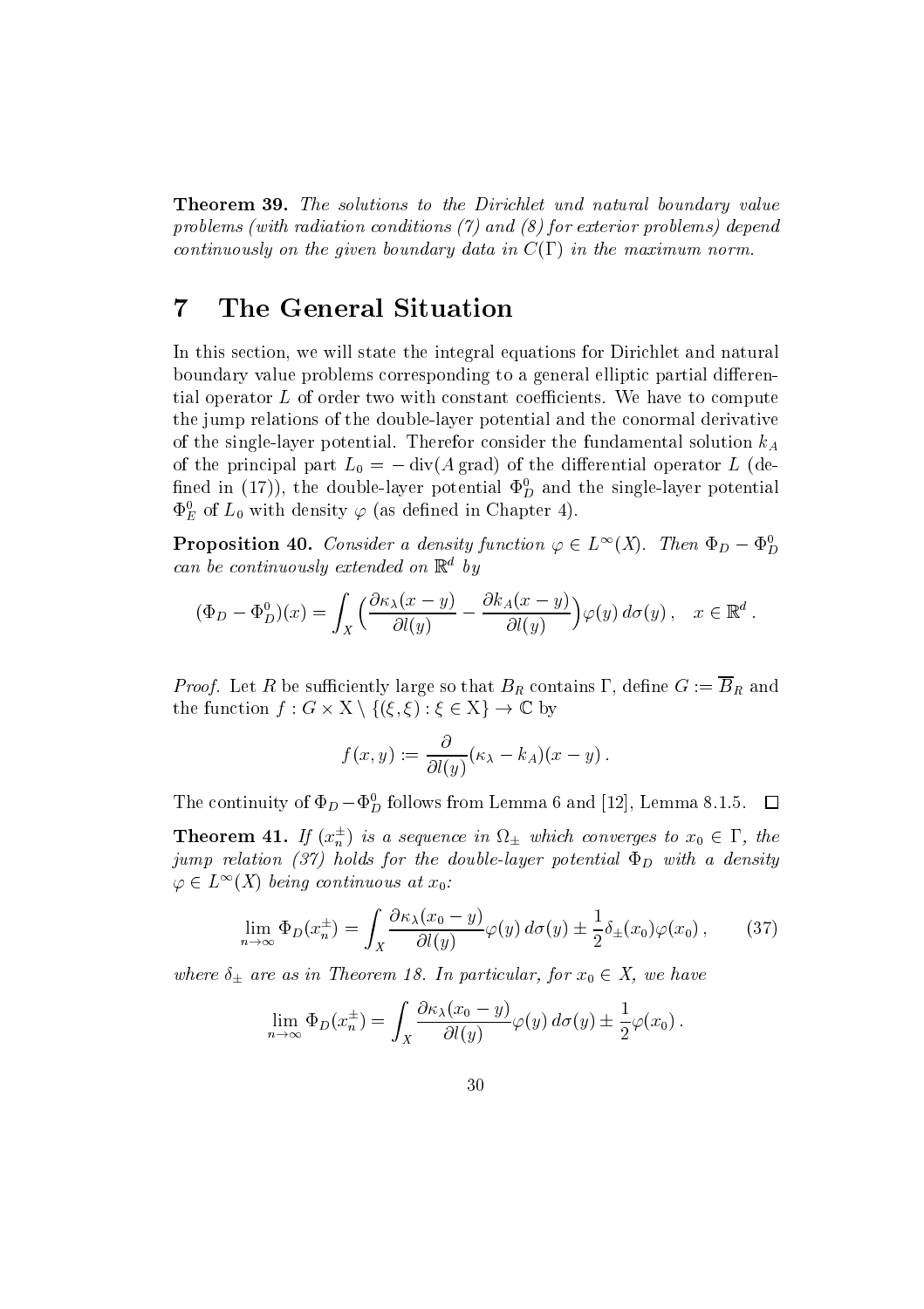Proof- There holds

$$
\Phi_D(\xi) = (\Phi_D(\xi) - \Phi_D^0(\xi)) + \Phi_D^0(\xi).
$$

 $\Box$ 

 $\Box$ 

Hence Theorem follows from Theorem and Proposition 

**Lemma 42.** Let  $\varphi \in L^{\infty}(\Lambda)$ . Then the function  $\Psi_E - \Psi_E$  is continuously  $a$ ifferentiable on  $\mathbb{R}^n$ . For all  $x \in \mathbb{R}^n$  holds

*entiable on* 
$$
\mathbb{R}^d
$$
. For all  $x \in \mathbb{R}^d$  holds  
\n
$$
\nabla(\Phi_E - \Phi_E^0)(x) = \int_X (\nabla \kappa_\lambda(x - y) - \nabla k_A(x - y)) \varphi(y) d\sigma(y).
$$

Proof- According to Lemma  there exists a compact neighbourhood G of  $\nu \in [0,1]$  and  $\cup > 0$  such that on  $(G \times 1) \setminus \{( \zeta, \zeta) : \zeta \in 1 \}$  the inequality  $J_X$ <br>ccording to Lemma 6 there exists a compact neighbor<br>and  $C > 0$  such that on  $(G \times \Gamma) \setminus \{(\xi, \xi) : \xi \in \Gamma\}$  the that on  $(G \times \Gamma) \setminus \{(\xi, \xi) : \xi \in \Gamma\}$  the<br>  $\lambda - k_A |(x - y)| \le C|x - y|^{1 + \nu - d}$ 

$$
|\nabla(\kappa_{\lambda} - k_A)(x - y)| \le C|x - y|^{1+\nu-d}
$$

holds Hence Lemma for the complete  $\mathcal{L}$  , and  $\mathcal{L}$ 

**Theorem 45.** Let  $W \subset A$  be open and  $\varphi \in L^{\infty}(A)$  continuous in W. Then the limits

$$
\lim_{h \searrow 0} \langle l(x), \nabla \Phi_E(x \pm hl(x)) \rangle = \int_X \frac{\partial \kappa_\lambda(x - y)}{\partial l(x)} \varphi(y) \, d\sigma(y) \mp \frac{1}{2} \varphi(x) \tag{38}
$$

exist locally uniformly on  $W$ .

*Proof.* There exists  $c > 0$  such that  $\frac{1}{c} \leq |l(x)| \leq c$  holds on X. Hence, Lemma 42 implies

$$
\lim_{h \searrow 0} \left\langle l(x), \left( \nabla (\Phi_E - \Phi_E^0)(x \pm hl(x)) - \int_X \nabla (\kappa_\lambda - k_A)(x - y) \varphi(y) d\sigma(y) \right) \right\rangle
$$
  
= 0

uniformly on X. Now the theorem follows from Theorem 20 and

$$
\lim_{h \searrow 0} \langle l(x), \nabla \Phi_E(x \pm hl(x)) \rangle
$$
  
= 
$$
\lim_{h \searrow 0} (\langle l(x), \nabla (\Phi_E - \Phi_E^0)(x \pm hl(x)) \rangle + \langle l(x), \nabla \Phi_E^0(x \pm hl(x)) \rangle).
$$

Because of  $(37)$  and  $(38)$ , we get the same integral equations for the Dirichlet and natural boundary value problems for  $L$  as stated in the Theorems 27 and  $\blacksquare$  of course in Denition in Denition  $\mu$  in Denition  $\mu$  and  $\mu$  and  $\mu$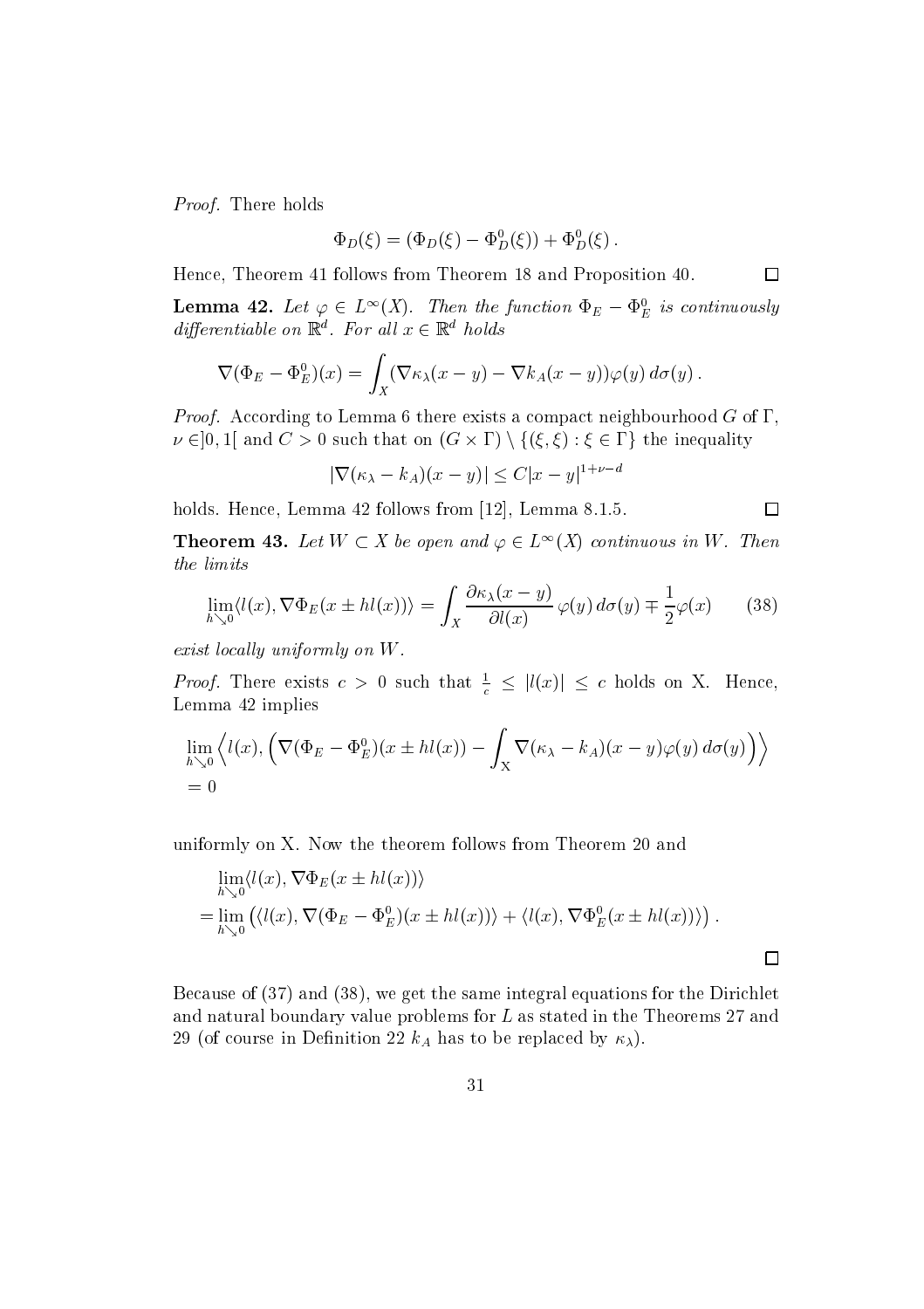#### 8 Numerical Examples

In this section, we will report on the numerical realization of the integral equation formulations presented in the previous sections for solving elliptic boundary value problems As stated in the introduction the motivation for this paper was to develop explicit integral equation formulations so that only the coecients of the underlying operator  $\mathbf{r}$  as in  $\mathbf{r}$  in  $\mathbf{r}$  as in  $\mathbf{r}$ The essential bottle neck in the realization of the boundary element method (as the most flexible discretization method for boundary integral equations being applicable to a large class of problems of engineering interest) is the computation of the entries of the arising stiffness matrix. These entries are defined as surface integrals with singular, nearly singular, and regular inte- $\mathbf{r}$ methods have been developed for these integrals in the sense that

- $\bullet$  it is sumclent to provide the coemclents of the dimerential operator  $\bullet$  $L$  and the numerical integrator automatically computes a sufficiently accurate result
- $\bullet$  the numerical quadrature method converges  $exponential$  with respect to the order (independent on the distance from the singularity).

The class of integral kernels includes those which arise by applying the method of integral equations to the operator  $L$ . Along with the boundary integral equations derived in this paper it is now possible to *solve* boundary value problems via integral equation methods just by prescribing the coefficients of the operator  $L$ .

The numerical implementation was based on the boundary element library LIBBEM written by C Lage cf - - where the blackbox numerical integration and the corporated by S Erichsen cf -  $\alpha$  -section cf -  $\alpha$  -section cf -  $\alpha$ 

As a model problem serves the natural boundary value problem in the (classical) form: Seek  $u \in C^2(\Omega_+) \cap C(\overline{\Omega_+})$  satisfy - satisfying the same  $\sim$ 

Lu in - <sup>R</sup> nB u  l <sup>g</sup> uniformly on B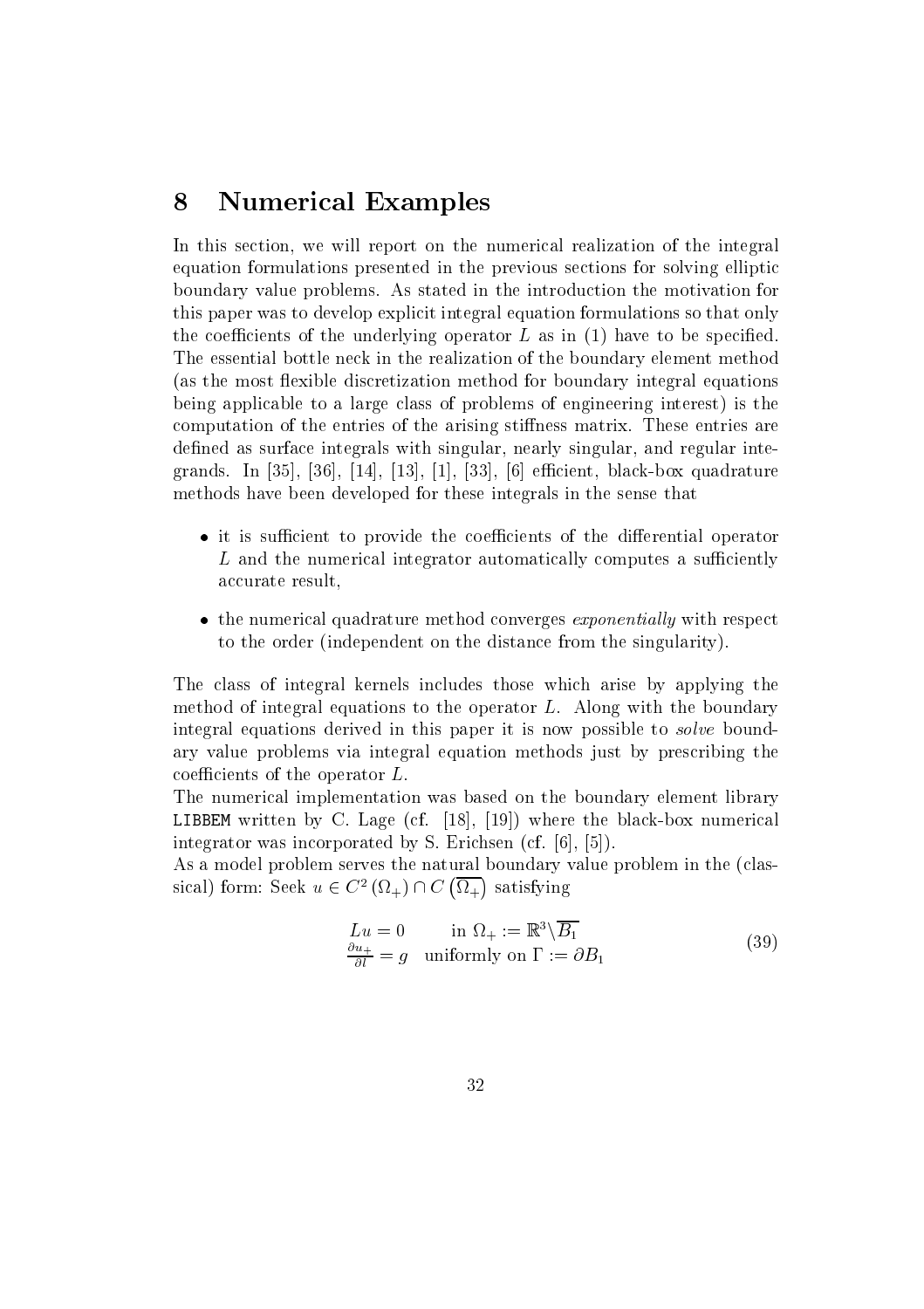with  $L = -\nabla (A\nabla \cdot)$  and  $q = -\langle x, A^{-1}x \rangle^{-3/2}$ . The positive definite matrix A is chosen as

$$
A = \begin{bmatrix} \frac{23}{24} & \frac{7}{24} & -\frac{1}{4\sqrt{2}} \\ \frac{7}{24} & \frac{23}{24} & -\frac{1}{4\sqrt{2}} \\ -\frac{1}{4\sqrt{2}} & -\frac{1}{4\sqrt{2}} & \frac{5}{4} \end{bmatrix}, \qquad A^{-1} = \begin{bmatrix} \frac{7}{6} & -\frac{1}{3} & \frac{1}{6\sqrt{2}} \\ -\frac{1}{3} & \frac{7}{6} & \frac{1}{6\sqrt{2}} \\ \frac{1}{6\sqrt{2}} & \frac{1}{6\sqrt{2}} & \frac{5}{6} \end{bmatrix}
$$

and definition is given by  $\mathcal{L}_1$  ,  $\mathcal{L}_2$  , we are the exact solution is given by  $\mathcal{L}_2$ 

$$
u(x) = \langle x, A^{-1}x \rangle^{-1/2}
$$
.

We represent the solution as a single-layer potential with density  $\varphi$ :  $u = \Phi_E$ leading to the integral equation

$$
\varphi(x) - 2 \int_{\Gamma} \varphi(y) \frac{k_A(x - y)}{\partial l(x)} d\sigma(y) = -2g(x), \qquad x \in \Gamma. \tag{40}
$$

In order to employ the Galerkin method for its discretization we start with defining finite element spaces on the surface  $\Gamma$ . Let  $\Gamma_0$  denoting the double pyramid with vertices  $(\pm 1, 0, 0)$ ',  $(0, \pm 1, 0)$ ',  $(0, 0, \pm 1)$ '. The surface triangles define the initial mesh  $\mathcal{T}_0$ . Finer triangulations are defined recursively. Assume  $T_{i-1}$  is already generated. Then, refine each triangle  $\tau = \Delta(A_1, A_2, A_3)$  (with edge midpoints  $M_{12}, M_{13}, M_{23}$ ) by projecting  $M_{ij}$ onto the true surface (resulting in  $m_{ij}$ ) and denining the four sons of  $\iota$  by

$$
\tau_1 = \Delta \left( A_1, \tilde{M}_{12}, \tilde{M}_{13} \right), \qquad \tau_2 = \Delta \left( A_2, \tilde{M}_{23}, \tilde{M}_{12} \right), \tau_3 = \Delta \left( A_3, \tilde{M}_{13}, \tilde{M}_{23} \right), \qquad \tau_4 = \Delta \left( \tilde{M}_{12}, \tilde{M}_{13}, \tilde{M}_{23} \right).
$$

This results in the triangulation  $T_i$  and the approximate surface  $\Gamma_i = \bigcup T_i$ . The set of vertices in  $T_i$  is denoted by  $\Theta_i$ .

The space of continuous piecewise linear nite elements on interesting and in  $\Omega$  is given by

ntinuous, piecewise linear finite elements on 
$$
\Gamma_i
$$
 is gi  

$$
S_i := \{ v \in C(\Gamma_i) \mid \forall \tau \in T_i : v \mid_{\tau} \text{ is affine} \}.
$$

The computations have been performed on levels i where the dimension of  $S_i$  is listed below:

|                             | 20 |    | 512 |  |
|-----------------------------|----|----|-----|--|
| $\dim \mathcal{L}$<br>- C - |    | cе | ・ハ  |  |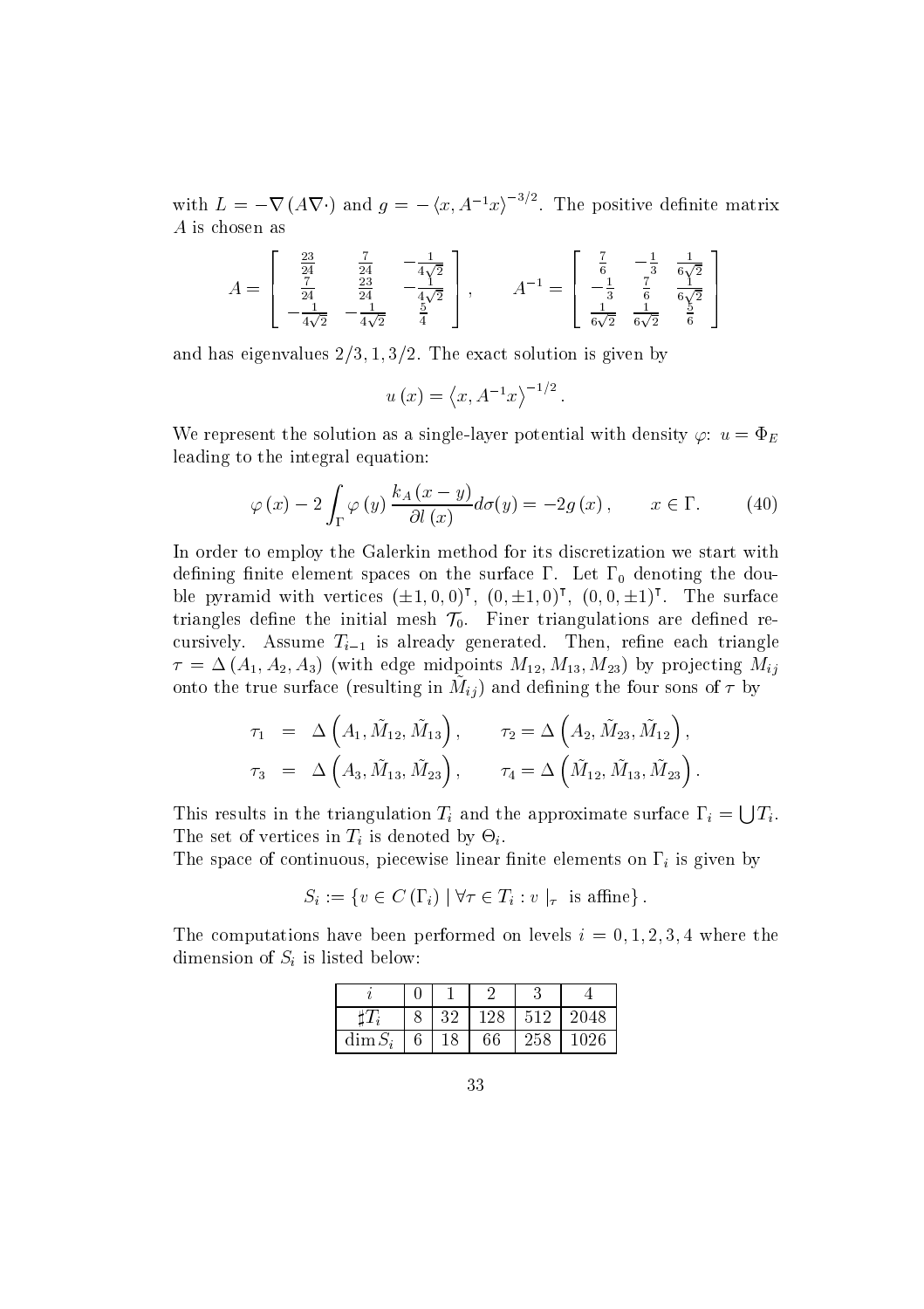|   | $e_i$          | $e_i/e_{i+1}$ | $e_i$           | $e_i/e_{i+1}$          |  |
|---|----------------|---------------|-----------------|------------------------|--|
|   | 2.167162e-01   | 2.6878009     | 2.333187e-01    | 2.5749276              |  |
|   | 8.062956e-02   | 3.9331032     | $9.061175 - 02$ | 4.3091592              |  |
|   | 2.050024e-02   | 4.1212427     | 2.102771e-02    | 4.0420282              |  |
| 3 | 4.974286e-03   | 4.0502795     | 5.202267e-03    | $\overline{4.00122}06$ |  |
|   | $1.228134e-03$ |               | $1.300170e-03$  |                        |  |

Table 1:  $L = -$  GIV(A grad)

The Galerkin formulation to (40) is given by seeking  $\varphi_i \in S_i$  such that

$$
(\varphi_i, v)_{0,\Gamma} - 2 \int_{\Gamma \times \Gamma} v(x) \varphi_i(y) \frac{k_A(x - y)}{\partial l(x)} d\Gamma_y d\Gamma_x = -2 (g, v)_{0,\Gamma}, \qquad \forall v \in S_i,
$$

where  $(\cdot, \cdot)_{0,\Gamma}$  denotes the  $L_2$  scalar product on  $1$  . The approximate Galerkin  $s_i = s_i$  is denoted by understanding by  $i$  is the single-single-single-single-single-single-single-single-single-single-single-single-single-single-single-single-single-single-single-single-single-single-single-single-sin layer potential with density  $\varphi_i$ .

The relative error in the discrete  $\ell_2$ -norm is defined by

$$
e_i := \sqrt{\frac{\sum_{x \in \Theta_i} \left| u_i\left(x\right) - u\left(x\right) \right|^2}{\sum_{x \in \Theta_i} \left| u\left(x\right) \right|^2}}.
$$

Due to the regularity of our problem and the stability of the Galerkin method we expect that the Galerkin method converges quasi-optimally, i.e., quadratically. The table below clearly shows this convergence behaviour and, additionally, that the error has about the same magnitude as the error for the Laplace problem

# References

- Atkinson, K., 'Solving Integral Equations on Surfaces in Space', in G. Hämmerlin and K. Hoffmann, editors, Constructive Methods for the Practical Treatment of Integral Equations, 20-43, Birkhäuser: ISNM,
- $[2]$ Calderon, A. and Zygmund, A., 'Singular Integral Operators and Dierential Equations Amer J Mat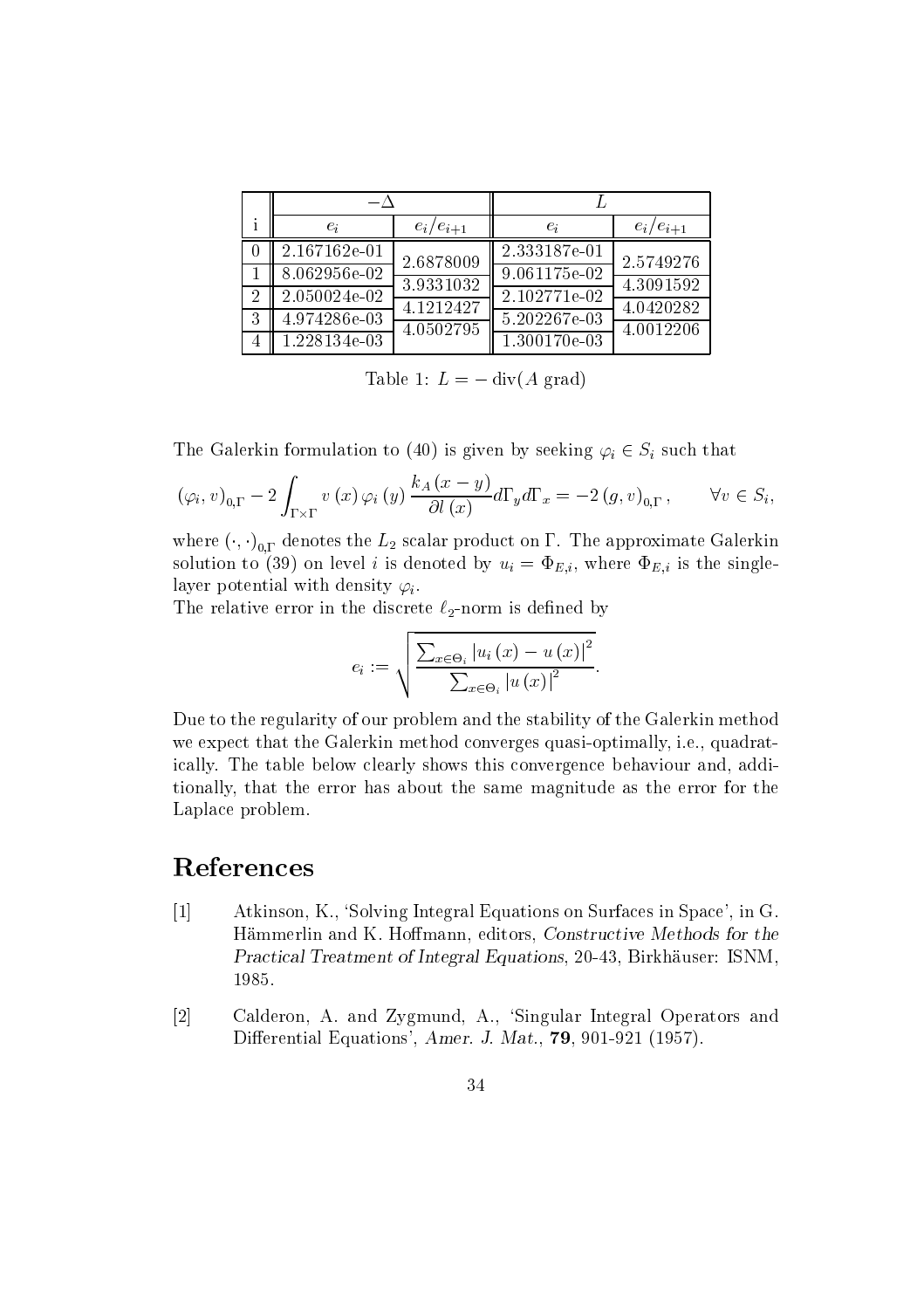- $\lceil 3 \rceil$ Colton, D. and Kress, R., Integral Equation Methods in Scattering Theory John Wiley ( Sons) Sons Wiley ( Sons) Sons Wiley ( Sons) Sons Wiley ( Sons Wiley ( Sons Wiley ( Sons Wi
- $[4]$ Costabel, M. and Wendland, W., 'Strong Ellipticity of Boundary Integral Operators J Reine Angew Mathematics J Reine Angels and Development and Development and Development and
- $[5]$ Erichsen, S., Entwurf und Implementierung von Black-Box-Waaraturverfahren fur die Kandelementmethode in Krystein thesis (in preparation), Lehrstuhl Prakt. Math., Universität Kiel.
- $\lceil 6 \rceil$ Erichsen, S. and Sauter, S., 'Efficient automatic quadrature in 3-d  $G$  . We define  $B$  and  $\alpha$  is a set of  $\alpha$  m  $\beta$  measurement  $\alpha$  . The matrix  $\alpha$  measurement  $\alpha$
- $\lceil 7 \rceil$ Farwig, R., 'A variational approach in weighted Sobolev spaces to the operator  $-\Delta + \partial/\partial_{x_1}$  in exterior domains of  $\mathbb{R}^3$ , *Mathematische* Zeitschrift
- $\lceil 8 \rceil$ Giraud, G., 'Sur une classe generale d'equation a integrales principarticle can be considered by the case of the case of the case of the case of the case of the case of the case
- $\lceil 9 \rceil$  Gnewuch M Die Integralgleichungsmethode f-ur elliptische Rand wertprobleme, Diploma thesis, Lehrstuhl Prakt. Math., Universität <u>Aireste a c</u>omo comunicación de la comunicación de la comunicación de la comunicación de la comunicación de la c
- Gnewuch, M. and Sauter, S., 'Boundary Integral Equations for Second Order Elliptic Boundary Value Problems' (Extended Version Preprint MaxPlanckInstitut fur Mathematik Leipzig  $(\text{http://www.mis.mpg.de/cgi-bin/preprints.pl}).$
- and the contract of the contract of the contract of Hackbusch, W., Multi-Grid Methods and Applications, Springer- $\mathcal{L}$  because the set of  $\mathcal{L}$  and  $\mathcal{L}$  are  $\mathcal{L}$  and  $\mathcal{L}$  are  $\mathcal{L}$
- Hackbusch, W., Integral Equations: Theory and Numerical Treatment Birkhauser Birkhauser Basel and die Birkhauser Birkhauser Birkhauser Birkhauser Birkhauser Birkhauser Bir
- Hackbusch, W. and Sauter, S., 'On the Efficient Use of the Galerkin Method to Solve Fredholm Integral Equations', Appl. of Math., 38(4-
- Hackbusch, W. and Sauter, S., 'On Numerical Cubatures of Nearly Singular Surface Integrals arising in BEM Collocation', Computing,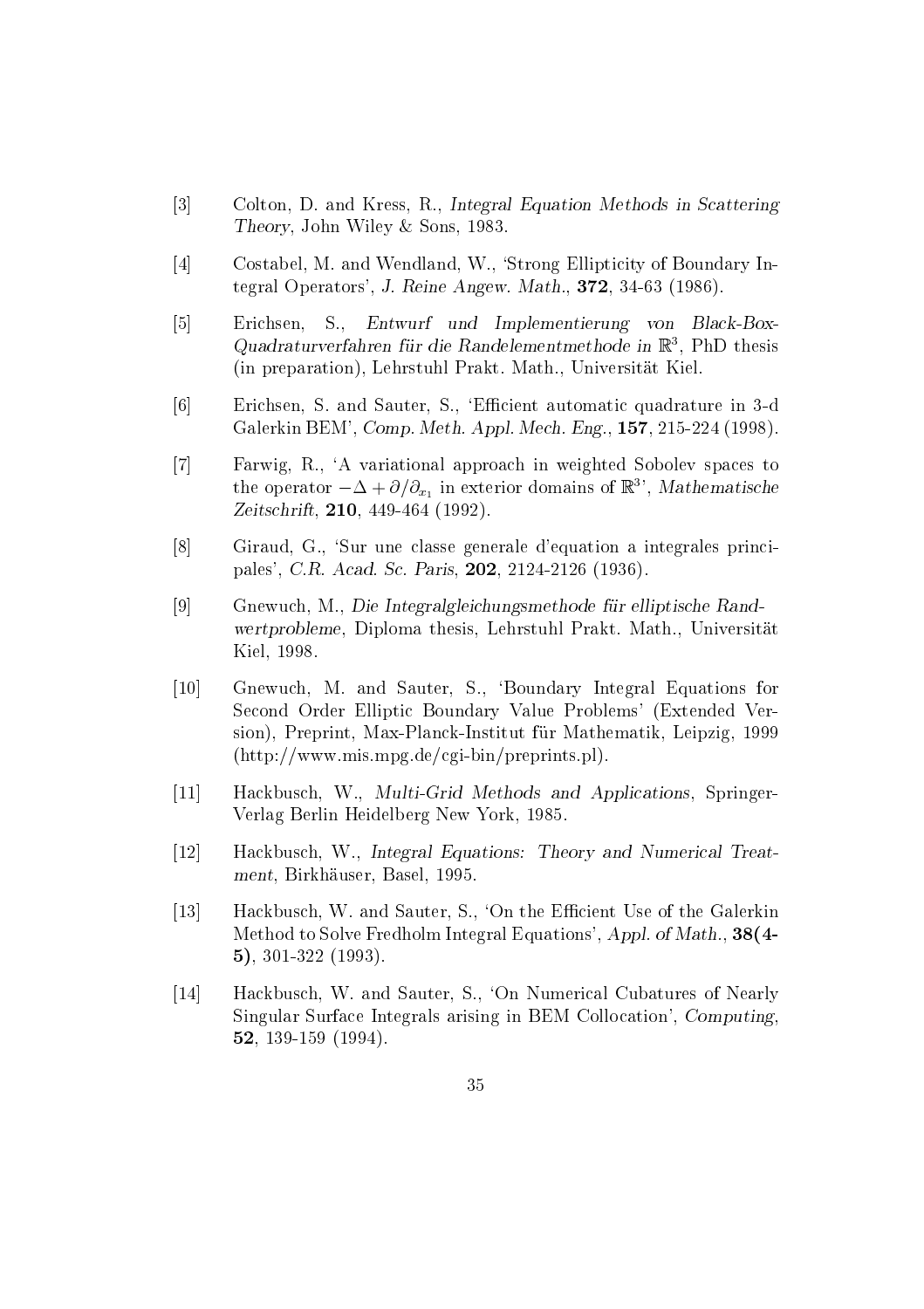- Hadamard J Lectures on Cauchys Problem Yale Univ Press
- König, H., 'Ein einfacher Beweis des Integralsatzes von Gauß', Jahres $b$  becomes der DMV and  $b$  and  $b$  and  $b$  and  $b$  and  $b$  and  $b$  and  $b$  and  $b$  and  $b$  and  $b$  and  $b$  and  $b$  and  $b$  and  $b$  and  $b$  and  $b$  and  $b$  and  $b$  and  $b$  and  $b$  and  $b$  and  $b$  and  $b$  and  $b$  and  $b$  a
- Kress, R., Linear Integral Equations, Springer, Berlin Heidelberg,
- Lage, C., Software Development for Boundary Element Methods: Analysis and Design of Efficient Techniques (in German), PhD thesis, Lehrstuhl Prakt Math Universitat Kiel
- Lage, C., 'Concept Oriented Design of Numerical Software', Technical representative and the contract of the contract of the contract of the contract of the contract of the contract of the contract of the contract of the contract of the contract of the contract of the contract of the contrac
- $\lceil 20 \rceil$ Lebedew, N., Special Functions and their Applications, Dover Publications Inc. In the Inc. In the Inc. In the Inc. In the Inc. In the Inc. In the Inc. In the Inc. In the Inc. I
- $\mathcal{M}$  . S intersection exchange the performance  $\mathcal{M}$  intersection per sections and  $\mathcal{M}$
- $\left[22\right]$ Muskhelishvili, N., Singular Integral Equations, Noordhoff, Groningen
- $\lceil 23 \rceil$  Neumann C Untersuchungen uber das logarithmisc - he und Newton sche Potential Teubner Leipzigten, Potential
- $\lceil 24 \rceil$  $24$  Noether, F., 'Uber eine Klasse Singulärer Integralgleichungen', Math. Ann
- $\lceil 25 \rceil$ Nyström, E., 'Über die praktische Auflösung von linearen Integralgleichungen mit Anwendungen auf Randwertaufgaben der Potentialtheorie Soc Sci Fenn Comment PhysMath  $\sqrt{2}$
- -Nyström, E., 'Über die praktische Auflösung von Integralgleichungen mit Anwendungen auf Randwertaufgaben Acta Mathematik Mathematik Mathematik Mathematik Mathematik Ma  $\lambda$  = = =  $\lambda$  +  $\lambda$  +  $\lambda$  +  $\lambda$  +  $\lambda$  +  $\lambda$  +  $\lambda$  +  $\lambda$  +  $\lambda$  +  $\lambda$  +  $\lambda$  +  $\lambda$  +  $\lambda$  +  $\lambda$  +  $\lambda$  +  $\lambda$  +  $\lambda$  +  $\lambda$  +  $\lambda$  +  $\lambda$  +  $\lambda$  +  $\lambda$  +  $\lambda$  +  $\lambda$  +  $\lambda$  +  $\lambda$  +  $\lambda$  +  $\lambda$  +  $\lambda$  +  $\lambda$  +
- $[27]$ 27 Ortner, N., 'Regularisierte Faltung von Distributionen', Zeit. für angew Math und Phys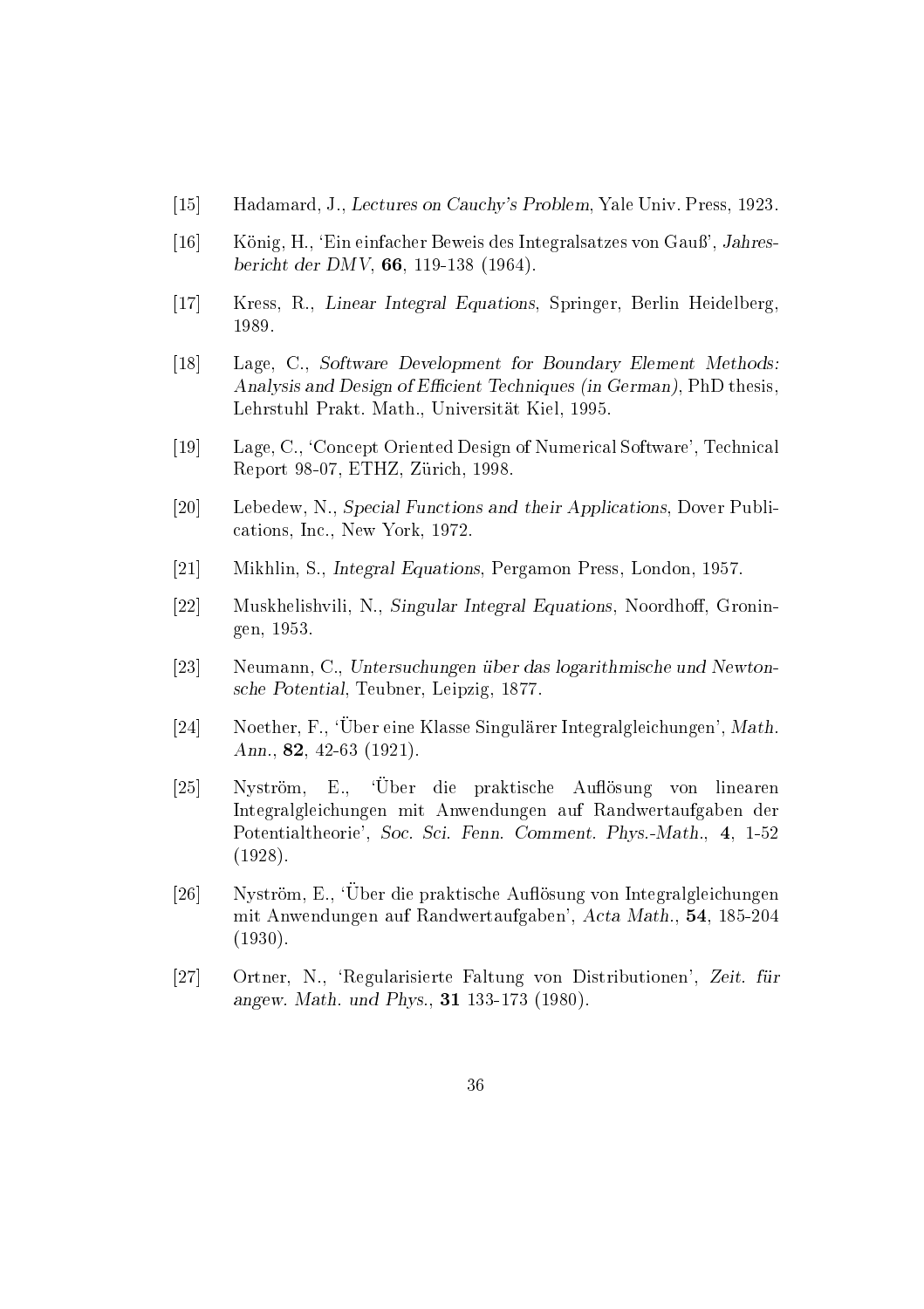- $\lceil 28 \rceil$ Ortner, N., 'Construction of Fundamental Solutions', in C. Brebbia editor, Topics in Boundary Element Research, Springer Verlag.
- [29] Plemelj, J., 'Ein Ergänzungssatz zur Cauchyschen Integraldarstellung analytischer Funktionen, Randwerte betreffend', Monatshefte f.  $M$  and  $M$  -  $M$  and  $M$  -  $M$  -  $M$  -  $M$  -  $M$  -  $M$  -  $M$  -  $M$  -  $M$  -  $M$  -  $M$  -  $M$  -  $M$  -  $M$  -  $M$  -  $M$  -  $M$  -  $M$  -  $M$  -  $M$  -  $M$  -  $M$  -  $M$  -  $M$  -  $M$  -  $M$  -  $M$  -  $M$  -  $M$  -  $M$  -  $M$  -  $M$  -  $M$  -
- $\lceil 30 \rceil$ Plemelj, J., Potentialtheoretische Untersuchungen, Preisschriften der Furstlichen Jablonowskischen Gesellschaft Teubner Leipzig
- l – Radon, J., 'Uber die Randwertaufgaben beim logarithmischen Potential', Sitzungsberichte der Akademie der Wissenschaften Wien, 128. the contract of the contract of the contract of the contract of the contract of the contract of the contract of
- $\lceil 32 \rceil$ J2| Dautel, D., O*b*er die emziehte verwendung des G*al*erkinverfahrens zur L-osung Fredholmscher Integralgleichungen PhD thesis Lehrstuhl Prakt Math Universitat Kiel
- $\left[33\right]$ Sauter, S., 'Cubature Techniques for 3-d Galerkin BEM', in W. Hackbusch and G. Wittum, editors, BEM: Implementation and Analysis of Advanced Algorithms Vieweg Verlag
- $\left[34\right]$ Sauter, S. and Lage, C., Transformation of hypersingular integrals and blackbox cubature extended versions that the cubature extended version  $\mathcal{L}_\mathbf{R}$ Universitat Kiel
- $\left[35\right]$ Schwab, C. and Wendland, W., 'Kernel Properties and Representations of Boundary Integral Operators Math Nachr  $\lambda$  = = =  $\lambda$  +
- $\lceil 36 \rceil$ Schwab, C. and Wendland, W., 'On Numerical Cubatures of Singular Surface Integrals in Boundary Element Methods', Numer. Math., 62.
- $\left[37\right]$ Seeley, R., 'Singular Integrals on Compact Manifolds', Amer. J. mathematic contract of the contract of the contract of the contract of the contract of the contract of the contract of the contract of the contract of the contract of the contract of the contract of the contract of the con
- |38| Tricomi, F., *Integral Equations*, Interscience Publishers, Ltd., New York London and Construction and Construction and Construction and Construction and Construction and Construction
- $\left[39\right]$ Watson, G., A Treatise on the Theory of Bessel Functions, Cambridge University University Press Cambridge Edition